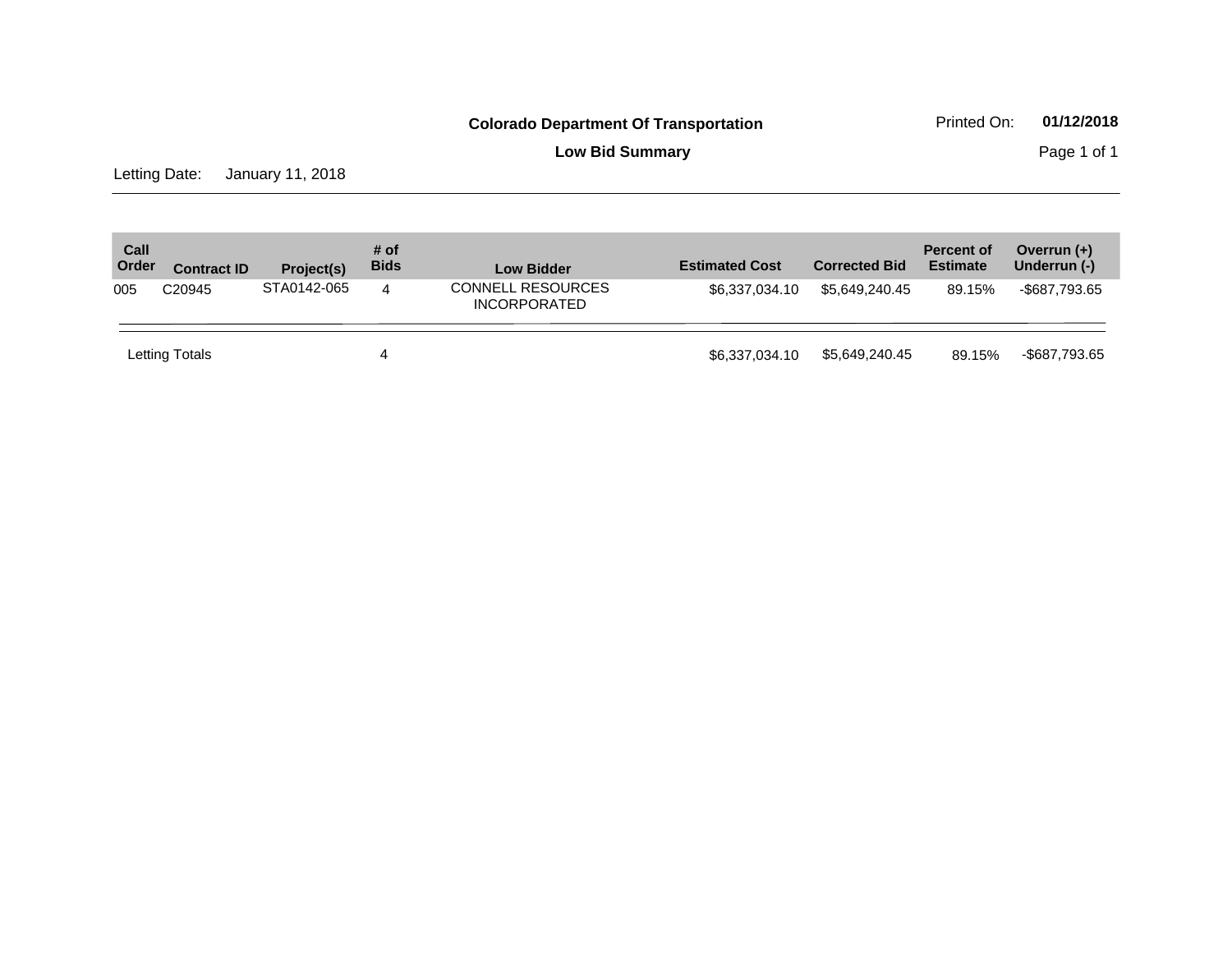|                              |                  |              | <b>Colorado Department Of Transportation</b> | Printed On:             | 01/12/2018  |
|------------------------------|------------------|--------------|----------------------------------------------|-------------------------|-------------|
|                              |                  |              | <b>Vendor Ranking</b>                        |                         | Page 1 of 1 |
| Letting No:                  | 20180111         | Contract ID: | C <sub>20945</sub>                           | Project(s): STA0142-065 |             |
| Letting Date:                | January 11, 2018 | Region:      | 4                                            |                         |             |
| Letting Time:                | 10:00 AM         |              | Contract Time: 105 WORKING DAYS              | Counties:<br>LARIMER    |             |
| <b>Contract Description:</b> |                  |              |                                              |                         |             |

| Rank | <b>Vendor ID</b> | <b>Vendor Name</b>              | <b>Total Bid</b> | <b>Percent Of</b><br><b>Low Bid</b> | <b>Percent Of</b><br><b>Estimate</b> |
|------|------------------|---------------------------------|------------------|-------------------------------------|--------------------------------------|
|      | 174A             | CONNELL RESOURCES INCORPORATED  | \$5,649,240.45   | 100.00%                             | 89.15%                               |
| 2    | 757A             | Martin Marietta Materials, Inc. | \$5,729,987.55   | 101.43%                             | 90.42%                               |
| 0    | -EST-            | <b>Engineer's Estimate</b>      | \$6,337,034.10   | 112.17%                             | 100.00%                              |
| 3    | 924A             | ASPHALT SPECIALTIES CO., INC.   | \$6,389,085.40   | 113.10%                             | 100.82%                              |
| 4    | 257A             | SIMON CONTRACTORS               | \$7,105,032.55   | 125.77%                             | 112.12%                              |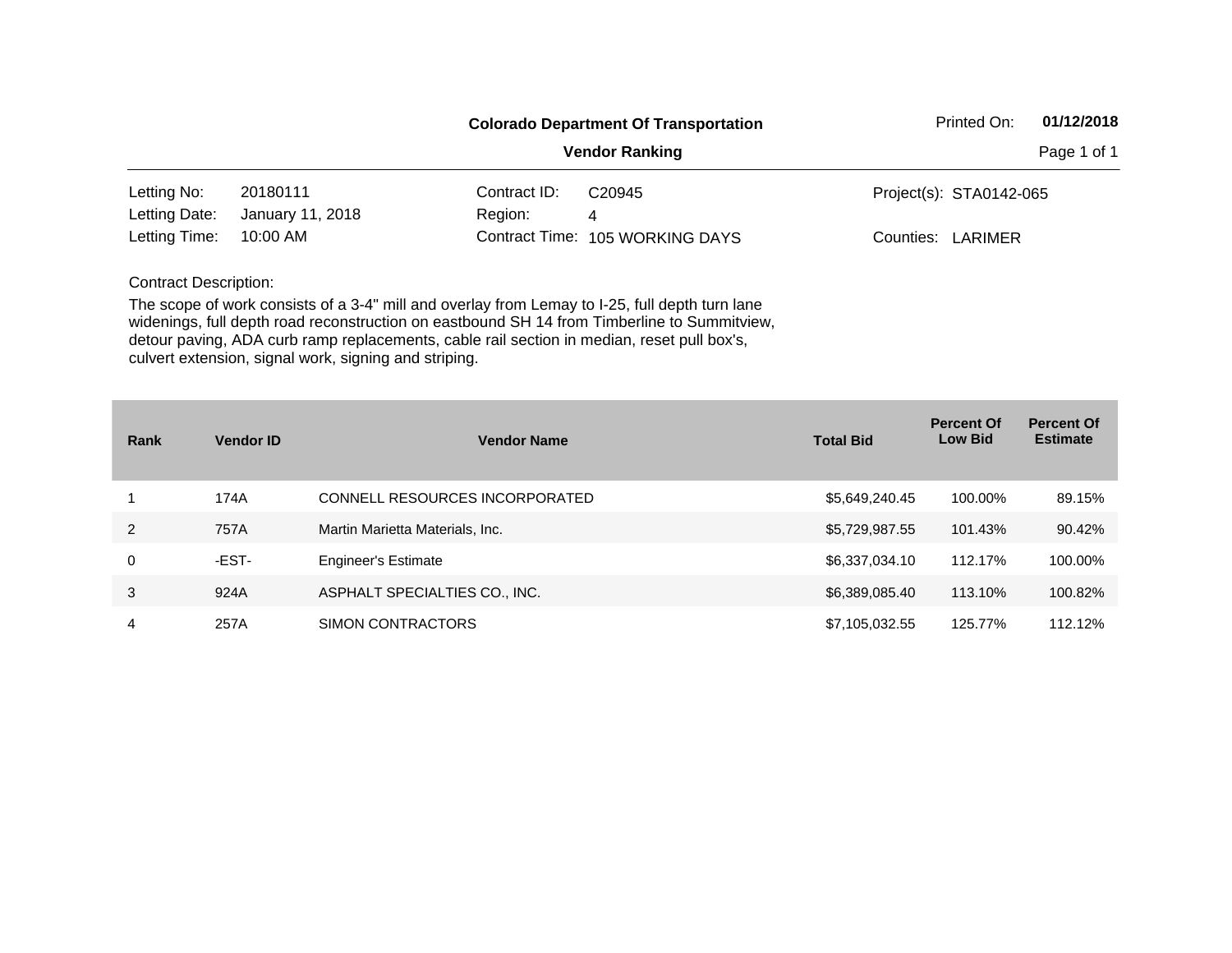|                                               |                                            |                         |             | <b>Tabulation of Bids</b>                 |                    | Page 1 of 20                                  |                    |                                                        |                    |  |
|-----------------------------------------------|--------------------------------------------|-------------------------|-------------|-------------------------------------------|--------------------|-----------------------------------------------|--------------------|--------------------------------------------------------|--------------------|--|
| Letting No:<br>Letting Date:<br>Letting Time: | 20180111<br>January 11, 2018<br>10:00 AM   | Contract ID:<br>Region: | C20945<br>4 |                                           |                    |                                               |                    | Counties: LARIMER                                      |                    |  |
|                                               |                                            |                         |             | $(0)$ -EST-<br><b>Engineer's Estimate</b> |                    | (1) 174A<br><b>CONNELL RESOURCES,</b><br>INC. |                    | (2) 757A<br><b>MARTIN MARIETTA</b><br><b>MATERIALS</b> |                    |  |
| <b>Item Code</b>                              | <b>Description</b>                         | Quantity                |             | <b>Unit Price</b>                         | <b>Amount</b>      | <b>Unit Price</b>                             | <b>Amount</b>      | <b>Unit Price</b>                                      | <b>Amount</b>      |  |
| <b>SECTION:</b><br>0001                       | <b>ROADWAY</b>                             |                         |             |                                           |                    |                                               | LCC:               |                                                        |                    |  |
| 201-00000 Clearing and Grubbing               |                                            | 1.000                   | L S         | 30,000.00000 30,000.00                    |                    | 50,000.00000                                  | 50,000.00          | 71,923.00000                                           | 71,923.00          |  |
| 202-00019 Removal of Inlet                    |                                            |                         | 1.000 EACH  | 1,000.00000                               | 1,000.00           | 1,000.00000                                   | 1,000.00           | 841.00000                                              | 841.00             |  |
| 202-00090 Removal of Delineator               |                                            | 100.000 EACH            |             | 10.00000                                  | 1,000.00           | 123.00000 12,300.00                           |                    | 54.00000                                               | 5,400.00           |  |
| <b>Material</b>                               | 202-00190 Removal of Concrete Median Cover | 159.000                 | <b>SY</b>   | 15.00000                                  | 2,385.00           | 44.50000                                      | 7,075.50           | 13.00000                                               | 2,067.00           |  |
| 202-00200 Removal of Sidewalk                 |                                            | 106.000                 | <b>SY</b>   | 25.00000                                  | 2,650.00           | 33.00000                                      | 3,498.00           | 13.00000                                               | 1,378.00           |  |
| 202-00201 Removal of Curb                     |                                            | 101.000                 | LF          | 7.00000                                   | 707.00             | 10.00000                                      | 1,010.00           | 2.25000                                                | 227.25             |  |
|                                               | 202-00203 Removal of Curb and Gutter       | 7,783.000               | LF          |                                           | 10.00000 77,830.00 |                                               | 7.00000 54,481.00  | 5.00000                                                | 38,915.00          |  |
|                                               | 202-00206 Removal of Concrete Curb Ramp    | 30.000                  | <b>SY</b>   | 35.00000                                  | 1,050.00           | 14.50000                                      | 435.00             | 13.00000                                               | 390.00             |  |
|                                               | 202-00220 Removal of Asphalt Mat           | 8,191.000               | <b>SY</b>   |                                           | 8.00000 65,528.00  |                                               | 5.25000 43,002.75  |                                                        | 7.00000 57,337.00  |  |
|                                               | 202-00240 Removal of Asphalt Mat (Planing) | 148,439.000             | SY          |                                           | 3.00000 445,317.00 |                                               | 2.50000 371,097.50 |                                                        | 2.00000 296,878.00 |  |
|                                               | 202-00250 Removal of Pavement Marking      | 38,909.000              | SF          |                                           | 1.40000 54,472.60  |                                               | 1.05000 40,854.45  |                                                        | 0.90000 35,018.10  |  |
|                                               | 202-00810 Removal of Ground Sign           | 50,000 EACH             |             | 100.00000                                 | 5,000.00           | 275.00000 13,750.00                           |                    | 243.00000 12,150.00                                    |                    |  |
| 202-00821 Removal of Sign Panel               |                                            |                         | 4.000 EACH  | 80.00000                                  | 320.00             | 98.00000                                      | 392.00             | 86.52000                                               | 346.08             |  |
| 202-00827 Removal of Pull Box                 |                                            | 14.000 EACH             |             | 200.00000                                 | 2,800.00           | 316.00000                                     | 4,424.00           | 525.00000                                              | 7,350.00           |  |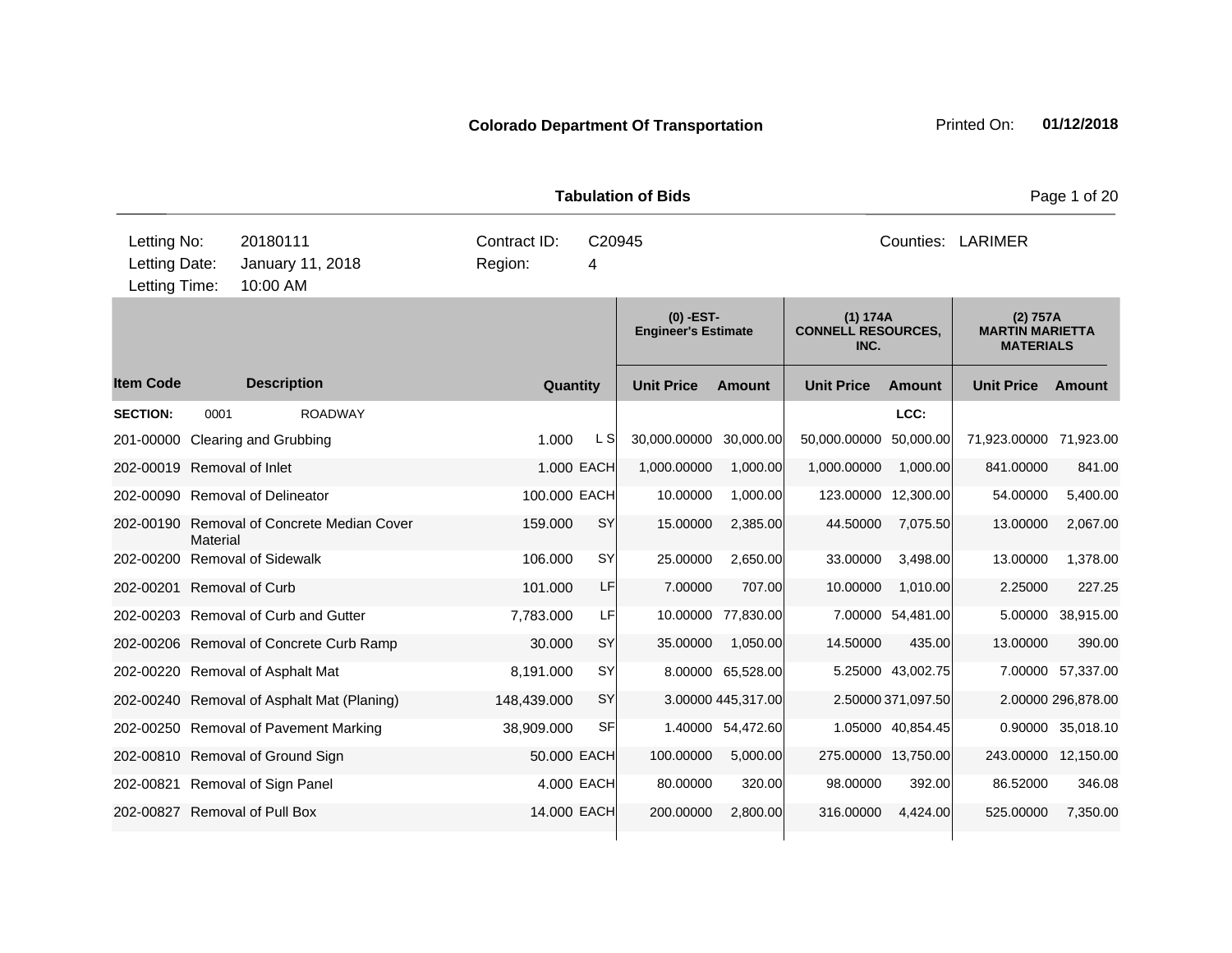|                                               |      |                      |                                                       | <b>Tabulation of Bids</b>              | Page 2 of 20 |             |                                           |                    |                                               |                     |                                                        |           |  |
|-----------------------------------------------|------|----------------------|-------------------------------------------------------|----------------------------------------|--------------|-------------|-------------------------------------------|--------------------|-----------------------------------------------|---------------------|--------------------------------------------------------|-----------|--|
| Letting No:<br>Letting Date:<br>Letting Time: |      | 20180111<br>10:00 AM | January 11, 2018                                      | Contract ID:<br>C20945<br>Region:<br>4 |              |             |                                           |                    | Counties: LARIMER                             |                     |                                                        |           |  |
|                                               |      |                      |                                                       |                                        |              |             | $(0)$ -EST-<br><b>Engineer's Estimate</b> |                    | (1) 174A<br><b>CONNELL RESOURCES,</b><br>INC. |                     | (2) 757A<br><b>MARTIN MARIETTA</b><br><b>MATERIALS</b> |           |  |
| <b>Item Code</b>                              |      | <b>Description</b>   |                                                       |                                        | Quantity     |             | <b>Unit Price</b>                         | <b>Amount</b>      | <b>Unit Price</b>                             | <b>Amount</b>       | <b>Unit Price</b>                                      | Amount    |  |
| <b>SECTION:</b>                               | 0001 |                      | <b>ROADWAY</b>                                        |                                        |              |             |                                           |                    |                                               | LCC:                |                                                        |           |  |
|                                               |      |                      | 202-00830 Removal of Traffic Signal Face              |                                        |              | 2.000 EACH  | 60.00000                                  | 120.00             | 213.00000                                     | 426.00              | 68.25000                                               | 136.50    |  |
|                                               |      |                      | 202-00860 Removal of Pedestrian Push Button           |                                        |              | 8.000 EACH  | 230.00000                                 | 1,840.00           | 142.00000                                     | 1,136.00            | 15.75000                                               | 126.00    |  |
|                                               |      |                      | 202-01130 Removal of Guardrail Type 3                 |                                        | 122,000      | <b>LF</b>   | 4.00000                                   | 488.00             | 19.75000                                      | 2,409.50            | 18.75000                                               | 2,287.50  |  |
| 202-01300 Removal of End Anchorage            |      |                      |                                                       |                                        |              | 2.000 EACH  | 250.00000                                 | 500.00             | 927.25000                                     | 1,854.50            | 881.28000                                              | 1,762.56  |  |
|                                               |      |                      | 203-00010 Unclassified Excavation (Complete In Place) | 1,511.000                              |              | CY          |                                           | 25.00000 37,775.00 |                                               | 27.75000 41,930.25  | 29.00000                                               | 43,819.00 |  |
| 203-01100 Proof Rolling                       |      |                      |                                                       |                                        |              | 20.000 HOUR | 120.00000                                 | 2,400.00           | 100.00000                                     | 2,000.00            | 88.00000                                               | 1,760.00  |  |
| 203-01500 Blading                             |      |                      |                                                       |                                        |              | 70.000 HOUR | 145.00000                                 | 10,150.00          |                                               | 155.00000 10,850.00 | 180.00000                                              | 12,600.00 |  |
| 203-01510 Backhoe                             |      |                      |                                                       |                                        |              | 20.000 HOUR | 150.00000                                 | 3,000.00           | 110.00000                                     | 2,200.00            | 115.00000                                              | 2,300.00  |  |
| 203-01550 Dozing                              |      |                      |                                                       |                                        |              | 20.000 HOUR | 180.00000                                 | 3,600.00           | 135.00000                                     | 2,700.00            | 110.00000                                              | 2,200.00  |  |
| 203-01597 Potholing                           |      |                      |                                                       |                                        |              | 50.000 HOUR | 235.00000                                 | 11,750.00          |                                               | 290.00000 14,500.00 | 430.00000                                              | 21,500.00 |  |
|                                               |      |                      | 208-00002 Erosion Log Type 1 (12 Inch)                | 2,310.000                              |              | LFI         |                                           | 7.00000 16,170.00  | 4.00000                                       | 9,240.00            | 4.25000                                                | 9,817.50  |  |
| 208-00035 Aggregate Bag                       |      |                      |                                                       |                                        | 168.000      | LF          | 10.00000                                  | 1,680.00           | 6.25000                                       | 1,050.00            | 11.00000                                               | 1,848.00  |  |
|                                               |      |                      | 208-00045 Concrete Washout Structure                  |                                        |              | 2.000 EACH  | 1,500.00000                               | 3,000.00           | 1,200.00000                                   | 2,400.00            | 1,472.63000                                            | 2,945.26  |  |
|                                               |      |                      | 208-00051 Storm Drain Inlet Protection (Type I)       |                                        | 56.000       | LF          | 20.00000                                  | 1,120.00           | 14.25000                                      | 798.00              | 13.15000                                               | 736.40    |  |
|                                               |      |                      |                                                       |                                        |              |             |                                           |                    |                                               |                     |                                                        |           |  |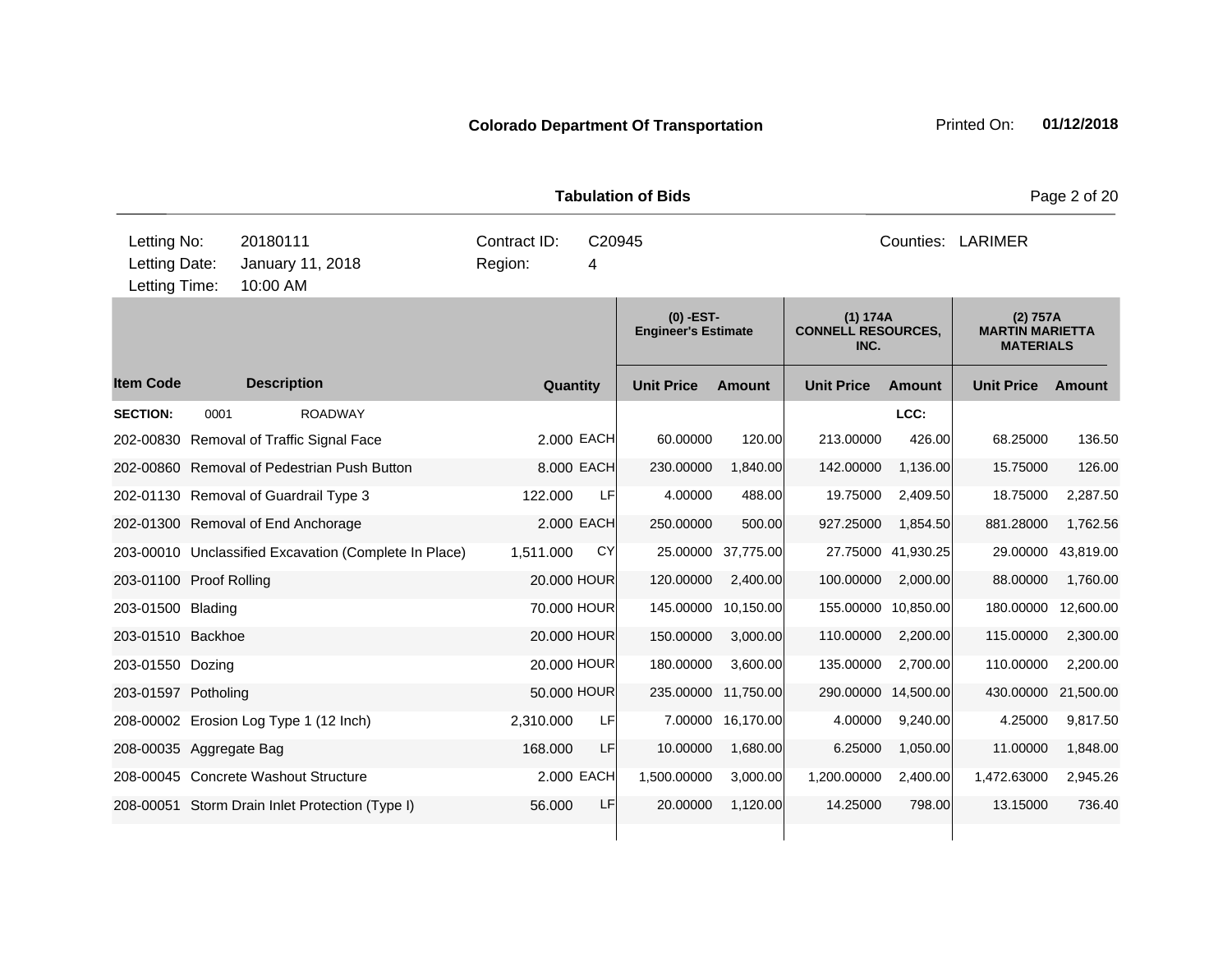|                                               |                                                           |                         |             |             | <b>Tabulation of Bids</b>                 |                     | Page 3 of 20                                  |                     |                                                        |               |
|-----------------------------------------------|-----------------------------------------------------------|-------------------------|-------------|-------------|-------------------------------------------|---------------------|-----------------------------------------------|---------------------|--------------------------------------------------------|---------------|
| Letting No:<br>Letting Date:<br>Letting Time: | 20180111<br>January 11, 2018<br>10:00 AM                  | Contract ID:<br>Region: |             | C20945<br>4 |                                           |                     |                                               |                     | Counties: LARIMER                                      |               |
|                                               |                                                           |                         |             |             | $(0)$ -EST-<br><b>Engineer's Estimate</b> |                     | (1) 174A<br><b>CONNELL RESOURCES,</b><br>INC. |                     | (2) 757A<br><b>MARTIN MARIETTA</b><br><b>MATERIALS</b> |               |
| <b>Item Code</b>                              | <b>Description</b>                                        |                         | Quantity    |             | <b>Unit Price</b>                         | <b>Amount</b>       | <b>Unit Price</b>                             | <b>Amount</b>       | <b>Unit Price</b>                                      | <b>Amount</b> |
| <b>SECTION:</b>                               | <b>ROADWAY</b><br>0001                                    |                         |             |             |                                           |                     |                                               | LCC:                |                                                        |               |
|                                               | 208-00070 Vehicle Tracking Pad                            |                         | 2.000 EACH  |             | 2,000.00000                               | 4,000.00            | 800.00000                                     | 1,600.00            | 2,600.00000                                            | 5,200.00      |
|                                               | 208-00103 Removal and Disposal of Sediment (Labor)        |                         | 40.000 HOUR |             | 60.00000                                  | 2,400.00            | 30.00000                                      | 1,200.00            | 150.00000                                              | 6,000.00      |
|                                               | 208-00105 Removal and Disposal of Sediment<br>(Equipment) |                         | 20.000 HOUR |             | 110.00000                                 | 2,200.00            | 110.00000                                     | 2,200.00            | 241.57000                                              | 4,831.40      |
|                                               | 208-00106 Sweeping (Sediment Removal)                     |                         | 20.000 HOUR |             | 150.00000                                 | 3,000.00            | 125.00000                                     | 2,500.00            | 189.00000                                              | 3,780.00      |
|                                               | 208-00207 Erosion Control Management                      |                         | 60.000      | DAY         |                                           | 250.00000 15,000.00 | 150.00000                                     | 9,000.00            | 305.98000                                              | 18,358.80     |
|                                               | 210-00827 Reset Pull Box                                  |                         | 1.000 EACH  |             | 750.00000                                 | 750.00              | 252.00000                                     | 252.00              | 4,210.50000                                            | 4,210.50      |
|                                               | 212-00006 Seeding (Native)                                |                         | 3.300 ACRE  |             | 1,500.00000                               | 4,950.00            | 561.00000                                     | 1,851.30            | 697.86000                                              | 2,302.94      |
|                                               | 212-00032 Soil Conditioning                               |                         | 3.300 ACRE  |             | 3,500.00000                               | 11,550.00           | 2,300.00000                                   | 7,590.00            | 3,462.44000                                            | 11,426.05     |
|                                               | 213-00003 Mulching (Weed Free)                            |                         | 3.100 ACRE  |             | 1,750.00000                               | 5,425.00            | 500.00000                                     | 1,550.00            | 1,556.76000                                            | 4,825.96      |
|                                               | 213-00012 Spray-on Mulch Blanket                          |                         | 0.200 ACRE  |             | 5,560.00000                               | 1,112.00            | 4,000.00000                                   | 800.00              | 9,340.54000                                            | 1,868.11      |
|                                               | 213-00061 Mulch Tackifier                                 |                         | 620.000     | LB          | 10.00000                                  | 6,200.00            | 2.30000                                       | 1,426.00            | 3.80000                                                | 2,356.00      |
|                                               | 304-06007 Aggregate Base Course (Class 6)                 |                         | 2,100.000   | <b>CY</b>   |                                           | 60.00000 126,000.00 |                                               | 53.25000 111,825.00 | 65.00000 136,500.00                                    |               |
|                                               | 304-07005 Aggregate Base Course (Class 7)                 |                         | 375.000     | CY          |                                           | 54.00000 20,250.00  |                                               | 51.00000 19,125.00  | 65.00000 24,375.00                                     |               |
|                                               | 403-00720 Hot Mix Asphalt (Patching) (Asphalt)            |                         | 504.000     | <b>TON</b>  |                                           | 150.00000 75,600.00 | 115.00000 57,960.00                           |                     | 165.00000 83,160.00                                    |               |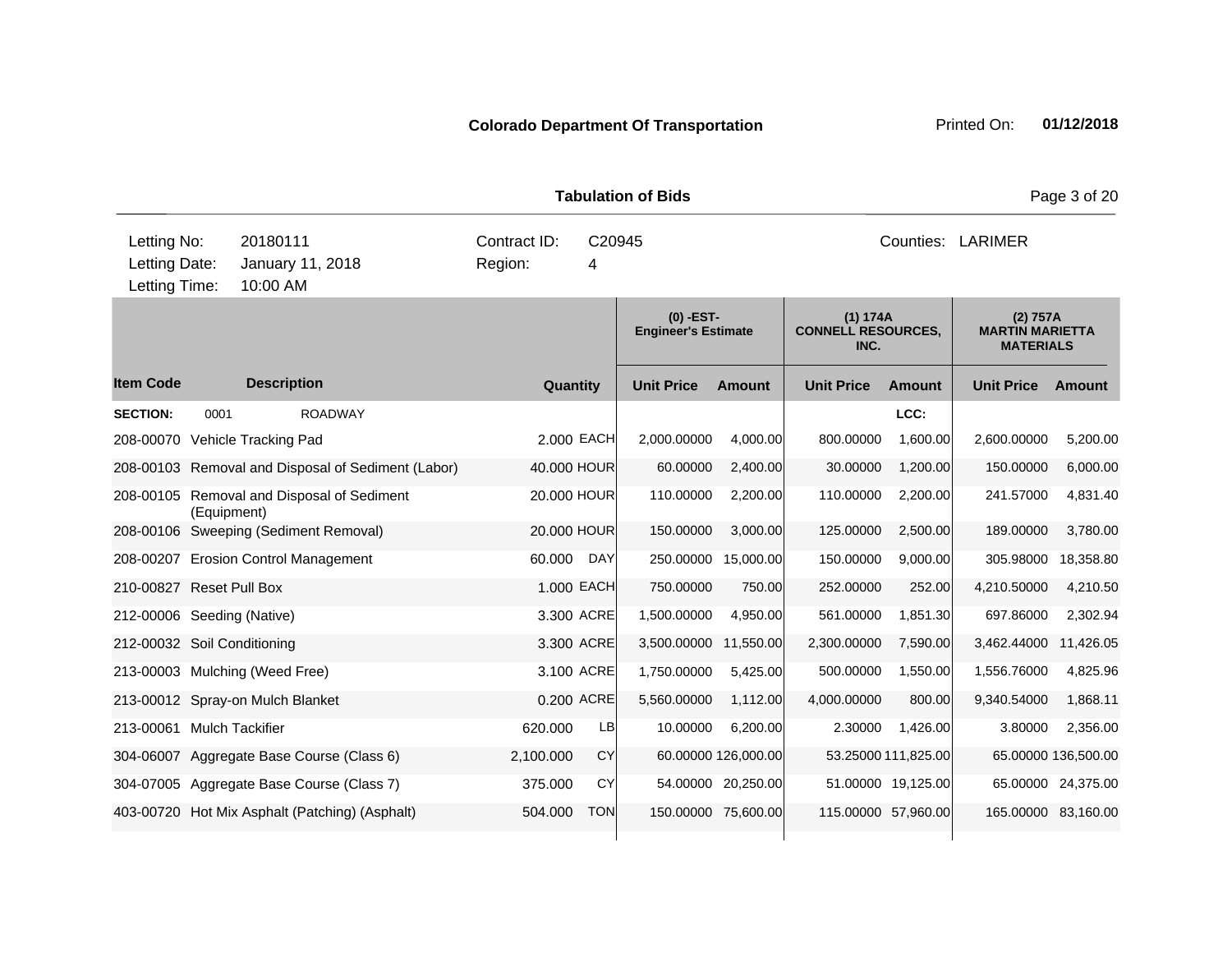|                           |      |                                                       |              |            | <b>Tabulation of Bids</b>               |                           | Page 4 of 20                                  |                           |                                                        |                           |  |
|---------------------------|------|-------------------------------------------------------|--------------|------------|-----------------------------------------|---------------------------|-----------------------------------------------|---------------------------|--------------------------------------------------------|---------------------------|--|
| Letting No:               |      | 20180111                                              | Contract ID: | C20945     |                                         |                           |                                               |                           | Counties: LARIMER                                      |                           |  |
| Letting Date:             |      | January 11, 2018                                      | Region:      | 4          |                                         |                           |                                               |                           |                                                        |                           |  |
| Letting Time:             |      | 10:00 AM                                              |              |            |                                         |                           |                                               |                           |                                                        |                           |  |
|                           |      |                                                       |              |            | (0) -EST-<br><b>Engineer's Estimate</b> |                           | (1) 174A<br><b>CONNELL RESOURCES,</b><br>INC. |                           | (2) 757A<br><b>MARTIN MARIETTA</b><br><b>MATERIALS</b> |                           |  |
| <b>Item Code</b>          |      | <b>Description</b>                                    | Quantity     |            | <b>Unit Price</b>                       | <b>Amount</b>             | <b>Unit Price</b>                             | <b>Amount</b>             | <b>Unit Price</b>                                      | <b>Amount</b>             |  |
| <b>SECTION:</b>           | 0001 | <b>ROADWAY</b>                                        |              |            |                                         |                           |                                               | LCC:                      |                                                        |                           |  |
|                           |      | 403-33741 Hot Mix Asphalt (Grading S) (75) (PG 64-22) | 15,858.000   | <b>TON</b> |                                         | 92.00000 1,458,936.<br>00 |                                               | 75.00000 1.189,350.<br>00 |                                                        | 77.00000 1,221,066.<br>00 |  |
|                           | 28)  | 403-34751 Hot Mix Asphalt (Grading SX) (75) (PG 64-   | 17,915.000   | <b>TON</b> |                                         | 97.50000 1,746,712.<br>50 |                                               | 83.00000 1,486,945.<br>00 |                                                        | 83.00000 1,486,945.<br>00 |  |
|                           |      | 412-01000 Concrete Pavement (10 Inch)                 | 84.000       | <b>SY</b>  |                                         | 150.00000 12,600.00       |                                               | 125.00000 10,500.00       | 100.00000                                              | 8,400.00                  |  |
| 506-00209 Riprap (9 Inch) |      |                                                       | 30.000       | <b>CY</b>  | 130.00000                               | 3,900.00                  | 162.00000                                     | 4,860.00                  | 122.00000                                              | 3,660.00                  |  |
|                           |      | 507-00725 Slope and Ditch Paving (Special)            | 1,485.000    | LF         | 20.00000                                | 29,700.00                 |                                               | 37.50000 55,687.50        | 39.00000                                               | 57,915.00                 |  |
|                           |      | 604-00305 Inlet Type C (5 Foot)                       |              | 1.000 EACH | 4,350.00000                             | 4,350.00                  | 4,000.00000                                   | 4,000.00                  | 4,754.00000                                            | 4,754.00                  |  |
|                           |      | 604-00310 Inlet Type C (10 Foot)                      |              | 1.000 EACH | 5,000.00000                             | 5,000.00                  | 4,200.00000                                   | 4,200.00                  | 6,500.00000                                            | 6,500.00                  |  |
|                           |      | 604-30010 Manhole Slab Base (10 Foot)                 |              | 1.000 EACH | 5,000.00000                             | 5,000.00                  | 3,200.00000                                   | 3,200.00                  | 4,760.00000                                            | 4,760.00                  |  |
|                           |      | 606-00301 Guardrail Type 3 (6-3 Post Spacing)         | 919.000      | LF         |                                         | 30.00000 27,570.00        |                                               | 30.00000 27,570.00        | 28.00000                                               | 25,732.00                 |  |
|                           |      | 606-01340 End Anchorage Type 3D                       |              | 2.000 EACH | 1,200.00000                             | 2,400.00                  | 950.00000                                     | 1,900.00                  | 890.00000                                              | 1,780.00                  |  |
|                           |      | 606-01370 Transition Type 3G                          |              | 1.000 EACH | 2,200.00000                             | 2,200.00                  | 1,900.00000                                   | 1,900.00                  | 16,500.00000                                           | 16,500.00                 |  |
|                           |      | 606-02005 End Anchorage (Flared)                      |              | 4.000 EACH | 2,500.00000 10,000.00                   |                           | 2,260.00000                                   | 9,040.00                  | 4,800.00000                                            | 19,200.00                 |  |
|                           |      | 606-10200 Bridge Rail (Special)                       | 5.000        | LF         | 100.00000                               | 500.00                    | 400.00000                                     | 2,000.00                  | 749.70000                                              | 3,748.50                  |  |
|                           |      | 606-20014 Tensioned Cable Barrier (TL-4)              | 1,485.000    | LF         |                                         | 20.00000 29,700.00        |                                               | 17.50000 25,987.50        |                                                        | 16.65000 24,725.25        |  |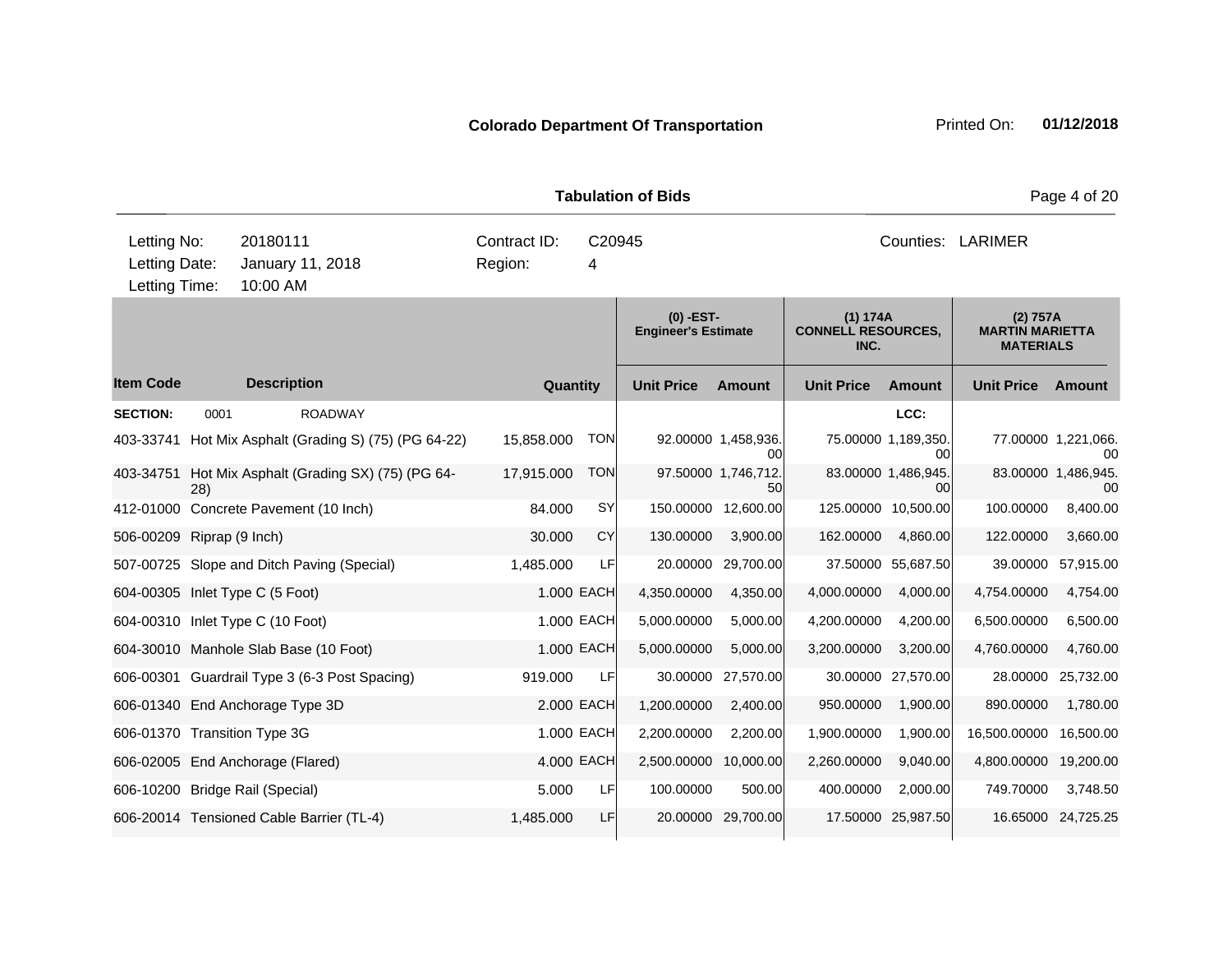|                                               |      |                      |                                                      |                         |          |             | <b>Tabulation of Bids</b>                 |                     |                                               |                     |                                                        | Page 5 of 20        |  |
|-----------------------------------------------|------|----------------------|------------------------------------------------------|-------------------------|----------|-------------|-------------------------------------------|---------------------|-----------------------------------------------|---------------------|--------------------------------------------------------|---------------------|--|
| Letting No:<br>Letting Date:<br>Letting Time: |      | 20180111<br>10:00 AM | January 11, 2018                                     | Contract ID:<br>Region: |          | C20945<br>4 |                                           |                     | Counties: LARIMER                             |                     |                                                        |                     |  |
|                                               |      |                      |                                                      |                         |          |             | $(0)$ -EST-<br><b>Engineer's Estimate</b> |                     | (1) 174A<br><b>CONNELL RESOURCES,</b><br>INC. |                     | (2) 757A<br><b>MARTIN MARIETTA</b><br><b>MATERIALS</b> |                     |  |
| <b>Item Code</b>                              |      | <b>Description</b>   |                                                      |                         | Quantity |             | <b>Unit Price</b>                         | <b>Amount</b>       | <b>Unit Price</b>                             | Amount              | <b>Unit Price</b>                                      | Amount              |  |
| <b>SECTION:</b>                               | 0001 |                      | <b>ROADWAY</b>                                       |                         |          |             |                                           |                     |                                               | LCC:                |                                                        |                     |  |
|                                               |      |                      | 606-21010 End Anchorage (Tensioned Cable Barrier)    |                         |          | 2.000 EACH  | 5,400.00000 10,800.00                     |                     | 5,000.00000 10,000.00                         |                     | 4,700.00000                                            | 9,400.00            |  |
| 608-00006 Concrete Sidewalk (6 Inch)          |      |                      |                                                      | 141.000                 |          | <b>SY</b>   | 65.00000                                  | 9,165.00            |                                               | 75.00000 10,575.00  | 72.83000                                               | 10,269.03           |  |
| 608-00010 Concrete Curb Ramp                  |      |                      |                                                      | 228.000                 |          | SY          |                                           | 145.00000 33,060.00 |                                               | 94.00000 21,432.00  | 87.00000                                               | 19,836.00           |  |
| 608-00012 Curb Ramp (Special)                 |      |                      |                                                      | 7.000                   |          | SY          | 271.00000                                 | 1,897.00            | 105.00000                                     | 735.00              | 210.00000                                              | 1,470.00            |  |
| 608-00015 Detectable Warnings                 |      |                      |                                                      | 406.000                 |          | <b>SF</b>   | 71.00000                                  | 28,826.00           |                                               | 57.50000 23,345.00  | 45.00000                                               | 18,270.00           |  |
|                                               |      |                      | 609-21010 Curb and Gutter Type 2 (Section I-B)       | 219.000                 |          | LF          | 20.00000                                  | 4,380.00            | 23.25000                                      | 5,091.75            | 24.00000                                               | 5,256.00            |  |
|                                               |      |                      | 609-21011 Curb and Gutter Type 2 (Section I-M)       | 5,058.000               |          | LF          |                                           | 30.00000 151,740.00 |                                               | 25.25000 127,714.50 |                                                        | 24.00000 121,392.00 |  |
|                                               |      |                      | 609-21020 Curb and Gutter Type 2 (Section II-B)      | 548.000                 |          | LF.         |                                           | 30.00000 16,440.00  |                                               | 26.25000 14,385.00  |                                                        | 26.00000 14,248.00  |  |
|                                               |      |                      | 609-21021 Curb and Gutter Type 2 (Section II-M)      | 2,058.000               |          | LF          |                                           | 22.00000 45,276.00  |                                               | 26.45000 54,434.10  | 27.00000                                               | 55,566.00           |  |
|                                               |      |                      | 609-40042 Curb Type 4 (Special) (Vertical)           | 40.000                  |          | LF          | 30.00000                                  | 1,200.00            | 50.00000                                      | 2,000.00            | 36.00000                                               | 1,440.00            |  |
|                                               |      |                      | 610-00030 Median Cover Material (Concrete)           | 3,732.000               |          | SF          |                                           | 11.00000 41,052.00  |                                               | 14.50000 54,114.00  | 13.00000                                               | 48,516.00           |  |
|                                               |      |                      | 610-00035 Median Cover Material (Concrete) (Special) | 706.000                 |          | <b>SF</b>   |                                           | 20.00000 14,120.00  |                                               | 17.65000 12,460.90  | 20.00000                                               | 14,120.00           |  |
|                                               |      |                      | 612-00037 Delineator (Flexible) (Flat Mounted)       |                         |          | 12.000 EACH | 75.00000                                  | 900.00              | 47.00000                                      | 564.00              | 42.00000                                               | 504.00              |  |
|                                               |      |                      | 612-00039 Delineator (Flexible) (Surface Mounted)    |                         |          | 20,000 EACH | 95.00000                                  | 1,900.00            | 83.00000                                      | 1,660.00            | 75.00000                                               | 1,500.00            |  |
|                                               |      |                      |                                                      |                         |          |             |                                           |                     |                                               |                     |                                                        |                     |  |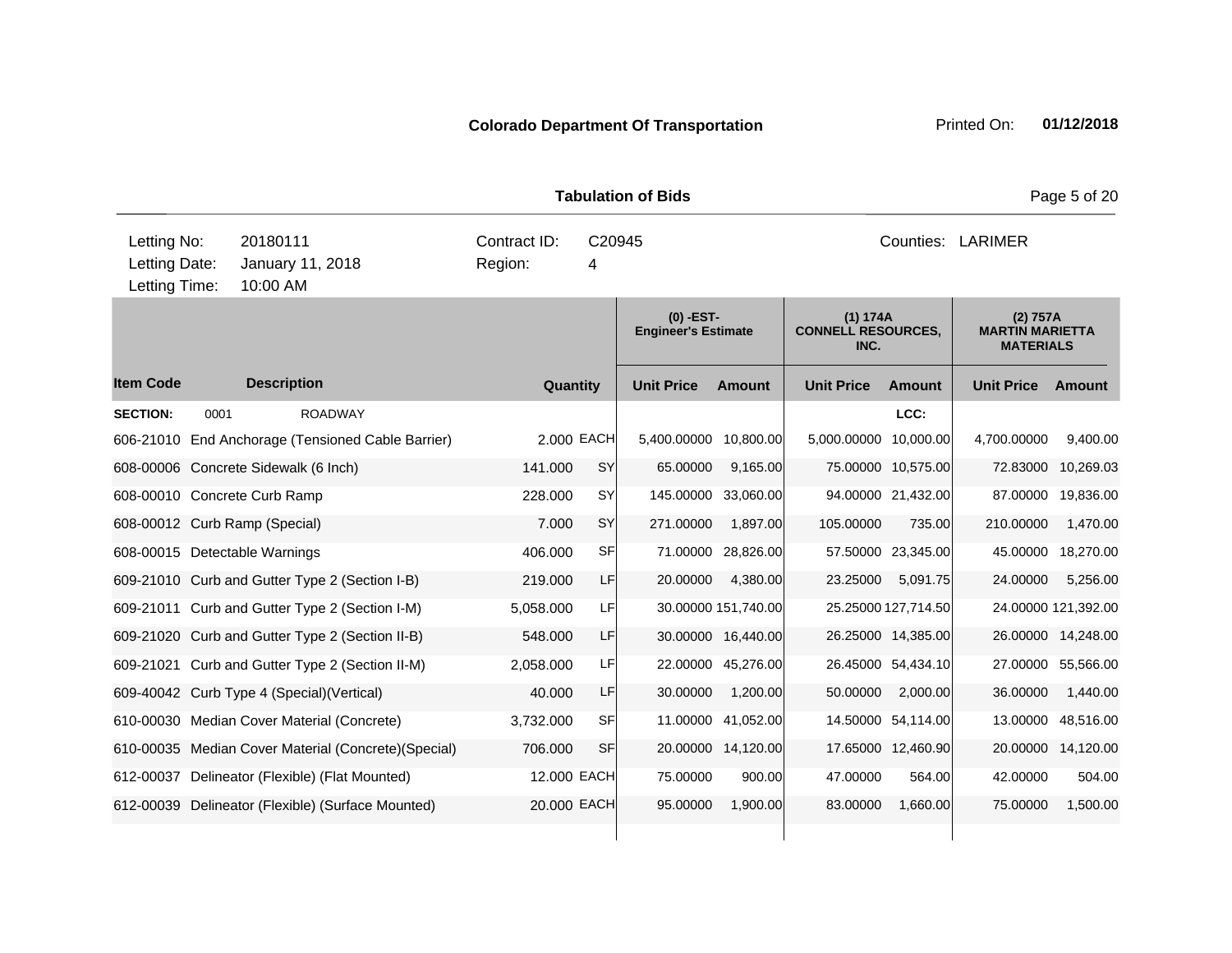|                                               |            |                                               |                                        |            | <b>Tabulation of Bids</b>                 |                     |                                               |                    |                                                        | Page 6 of 20 |
|-----------------------------------------------|------------|-----------------------------------------------|----------------------------------------|------------|-------------------------------------------|---------------------|-----------------------------------------------|--------------------|--------------------------------------------------------|--------------|
| Letting No:<br>Letting Date:<br>Letting Time: |            | 20180111<br>January 11, 2018<br>10:00 AM      | Contract ID:<br>C20945<br>Region:<br>4 |            |                                           |                     | Counties: LARIMER                             |                    |                                                        |              |
|                                               |            |                                               |                                        |            | $(0)$ -EST-<br><b>Engineer's Estimate</b> |                     | (1) 174A<br><b>CONNELL RESOURCES,</b><br>INC. |                    | (2) 757A<br><b>MARTIN MARIETTA</b><br><b>MATERIALS</b> |              |
| <b>Item Code</b>                              |            | <b>Description</b>                            | Quantity                               |            | <b>Unit Price</b>                         | <b>Amount</b>       | <b>Unit Price</b>                             | <b>Amount</b>      | <b>Unit Price</b>                                      | Amount       |
| <b>SECTION:</b>                               | 0001       | <b>ROADWAY</b>                                |                                        |            |                                           |                     |                                               | LCC:               |                                                        |              |
| 612-00101                                     | (Type I)   | Delineator (Drivable Concrete Installation)   | 175.000 EACH                           |            |                                           | 125.00000 21,875.00 | 101.00000 17,675.00                           |                    | 90.00000                                               | 15,750.00    |
| 612-00102                                     | (Type II)  | Delineator (Drivable Concrete Installation)   | 250.000 EACH                           |            |                                           | 120.00000 30,000.00 | 102.00000 25,500.00                           |                    | 90.00000                                               | 22,500.00    |
| 612-00103                                     | (Type III) | Delineator (Drivable Concrete Installation)   | 20.000 EACH                            |            | 130.00000                                 | 2,600.00            | 103.00000                                     | 2,060.00           | 92.00000                                               | 1,840.00     |
| 612-00111                                     |            | Delineator (Drivable) (Type I)                | 20,000 EACH                            |            | 50.00000                                  | 1,000.00            | 101.00000                                     | 2,020.00           | 92.00000                                               | 1,840.00     |
|                                               |            | 612-00112 Delineator (Drivable) (Type II)     | 28.000 EACH                            |            | 50.00000                                  | 1,400.00            | 77.00000                                      | 2,156.00           | 70.00000                                               | 1,960.00     |
|                                               |            | 612-00113 Delineator (Drivable) (Type III)    |                                        | 2.000 EACH | 75.00000                                  | 150.00              | 78.00000                                      | 156.00             | 71.00000                                               | 142.00       |
|                                               |            | 613-00206 2 Inch Electrical Conduit (Bored)   | 840.000                                | LF         |                                           | 20.00000 16,800.00  |                                               | 35.00000 29,400.00 | 17.00000                                               | 14,280.00    |
|                                               |            | 613-00300 3 Inch Electrical Conduit           | 10.000                                 | LF         | 35.00000                                  | 350.00              | 36.00000                                      | 360.00             | 28.00000                                               | 280.00       |
|                                               |            | 613-00306 3 Inch Electrical Conduit (Bored)   | 840.000                                | LF         | 20.00000                                  | 16,800.00           |                                               | 40.00000 33,600.00 | 19.00000                                               | 15,960.00    |
|                                               |            | 613-01200 2 Inch Electrical Conduit (Plastic) | 810.000                                | LF         |                                           | 15.00000 12,150.00  |                                               | 15.50000 12,555.00 | 21.00000                                               | 17,010.00    |
|                                               |            | 613-07011 Pull Box (11"x18"x12")              |                                        | 1.000 EACH | 800.00000                                 | 800.00              | 1,600.00000                                   | 1,600.00           | 1,350.00000                                            | 1,350.00     |
|                                               |            | 613-07023 Pull Box (24"x36"x24")              | 13.000 EACH                            |            | 1,500.00000                               | 19,500.00           | 2,500.00000 32,500.00                         |                    | 1,900.00000                                            | 24,700.00    |
|                                               |            | 613-07040 Pull Box (30"x48"x24")              |                                        | 1.000 EACH | 1,250.00000                               | 1,250.00            | 3.125.00000                                   | 3,125.00           | 2.827.00000                                            | 2,827.00     |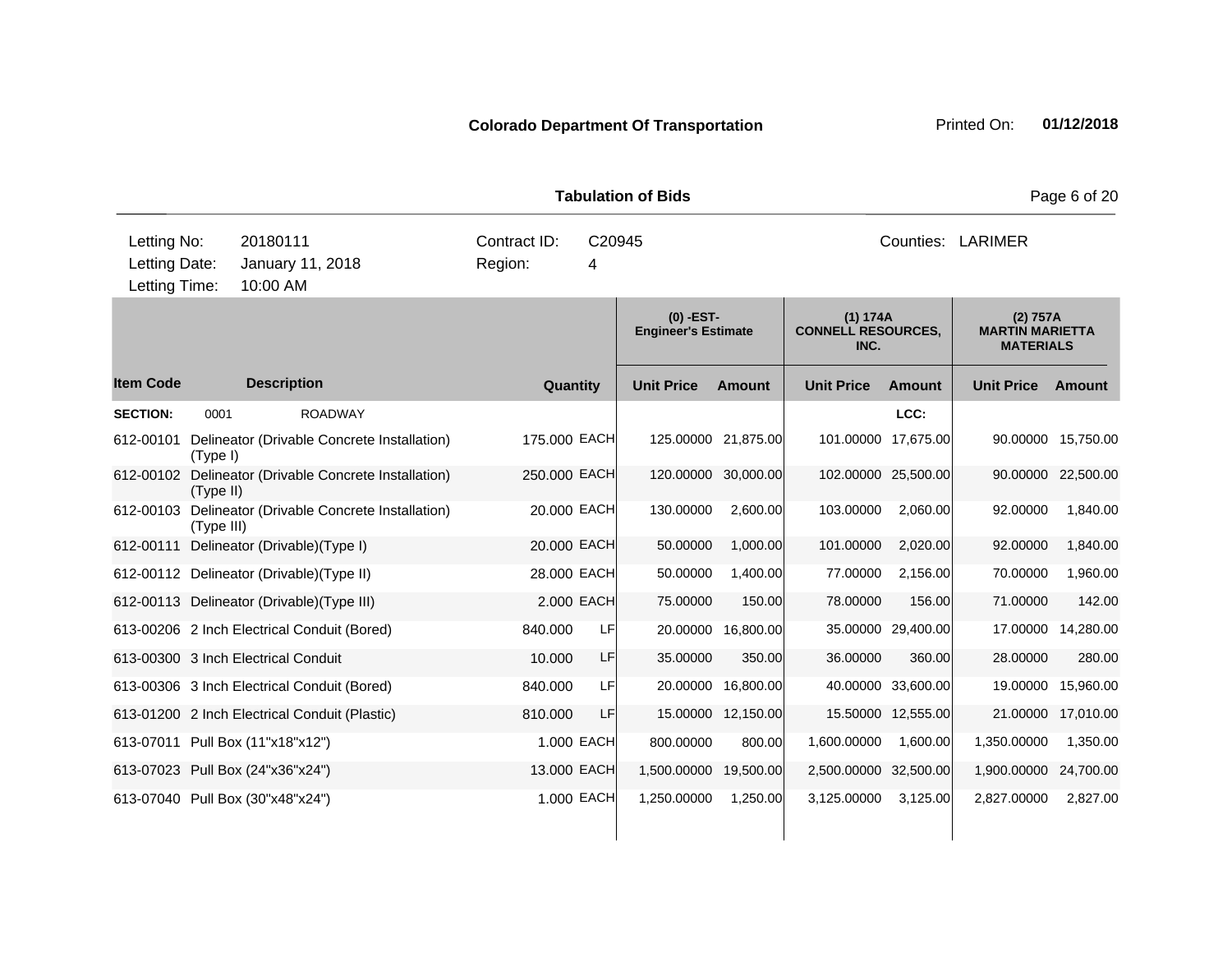|                                               |                |                                                     |  | Page 7 of 20<br><b>Tabulation of Bids</b> |             |                        |                     |                                               |               |                                                        |           |  |
|-----------------------------------------------|----------------|-----------------------------------------------------|--|-------------------------------------------|-------------|------------------------|---------------------|-----------------------------------------------|---------------|--------------------------------------------------------|-----------|--|
| Letting No:<br>Letting Date:<br>Letting Time: |                | 20180111<br>January 11, 2018<br>10:00 AM            |  | Contract ID:<br>Region:                   | C20945<br>4 |                        |                     | Counties: LARIMER                             |               |                                                        |           |  |
|                                               |                |                                                     |  | (0) -EST-<br><b>Engineer's Estimate</b>   |             |                        |                     | (1) 174A<br><b>CONNELL RESOURCES,</b><br>INC. |               | (2) 757A<br><b>MARTIN MARIETTA</b><br><b>MATERIALS</b> |           |  |
| <b>Item Code</b>                              |                | <b>Description</b>                                  |  | Quantity                                  |             | <b>Unit Price</b>      | <b>Amount</b>       | <b>Unit Price</b>                             | <b>Amount</b> | <b>Unit Price</b>                                      | Amount    |  |
| <b>SECTION:</b>                               | 0001           | <b>ROADWAY</b>                                      |  |                                           |             |                        |                     |                                               | LCC:          |                                                        |           |  |
| 613-10000 Wiring                              |                |                                                     |  | 1.000                                     | L SI        | 10,000.00000           | 10,000.00           | 30,000.00000                                  | 30,000.00     | 19,000.00000                                           | 19,000.00 |  |
|                                               |                | 614-00011 Sign Panel (Class I)                      |  | 98.000                                    | SF          | 22.00000               | 2,156.00            | 11.65000                                      | 1,141.70      | 11.00000                                               | 1,078.00  |  |
|                                               |                | 614-00012 Sign Panel (Class II)                     |  | 518,000                                   | SFI         |                        | 24.00000 12,432.00  | 15.25000                                      | 7,899.50      | 14.00000                                               | 7,252.00  |  |
|                                               |                | 614-01512 Steel Sign Support (2-Inch Round)(Post)   |  | 280.000                                   | LF          | 16.00000               | 4,480.00            | 3.75000                                       | 1,050.00      | 3.50000                                                | 980.00    |  |
|                                               |                | 614-01522 Steel Sign Support (2-Inch Round)(Socket) |  | 26.000 EACH                               |             | 135.00000              | 3,510.00            | 23.25000                                      | 604.50        | 22.00000                                               | 572.00    |  |
|                                               | 40)(Post)      | 614-01575 Steel Sign Support (2-1/2 Inch Round NP-  |  | 502.000                                   | LFI         | 15.00000               | 7,530.00            | 7.50000                                       | 3,765.00      | 7.00000                                                | 3,514.00  |  |
|                                               | 40)(Slipbase)  | 614-01578 Steel Sign Support (2-1/2 Inch Round NP-  |  | 41.000 EACH                               |             |                        | 260.00000 10,660.00 | 155.00000                                     | 6,355.00      | 145.00000                                              | 5,945.00  |  |
|                                               |                | 614-70448 Traffic Signal Face (12-12-12-12)         |  |                                           | 4.000 EACH  | 1,300.00000            | 5,200.00            | 1,700.00000                                   | 6,800.00      | 1,150.00000                                            | 4,600.00  |  |
|                                               |                | 614-72860 Pedestrian Push Button                    |  |                                           | 5.000 EACH  | 900.00000              | 4,500.00            | 1,800.00000                                   | 9,000.00      | 1,500.00000                                            | 7,500.00  |  |
|                                               |                | 614-72863 Pedestrian Push Button Post Assembly      |  |                                           | 6.000 EACH  | 1,000.00000            | 6,000.00            | 1,800.00000 10,800.00                         |               | 1,550.00000                                            | 9,300.00  |  |
|                                               | (Furnish Only) | 614-79886 Intersection Detection System (Camera)    |  |                                           | 4.000 EACH  | 5,500.00000 22,000.00  |                     | 8,800.00000 35,200.00                         |               | 4,892.00000                                            | 19,568.00 |  |
|                                               |                | 620-00002 Field Office (Class 2)                    |  |                                           | 1.000 EACH  | 25,000.00000 25,000.00 |                     | 10,000.00000 10,000.00                        |               | 27,000.00000                                           | 27,000.00 |  |
|                                               |                | 620-00012 Field Laboratory (Class 2)                |  |                                           | 1.000 EACH  | 22,000.00000 22,000.00 |                     | 12,000.00000 12,000.00                        |               | 22,000.00000 22,000.00                                 |           |  |
|                                               |                |                                                     |  |                                           |             |                        |                     |                                               |               |                                                        |           |  |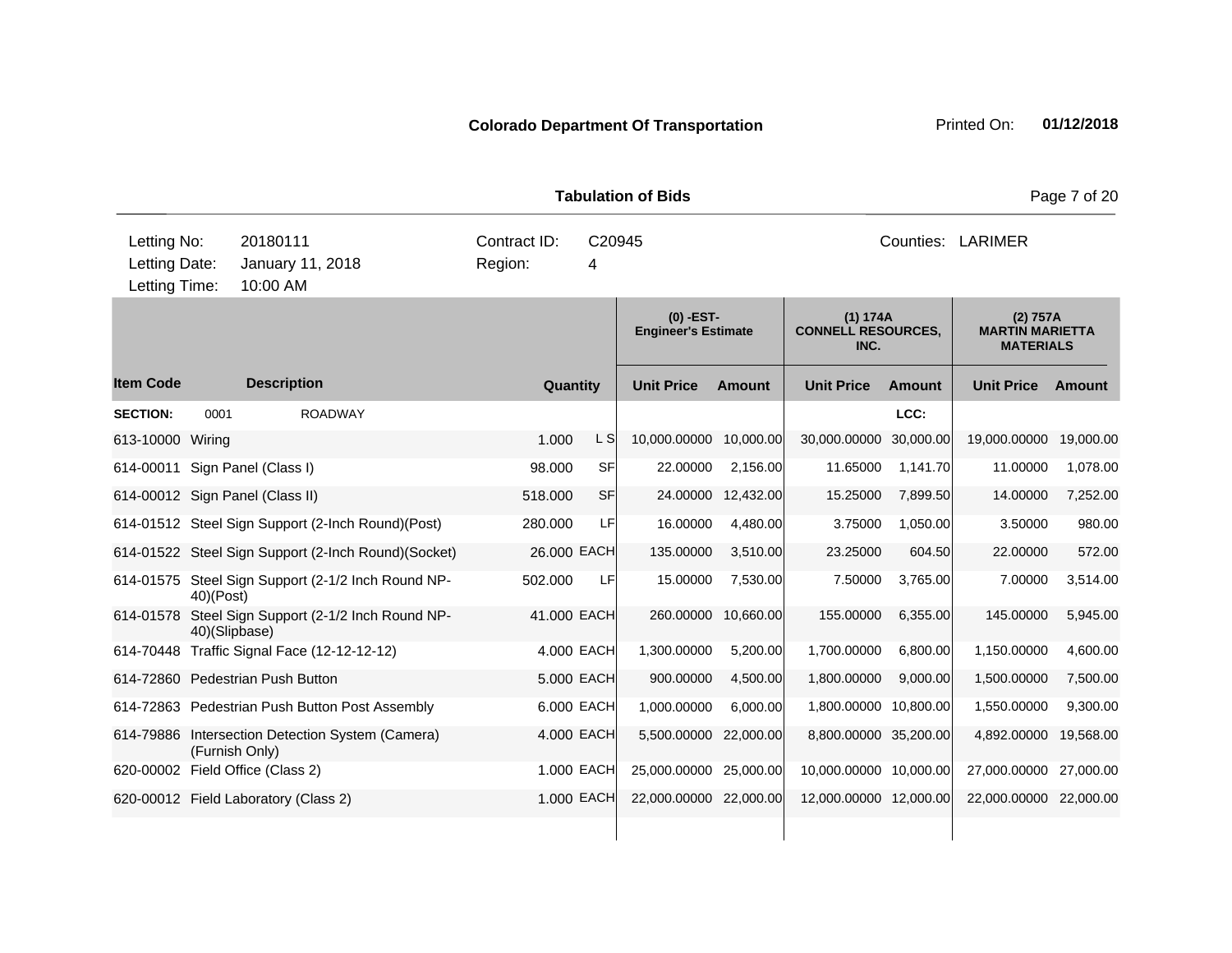|                                               |           |                                                                     |                         |                    | <b>Tabulation of Bids</b>                 |                     |                                               |                    |                                                        | Page 8 of 20        |
|-----------------------------------------------|-----------|---------------------------------------------------------------------|-------------------------|--------------------|-------------------------------------------|---------------------|-----------------------------------------------|--------------------|--------------------------------------------------------|---------------------|
| Letting No:<br>Letting Date:<br>Letting Time: |           | 20180111<br>January 11, 2018<br>10:00 AM                            | Contract ID:<br>Region: | C <sub>20945</sub> |                                           | Counties: LARIMER   |                                               |                    |                                                        |                     |
|                                               |           |                                                                     |                         |                    | $(0)$ -EST-<br><b>Engineer's Estimate</b> |                     | (1) 174A<br><b>CONNELL RESOURCES,</b><br>INC. |                    | (2) 757A<br><b>MARTIN MARIETTA</b><br><b>MATERIALS</b> |                     |
| <b>Item Code</b>                              |           | <b>Description</b>                                                  | Quantity                |                    | <b>Unit Price</b>                         | Amount              | <b>Unit Price</b>                             | Amount             | <b>Unit Price</b>                                      | Amount              |
| <b>SECTION:</b>                               | 0001      | <b>ROADWAY</b>                                                      |                         |                    |                                           |                     |                                               | LCC:               |                                                        |                     |
| 620-00020                                     |           | <b>Sanitary Facility</b>                                            | 2.000 EACH              |                    | 2,400.00000                               | 4,800.00            | 3,000.00000                                   | 6,000.00           | 3,750.00000                                            | 7,500.00            |
| 621-00450                                     |           | <b>Detour Pavement</b>                                              | 1,186.000               | SY                 | 50.00000                                  | 59,300.00           | 115.00000 136,390.00                          |                    | 144.00000 170,784.00                                   |                     |
|                                               | In Place) | 624-29019 18 Inch Drainage Pipe (Class 9) (Complete                 | 571.000                 | LF                 |                                           | 125.00000 71,375.00 |                                               | 75.00000 42,825.00 |                                                        | 85.00000 48,535.00  |
|                                               |           | 625-00000 Construction Surveying                                    | 1.000                   | L SI               | 65,000.00000 65,000.00                    |                     | 45,000.00000 45,000.00                        |                    | 89,015.36000 89,015.36                                 |                     |
| 626-00000 Mobilization                        |           |                                                                     | 1.000                   | L SI               | 420,000.00000 420,000.00                  |                     | 387,000.00000 387,000.00                      |                    | 317,540.00000 317,540.00                               |                     |
|                                               |           | 626-01103 Public Information Services (Tier III)                    | 1.000                   | L S                | 18,000.00000 18,000.00                    |                     | 12,000.00000 12,000.00                        |                    | 16,000.00000 16,000.00                                 |                     |
|                                               |           | 627-00008 Modified Epoxy Pavement Marking                           | 399.000                 | GAL                |                                           | 100.00000 39,900.00 | 120.00000 47,880.00                           |                    |                                                        | 100.00000 39,900.00 |
|                                               |           | 627-00011 Pavement Marking Paint (Waterborne)                       | 338,000                 | GAL                |                                           | 50.00000 16,900.00  |                                               | 48.50000 16,393.00 | 128.00000 43,264.00                                    |                     |
|                                               |           | 627-30405 Preformed Thermoplastic Pavement<br>Marking (Word-Symbol) | 1,183.000               | <b>SF</b>          |                                           | 14.00000 16,562.00  |                                               | 20.00000 23,660.00 |                                                        | 17.00000 20,111.00  |
| 627-30410                                     |           | Preformed Thermoplastic Pavement<br>Marking (Xwalk-Stop Line)       | 3,705.000               | <b>SF</b>          |                                           | 16.00000 59,280.00  |                                               | 13.00000 48,165.00 |                                                        | 10.50000 38,902.50  |
| 630-00000 Flagging                            |           |                                                                     | 2,000.000 HOUR          |                    | 28.00000                                  | 56,000.00           |                                               | 25.50000 51,000.00 | 28.00000                                               | 56,000.00           |
|                                               |           | 630-00007 Traffic Control Inspection                                | 50.000                  | <b>DAY</b>         |                                           | 200.00000 10,000.00 | 84.75000                                      | 4,237.50           | 90.00000                                               | 4,500.00            |
|                                               |           | 630-00012 Traffic Control Management                                | 95.000                  | <b>DAY</b>         |                                           | 900.00000 85,500.00 | 515.00000 48,925.00                           |                    | 695.00000 66,025.00                                    |                     |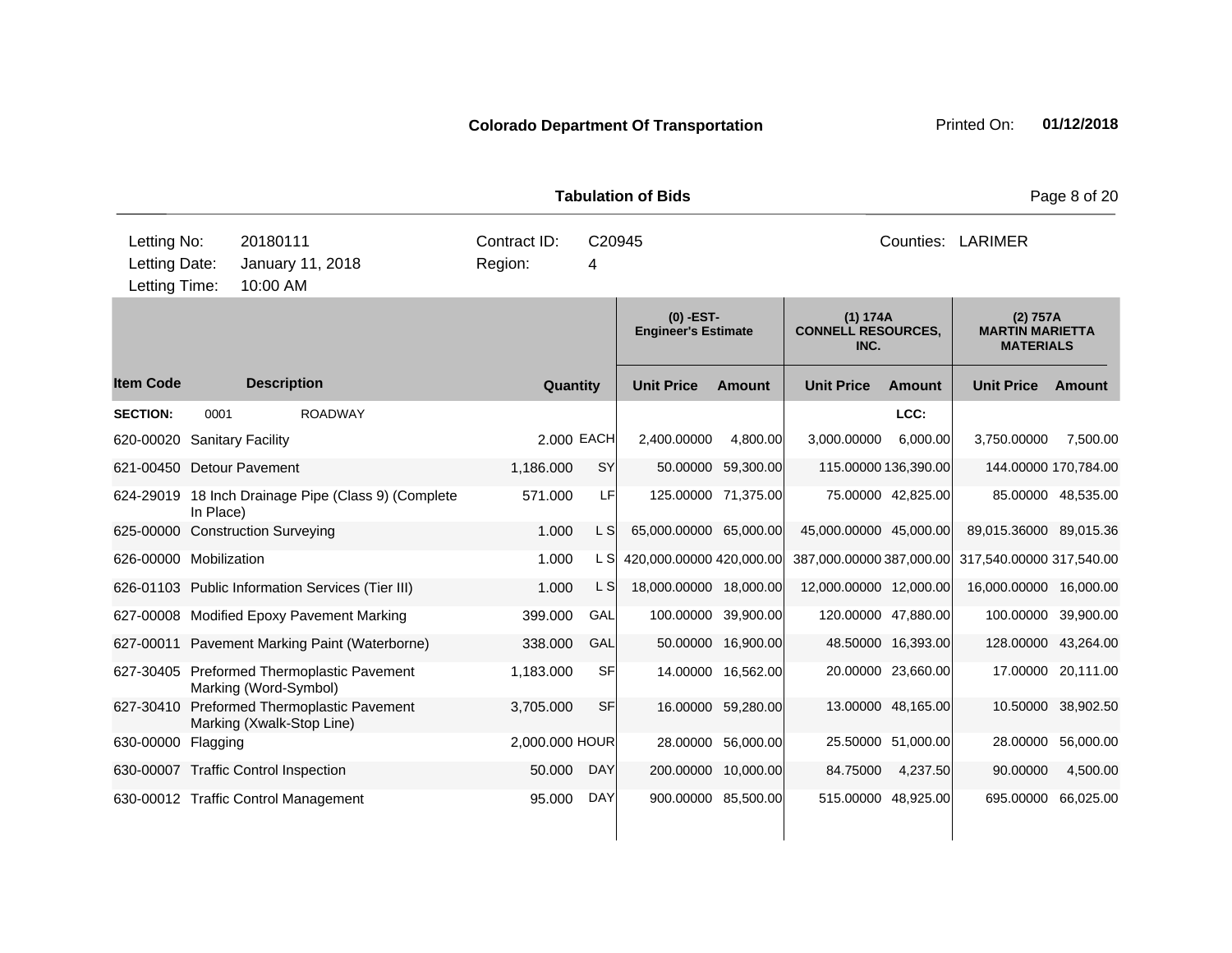|                                               |      |                      |                                                    | <b>Tabulation of Bids</b>              | Page 9 of 20 |                                           |                     |                                               |                     |                                                        |                     |  |
|-----------------------------------------------|------|----------------------|----------------------------------------------------|----------------------------------------|--------------|-------------------------------------------|---------------------|-----------------------------------------------|---------------------|--------------------------------------------------------|---------------------|--|
| Letting No:<br>Letting Date:<br>Letting Time: |      | 20180111<br>10:00 AM | January 11, 2018                                   | Contract ID:<br>C20945<br>Region:<br>4 |              |                                           |                     | Counties: LARIMER                             |                     |                                                        |                     |  |
|                                               |      |                      |                                                    |                                        |              | $(0)$ -EST-<br><b>Engineer's Estimate</b> |                     | (1) 174A<br><b>CONNELL RESOURCES,</b><br>INC. |                     | (2) 757A<br><b>MARTIN MARIETTA</b><br><b>MATERIALS</b> |                     |  |
| <b>Item Code</b>                              |      | <b>Description</b>   |                                                    |                                        | Quantity     | <b>Unit Price</b>                         | <b>Amount</b>       | <b>Unit Price</b>                             | <b>Amount</b>       | <b>Unit Price</b>                                      | Amount              |  |
| <b>SECTION:</b>                               | 0001 |                      | <b>ROADWAY</b>                                     |                                        |              |                                           |                     |                                               | LCC:                |                                                        |                     |  |
|                                               |      |                      | 630-00015 Uniformed Traffic Control Coordination   |                                        | 10,000 HOUR  | 35.00000                                  | 350.00              | 97,00000                                      | 970.00              | 90.00000                                               | 900.00              |  |
|                                               |      |                      | 630-00017 Traffic Control Management (Special)     | 10.000                                 | <b>DAY</b>   | 1,000.00000 10,000.00                     |                     | 1,150.00000 11,500.00                         |                     | 1,120.00000                                            | 11,200.00           |  |
| 630-80001 Flashing Beacon (Portable)          |      |                      |                                                    |                                        | 12.000 EACH  |                                           | 950.00000 11,400.00 | 1,200.00000 14,400.00                         |                     | 1,120.00000                                            | 13,440.00           |  |
|                                               |      |                      | 630-80335 Barricade (Type 3 M-A) (Temporary)       |                                        | 15.000 EACH  | 175.00000                                 | 2,625.00            | 182.00000                                     | 2,730.00            | 180.00000                                              | 2,700.00            |  |
|                                               |      |                      | 630-80341 Construction Traffic Sign (Panel Size A) |                                        | 84.000 EACH  | 50.00000                                  | 4,200.00            | 79.00000                                      | 6,636.00            | 72.00000                                               | 6,048.00            |  |
|                                               |      |                      | 630-80342 Construction Traffic Sign (Panel Size B) |                                        | 39.000 EACH  | 65.00000                                  | 2,535.00            | 103.00000                                     | 4,017.00            | 92.00000                                               | 3,588.00            |  |
|                                               |      |                      | 630-80343 Construction Traffic Sign (Panel Size C) |                                        | 22.000 EACH  | 75.00000                                  | 1,650.00            | 127.00000                                     | 2,794.00            | 115.00000                                              | 2,530.00            |  |
|                                               |      |                      | 630-80355 Portable Message Sign Panel              |                                        | 4.000 EACH   | 4,000.00000                               | 16,000.00           | 6,100.00000 24,400.00                         |                     | 5,550.00000                                            | 22,200.00           |  |
|                                               |      | Arrow Panel (C Type) | 630-80358 Advance Warning Flashing or Sequencing   |                                        | 1.000 EACH   | 1,500.00000                               | 1,500.00            | 970.00000                                     | 970.00              | 890.00000                                              | 890.00              |  |
| 630-80360 Drum Channelizing Device            |      |                      |                                                    |                                        | 105.000 EACH | 40.00000                                  | 4,200.00            | 42.50000                                      | 4,462.50            | 45.00000                                               | 4,725.00            |  |
|                                               |      |                      | 630-80367 Portable Traffic Speed Monitor           |                                        | 2.000 EACH   | 1,400.00000                               | 2,800.00            | 2,200.00000                                   | 4,400.00            | 2,000.00000                                            | 4,000.00            |  |
|                                               |      |                      | 630-80370 Concrete Barrier (Temporary)             | 7,725.000                              | LF           |                                           | 32.00000 247,200.00 |                                               | 24.75000 191,193.75 |                                                        | 31.00000 239,475.00 |  |
| 630-80380 Traffic Cone                        |      |                      |                                                    |                                        | 100.000 EACH | 10.00000                                  | 1,000.00            | 12.00000                                      | 1,200.00            | 11.00000                                               | 1,100.00            |  |
| 630-85006                                     |      | Barrel) (Temporary)  | Impact Attenuator (Sand Filled Plastic             |                                        | 12.000 EACH  | 2,000.00000 24,000.00                     |                     | 242.00000                                     | 2,904.00            | 224.00000                                              | 2,688.00            |  |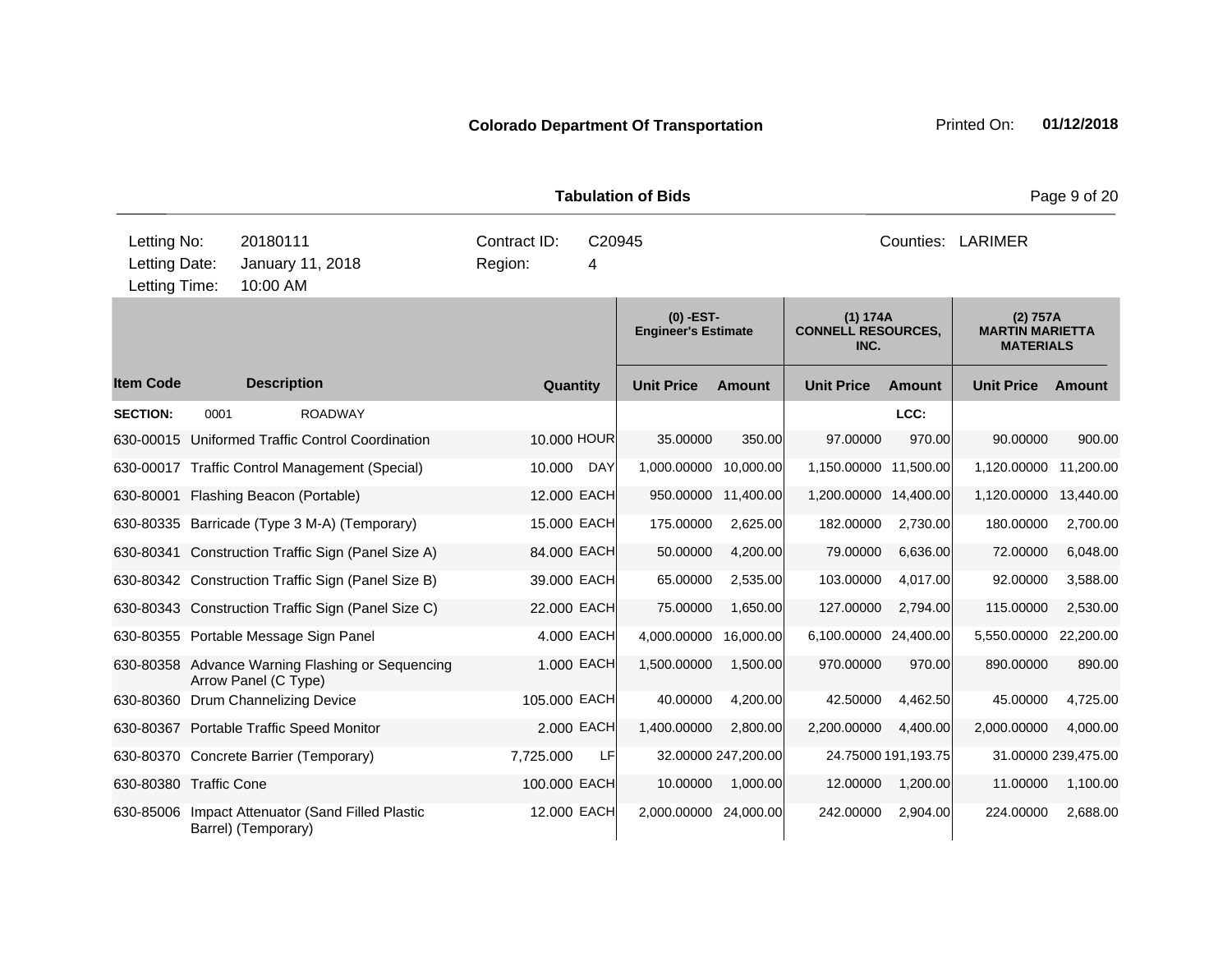| <b>Tabulation of Bids</b>     |                                                         |                 |            |                                           |                |                                               |                |                                                        | Page 10 of 20  |  |
|-------------------------------|---------------------------------------------------------|-----------------|------------|-------------------------------------------|----------------|-----------------------------------------------|----------------|--------------------------------------------------------|----------------|--|
| Letting No:<br>Letting Date:  | 20180111<br>Contract ID:<br>January 11, 2018<br>Region: |                 |            |                                           |                |                                               | Counties:      | LARIMER                                                |                |  |
| Letting Time:                 | 10:00 AM                                                |                 |            |                                           |                |                                               |                |                                                        |                |  |
|                               |                                                         |                 |            | $(0)$ -EST-<br><b>Engineer's Estimate</b> |                | (1) 174A<br><b>CONNELL RESOURCES,</b><br>INC. |                | (2) 757A<br><b>MARTIN MARIETTA</b><br><b>MATERIALS</b> |                |  |
| <b>Item Code</b>              | <b>Description</b>                                      | <b>Quantity</b> |            | <b>Unit Price</b>                         | <b>Amount</b>  | <b>Unit Price</b>                             | <b>Amount</b>  | <b>Unit Price</b>                                      | Amount         |  |
| <b>SECTION:</b><br>0001       | <b>ROADWAY</b>                                          |                 |            |                                           |                |                                               | LCC:           |                                                        |                |  |
|                               | 630-85010 Impact Attenuator (Temporary)                 | 4.000 EACH      |            | 4,000.00000 16,000.00                     |                | 4,000.00000                                   | 16,000.00      | 3,695.00000                                            | 14,780.00      |  |
| 630-85041                     | <b>Mobile Attenuator</b>                                | 60.000          | <b>DAY</b> | 290.00000                                 | 17,400.00      | 242.00000 14,520.00                           |                | 224.00000                                              | 13,440.00      |  |
| 632-00000 Night Work Lighting |                                                         | 1.000           | L SI       | 30,000.00000 30,000.00                    |                | 98,000.00000 98,000.00                        |                | 68,732.00000 68,732.00                                 |                |  |
| <b>Section Totals:</b>        |                                                         |                 |            |                                           | \$6,337,034.10 |                                               | \$5,649,240.45 |                                                        | \$5,729,987.55 |  |
|                               | <b>Contract Grand Totals</b>                            |                 |            |                                           | \$6,337,034.10 |                                               | \$5,649,240.45 |                                                        | \$5,729,987.55 |  |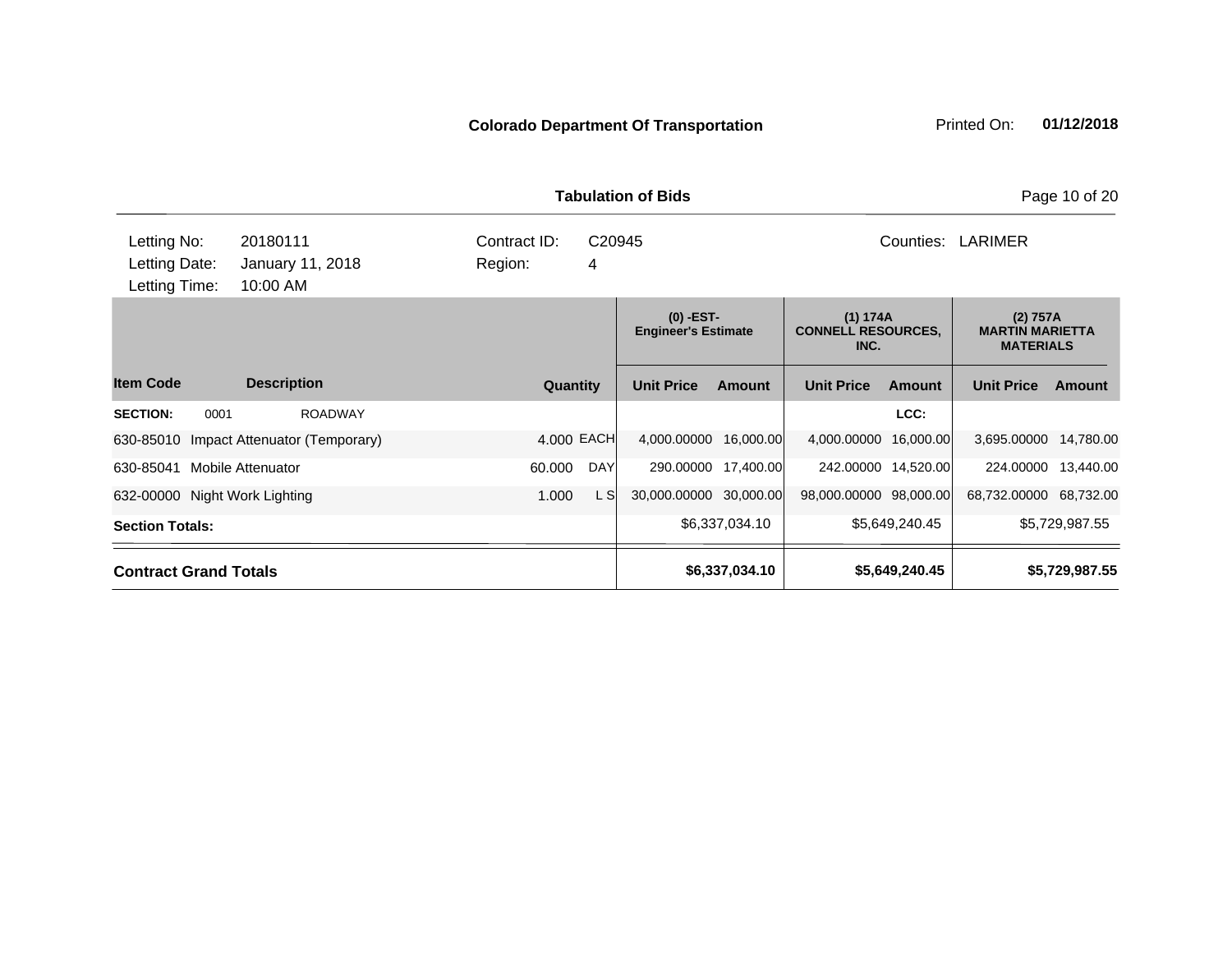| <b>Tabulation of Bids</b><br>Page 11 of 20    |          |                                            |                         |              |                                                     |                    |                                      |                     |                   |        |
|-----------------------------------------------|----------|--------------------------------------------|-------------------------|--------------|-----------------------------------------------------|--------------------|--------------------------------------|---------------------|-------------------|--------|
| Letting No:<br>Letting Date:<br>Letting Time: |          | 20180111<br>January 11, 2018<br>10:00 AM   | Contract ID:<br>Region: | 4            | C20945                                              |                    |                                      |                     | Counties: LARIMER |        |
|                                               |          |                                            |                         |              | (3) 924A<br><b>ASPHALT SPECIALTIES</b><br>CO., INC. |                    | (4) 257A<br><b>SIMON CONTRACTORS</b> |                     |                   |        |
| <b>Item Code</b>                              |          | <b>Description</b>                         |                         | Quantity     | <b>Unit Price</b>                                   | <b>Amount</b>      | <b>Unit Price</b>                    | <b>Amount</b>       | <b>Unit Price</b> | Amount |
| <b>SECTION:</b>                               | 0001     | <b>ROADWAY</b>                             |                         |              |                                                     |                    |                                      | LCC:                |                   |        |
|                                               |          | 201-00000 Clearing and Grubbing            | 1.000                   | L S          | 95,000.00000 95,000.00                              |                    | 60,509.00000 60,509.00               |                     |                   |        |
| 202-00019 Removal of Inlet                    |          |                                            |                         | 1.000 EACH   | 1,000.00000                                         | 1,000.00           | 600.00000                            | 600.00              |                   |        |
|                                               |          | 202-00090 Removal of Delineator            |                         | 100.000 EACH | 3.50000                                             | 350.00             | 55.00000                             | 5,500.00            |                   |        |
|                                               | Material | 202-00190 Removal of Concrete Median Cover | 159.000                 | SY           | 14.00000                                            | 2,226.00           | 45.00000                             | 7,155.00            |                   |        |
|                                               |          | 202-00200 Removal of Sidewalk              | 106.000                 | SY           | 14.00000                                            | 1,484.00           | 78.00000                             | 8,268.00            |                   |        |
| 202-00201 Removal of Curb                     |          |                                            | 101.000                 | LF           | 14.00000                                            | 1,414.00           | 26.00000                             | 2,626.00            |                   |        |
|                                               |          | 202-00203 Removal of Curb and Gutter       | 7,783.000               | LF           |                                                     | 8.00000 62,264.00  |                                      | 6.00000 46,698.00   |                   |        |
|                                               |          | 202-00206 Removal of Concrete Curb Ramp    | 30.000                  | SY           | 14.00000                                            | 420.00             | 85.00000                             | 2,550.00            |                   |        |
|                                               |          | 202-00220 Removal of Asphalt Mat           | 8,191.000               | <b>SY</b>    |                                                     | 6.50000 53,241.50  |                                      | 14.00000 114,674.00 |                   |        |
|                                               |          | 202-00240 Removal of Asphalt Mat (Planing) | 148,439.000             | SY           |                                                     | 2.90000 430,473.10 |                                      | 4.45000 660,553.55  |                   |        |
|                                               |          | 202-00250 Removal of Pavement Marking      | 38,909.000              | <b>SF</b>    |                                                     | 0.90000 35,018.10  |                                      | 1.00000 38,909.00   |                   |        |
|                                               |          | 202-00810 Removal of Ground Sign           |                         | 50.000 EACH  | 135.00000                                           | 6,750.00           |                                      | 235.00000 11,750.00 |                   |        |
|                                               |          | 202-00821 Removal of Sign Panel            |                         | 4.000 EACH   | 61.00000                                            | 244.00             | 85.00000                             | 340.00              |                   |        |
|                                               |          | 202-00827 Removal of Pull Box              |                         | 14.000 EACH  | 565.00000                                           | 7,910.00           | 510.00000                            | 7,140.00            |                   |        |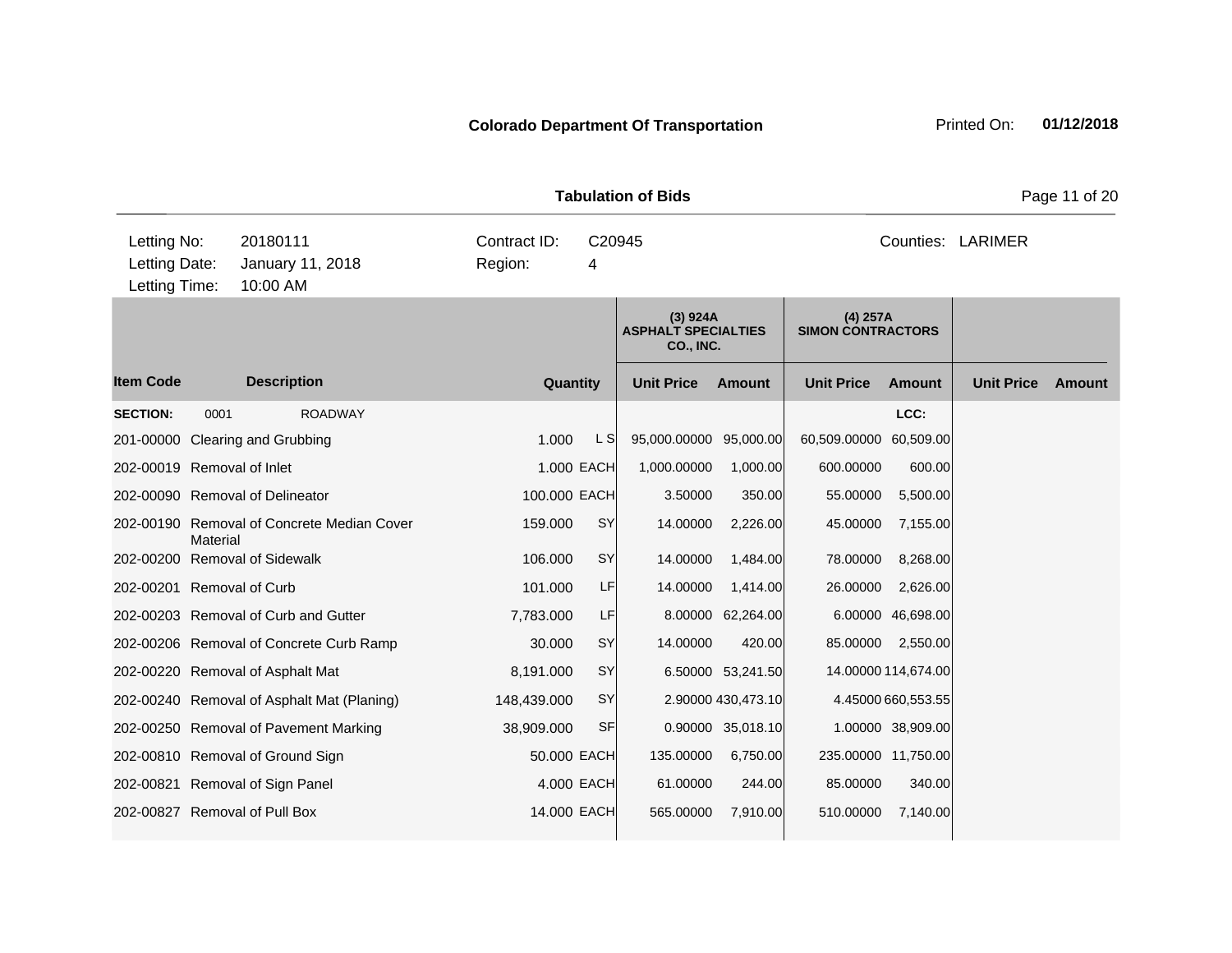| <b>Tabulation of Bids</b>                     |      |                                                       |                                        |             |                                                     |                   |                                        |                     |                   | Page 12 of 20 |
|-----------------------------------------------|------|-------------------------------------------------------|----------------------------------------|-------------|-----------------------------------------------------|-------------------|----------------------------------------|---------------------|-------------------|---------------|
| Letting No:<br>Letting Date:<br>Letting Time: |      | 20180111<br>January 11, 2018<br>10:00 AM              | Contract ID:<br>C20945<br>Region:<br>4 |             |                                                     | Counties: LARIMER |                                        |                     |                   |               |
|                                               |      |                                                       |                                        |             | (3) 924A<br><b>ASPHALT SPECIALTIES</b><br>CO., INC. |                   | $(4)$ 257A<br><b>SIMON CONTRACTORS</b> |                     |                   |               |
| <b>Item Code</b>                              |      | <b>Description</b>                                    |                                        | Quantity    | <b>Unit Price</b>                                   | <b>Amount</b>     | <b>Unit Price</b>                      | <b>Amount</b>       | <b>Unit Price</b> | <b>Amount</b> |
| <b>SECTION:</b>                               | 0001 | <b>ROADWAY</b>                                        |                                        |             |                                                     |                   |                                        | LCC:                |                   |               |
|                                               |      | 202-00830 Removal of Traffic Signal Face              |                                        | 2.000 EACH  | 73.00000                                            | 146.00            | 70.00000                               | 140.00              |                   |               |
|                                               |      | 202-00860 Removal of Pedestrian Push Button           |                                        | 8.000 EACH  | 17.00000                                            | 136.00            | 16.00000                               | 128.00              |                   |               |
|                                               |      | 202-01130 Removal of Guardrail Type 3                 | 122.000                                | LF          | 20.00000                                            | 2,440.00          | 19.00000                               | 2,318.00            |                   |               |
|                                               |      | 202-01300 Removal of End Anchorage                    |                                        | 2,000 EACH  | 930.00000                                           | 1.860.00          | 860.00000                              | 1,720.00            |                   |               |
|                                               |      | 203-00010 Unclassified Excavation (Complete In Place) | 1,511.000                              | <b>CY</b>   | 30.00000                                            | 45,330.00         |                                        | 52.00000 78,572.00  |                   |               |
| 203-01100 Proof Rolling                       |      |                                                       | 20.000 HOUR                            |             | 145.00000                                           | 2,900.00          | 80.00000                               | 1,600.00            |                   |               |
| 203-01500 Blading                             |      |                                                       | 70,000 HOUR                            |             | 205.00000                                           | 14,350.00         |                                        | 150.00000 10,500.00 |                   |               |
| 203-01510 Backhoe                             |      |                                                       | 20.000 HOUR                            |             | 175.00000                                           | 3,500.00          | 98.00000                               | 1,960.00            |                   |               |
| 203-01550 Dozing                              |      |                                                       | 20.000 HOUR                            |             | 280.00000                                           | 5,600.00          | 130.00000                              | 2,600.00            |                   |               |
| 203-01597 Potholing                           |      |                                                       |                                        | 50.000 HOUR | 250.00000                                           | 12,500.00         | 185.00000                              | 9,250.00            |                   |               |
|                                               |      | 208-00002 Erosion Log Type 1 (12 Inch)                | 2,310.000                              | LF          | 4.25000                                             | 9,817.50          |                                        | 6.00000 13,860.00   |                   |               |
| 208-00035 Aggregate Bag                       |      |                                                       | 168.000                                | LF          | 5.50000                                             | 924.00            | 32.00000                               | 5,376.00            |                   |               |
|                                               |      | 208-00045 Concrete Washout Structure                  |                                        | 2.000 EACH  | 1,050.00000                                         | 2,100.00          | 4,000.00000                            | 8,000.00            |                   |               |
|                                               |      | 208-00051 Storm Drain Inlet Protection (Type I)       | 56.000                                 | LF          | 6.20000                                             | 347.20            | 75.00000                               | 4,200.00            |                   |               |
|                                               |      |                                                       |                                        |             |                                                     |                   |                                        |                     |                   |               |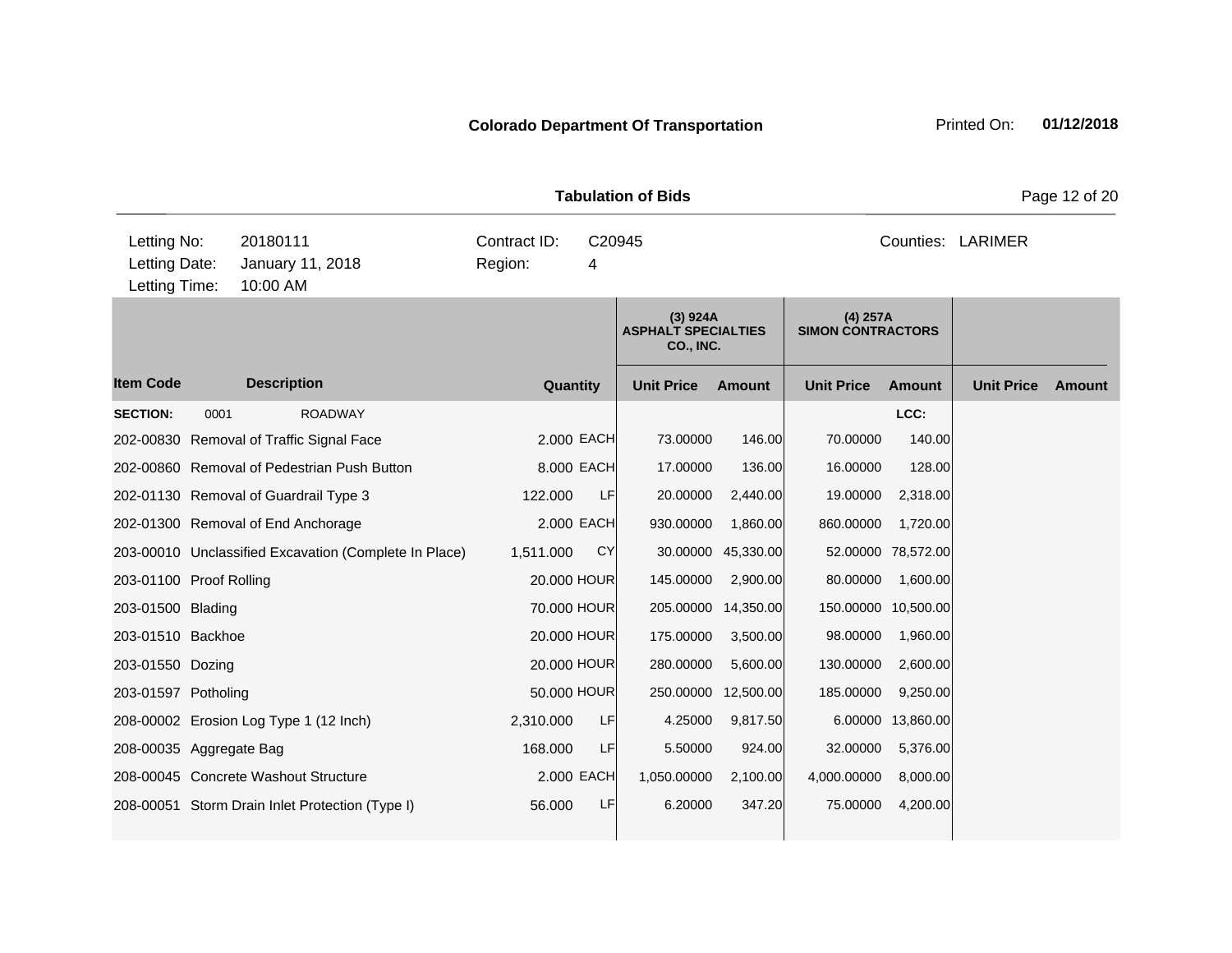|                                               |             |                                                    |                                        |            | <b>Tabulation of Bids</b>                                  |                     | Page 13 of 20                          |                     |                   |               |  |
|-----------------------------------------------|-------------|----------------------------------------------------|----------------------------------------|------------|------------------------------------------------------------|---------------------|----------------------------------------|---------------------|-------------------|---------------|--|
| Letting No:<br>Letting Date:<br>Letting Time: |             | 20180111<br>January 11, 2018<br>10:00 AM           | Contract ID:<br>C20945<br>Region:<br>4 |            |                                                            | Counties: LARIMER   |                                        |                     |                   |               |  |
|                                               |             |                                                    |                                        |            | (3) 924A<br><b>ASPHALT SPECIALTIES</b><br><b>CO., INC.</b> |                     | $(4)$ 257A<br><b>SIMON CONTRACTORS</b> |                     |                   |               |  |
| <b>Item Code</b>                              |             | <b>Description</b>                                 | Quantity                               |            | <b>Unit Price</b>                                          | <b>Amount</b>       | <b>Unit Price</b>                      | <b>Amount</b>       | <b>Unit Price</b> | <b>Amount</b> |  |
| <b>SECTION:</b>                               | 0001        | <b>ROADWAY</b>                                     |                                        |            |                                                            |                     |                                        | LCC:                |                   |               |  |
|                                               |             | 208-00070 Vehicle Tracking Pad                     |                                        | 2.000 EACH | 2,500.00000                                                | 5,000.00            | 1,135.00000                            | 2,270.00            |                   |               |  |
|                                               |             | 208-00103 Removal and Disposal of Sediment (Labor) | 40.000 HOUR                            |            | 67.00000                                                   | 2,680.00            | 50.00000                               | 2,000.00            |                   |               |  |
|                                               | (Equipment) | 208-00105 Removal and Disposal of Sediment         | 20.000 HOUR                            |            | 125.00000                                                  | 2,500.00            | 85.00000                               | 1,700.00            |                   |               |  |
|                                               |             | 208-00106 Sweeping (Sediment Removal)              | 20.000 HOUR                            |            | 145.00000                                                  | 2,900.00            | 150.00000                              | 3,000.00            |                   |               |  |
|                                               |             | 208-00207 Erosion Control Management               | 60.000                                 | DAY        | 275.00000                                                  | 16,500.00           | 500.00000 30,000.00                    |                     |                   |               |  |
| 210-00827 Reset Pull Box                      |             |                                                    |                                        | 1.000 EACH | 4,450.00000                                                | 4,450.00            | 4,150.00000                            | 4,150.00            |                   |               |  |
| 212-00006 Seeding (Native)                    |             |                                                    |                                        | 3.300 ACRE | 810.00000                                                  | 2,673.00            | 675.00000                              | 2,227.50            |                   |               |  |
| 212-00032 Soil Conditioning                   |             |                                                    |                                        | 3.300 ACRE | 2,850.00000                                                | 9,405.00            | 3,000.00000                            | 9,900.00            |                   |               |  |
|                                               |             | 213-00003 Mulching (Weed Free)                     |                                        | 3.100 ACRE | 670.00000                                                  | 2,077.00            | 620.00000                              | 1,922.00            |                   |               |  |
|                                               |             | 213-00012 Spray-on Mulch Blanket                   |                                        | 0.200 ACRE | 5,300.00000                                                | 1,060.00            | 4,645.00000                            | 929.00              |                   |               |  |
| 213-00061 Mulch Tackifier                     |             |                                                    | 620.000                                | <b>LB</b>  | 2.60000                                                    | 1,612.00            | 2.60000                                | 1,612.00            |                   |               |  |
|                                               |             | 304-06007 Aggregate Base Course (Class 6)          | 2,100.000                              | <b>CY</b>  |                                                            | 65.00000 136,500.00 | 110.00000 231,000.00                   |                     |                   |               |  |
|                                               |             | 304-07005 Aggregate Base Course (Class 7)          | 375.000                                | CY         |                                                            | 60.00000 22,500.00  | 112.00000 42,000.00                    |                     |                   |               |  |
|                                               |             | 403-00720 Hot Mix Asphalt (Patching) (Asphalt)     | 504.000                                | <b>TON</b> |                                                            | 185.00000 93,240.00 |                                        | 180.00000 90,720.00 |                   |               |  |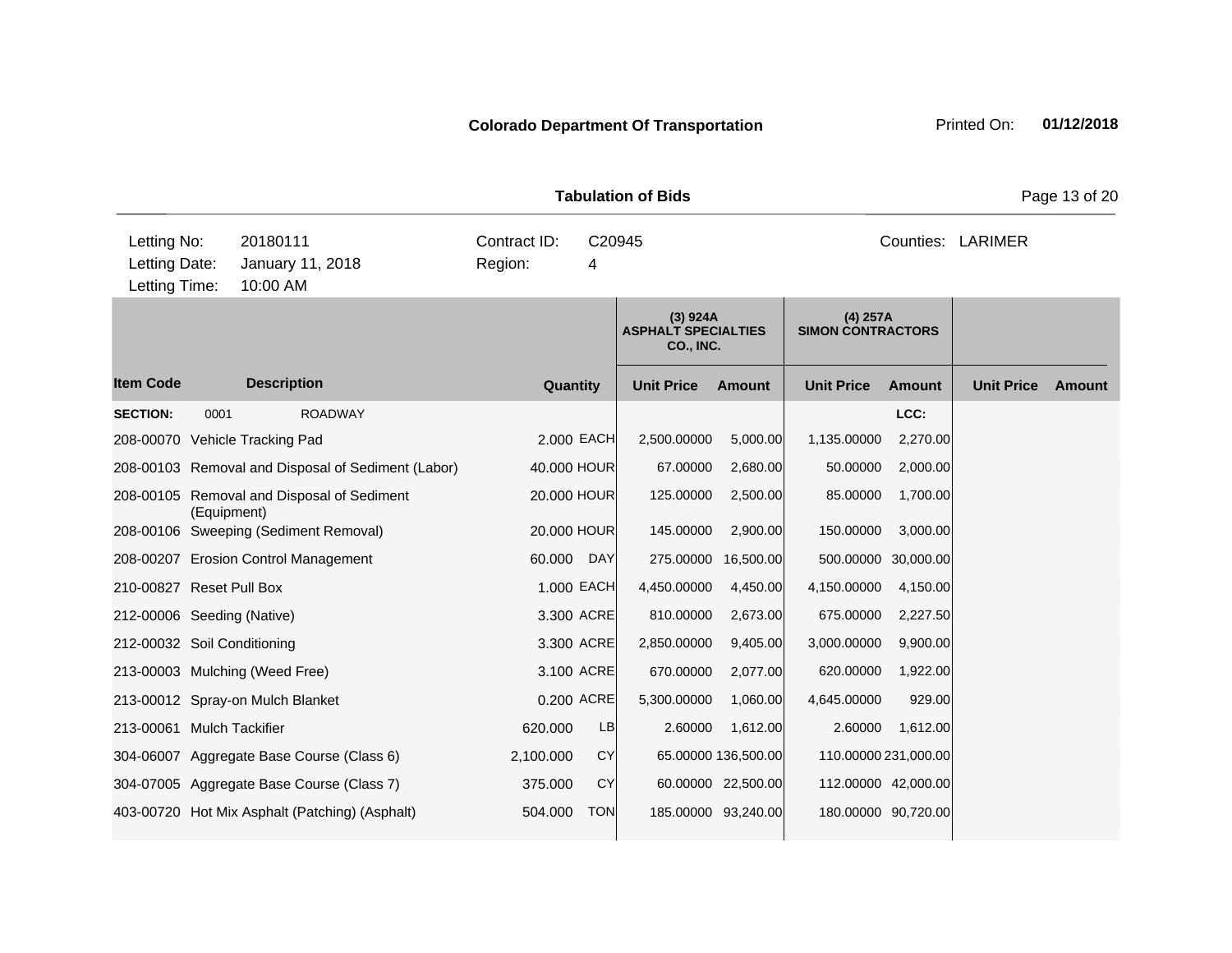|                           |                                                                                           |                                                       |                                        |            | <b>Tabulation of Bids</b>                           |                          |                                        |                            |                   | Page 14 of 20 |
|---------------------------|-------------------------------------------------------------------------------------------|-------------------------------------------------------|----------------------------------------|------------|-----------------------------------------------------|--------------------------|----------------------------------------|----------------------------|-------------------|---------------|
|                           | Letting No:<br>20180111<br>Letting Date:<br>January 11, 2018<br>Letting Time:<br>10:00 AM |                                                       | Contract ID:<br>C20945<br>Region:<br>4 |            |                                                     |                          |                                        | Counties: LARIMER          |                   |               |
|                           |                                                                                           |                                                       |                                        |            | (3) 924A<br><b>ASPHALT SPECIALTIES</b><br>CO., INC. |                          | $(4)$ 257A<br><b>SIMON CONTRACTORS</b> |                            |                   |               |
| <b>Item Code</b>          |                                                                                           | <b>Description</b>                                    | Quantity                               |            | <b>Unit Price</b>                                   | <b>Amount</b>            | <b>Unit Price</b>                      | <b>Amount</b>              | <b>Unit Price</b> | <b>Amount</b> |
| <b>SECTION:</b>           | 0001                                                                                      | <b>ROADWAY</b>                                        |                                        |            |                                                     |                          |                                        | LCC:                       |                   |               |
|                           |                                                                                           | 403-33741 Hot Mix Asphalt (Grading S) (75) (PG 64-22) | 15,858.000                             | <b>TON</b> |                                                     | 78.00000 1,236,924<br>00 |                                        | 99.50000 1,577,871<br>00   |                   |               |
|                           | 28)                                                                                       | 403-34751 Hot Mix Asphalt (Grading SX) (75) (PG 64-   | 17,915.000                             | <b>TON</b> |                                                     | 85.00000 1,522,775<br>00 |                                        | 105.00000 1,881,075.<br>00 |                   |               |
|                           |                                                                                           | 412-01000 Concrete Pavement (10 Inch)                 | 84.000                                 | <b>SY</b>  | 70.00000                                            | 5,880.00                 | 105.00000                              | 8,820.00                   |                   |               |
| 506-00209 Riprap (9 Inch) |                                                                                           |                                                       | 30.000                                 | <b>CY</b>  | 165.00000                                           | 4,950.00                 | 115.00000                              | 3,450.00                   |                   |               |
|                           |                                                                                           | 507-00725 Slope and Ditch Paving (Special)            | 1,485.000                              | LF         | 30.00000                                            | 44,550.00                |                                        | 25.00000 37,125.00         |                   |               |
|                           |                                                                                           | 604-00305 Inlet Type C (5 Foot)                       |                                        | 1.000 EACH | 4,100.00000                                         | 4,100.00                 | 4,300.00000                            | 4,300.00                   |                   |               |
|                           |                                                                                           | 604-00310 Inlet Type C (10 Foot)                      |                                        | 1.000 EACH | 5,100.00000                                         | 5,100.00                 | 6,800.00000                            | 6,800.00                   |                   |               |
|                           |                                                                                           | 604-30010 Manhole Slab Base (10 Foot)                 | 1.000 EACH                             |            | 4,100.00000                                         | 4,100.00                 | 5,000.00000                            | 5,000.00                   |                   |               |
|                           |                                                                                           | 606-00301 Guardrail Type 3 (6-3 Post Spacing)         | 919.000                                | <b>LF</b>  |                                                     | 30.00000 27,570.00       |                                        | 28.50000 26,191.50         |                   |               |
|                           |                                                                                           | 606-01340 End Anchorage Type 3D                       | 2.000 EACH                             |            | 950.00000                                           | 1,900.00                 | 900.00000                              | 1,800.00                   |                   |               |
|                           |                                                                                           | 606-01370 Transition Type 3G                          |                                        | 1.000 EACH | 2,000.00000                                         | 2,000.00                 | 2,100.00000                            | 2,100.00                   |                   |               |
|                           |                                                                                           | 606-02005 End Anchorage (Flared)                      | 4.000 EACH                             |            | 2,250.00000                                         | 9,000.00                 | 2,100.00000                            | 8,400.00                   |                   |               |
|                           |                                                                                           | 606-10200 Bridge Rail (Special)                       | 5.000                                  | LF         | 1,065.00000                                         | 5,325.00                 | 580.00000                              | 2,900.00                   |                   |               |
|                           |                                                                                           | 606-20014 Tensioned Cable Barrier (TL-4)              | 1,485.000                              | LF         |                                                     | 17.50000 25,987.50       |                                        | 16.50000 24,502.50         |                   |               |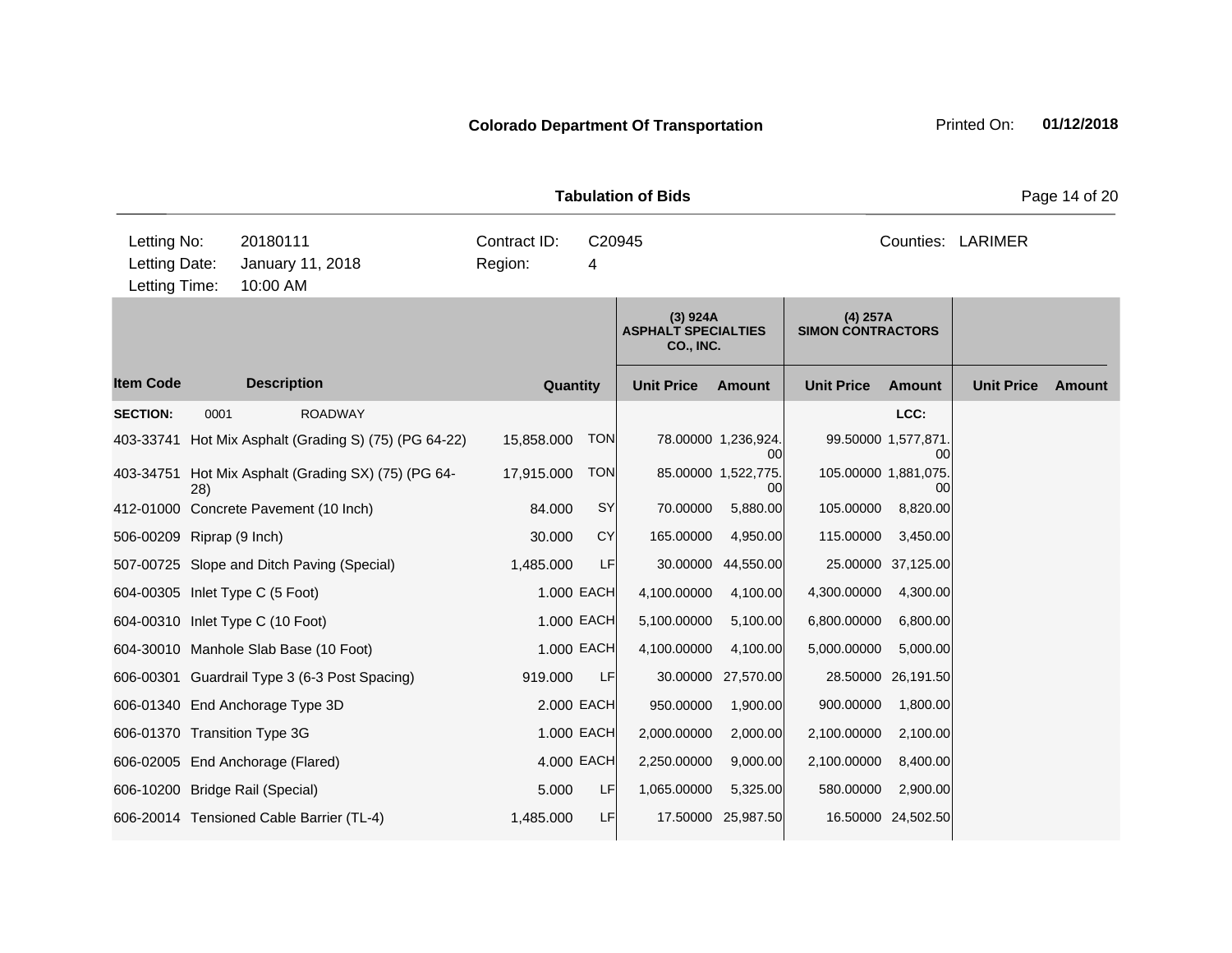| <b>Tabulation of Bids</b>                     |      |                                                      |                         |             |                                                            |                     |                                        |                     |                   | Page 15 of 20 |
|-----------------------------------------------|------|------------------------------------------------------|-------------------------|-------------|------------------------------------------------------------|---------------------|----------------------------------------|---------------------|-------------------|---------------|
| Letting No:<br>Letting Date:<br>Letting Time: |      | 20180111<br>January 11, 2018<br>10:00 AM             | Contract ID:<br>Region: | C20945<br>4 |                                                            |                     |                                        |                     | Counties: LARIMER |               |
|                                               |      |                                                      |                         |             | (3) 924A<br><b>ASPHALT SPECIALTIES</b><br><b>CO., INC.</b> |                     | $(4)$ 257A<br><b>SIMON CONTRACTORS</b> |                     |                   |               |
| <b>Item Code</b>                              |      | <b>Description</b>                                   | Quantity                |             | <b>Unit Price</b>                                          | <b>Amount</b>       | <b>Unit Price</b>                      | <b>Amount</b>       | <b>Unit Price</b> | Amount        |
| <b>SECTION:</b>                               | 0001 | <b>ROADWAY</b>                                       |                         |             |                                                            |                     |                                        | LCC:                |                   |               |
|                                               |      | 606-21010 End Anchorage (Tensioned Cable Barrier)    |                         | 2.000 EACH  | 5,100.00000 10,200.00                                      |                     | 4,800.00000                            | 9,600.00            |                   |               |
|                                               |      | 608-00006 Concrete Sidewalk (6 Inch)                 | 141.000                 | SY          | 50.00000                                                   | 7,050.00            |                                        | 75.00000 10,575.00  |                   |               |
|                                               |      | 608-00010 Concrete Curb Ramp                         | 228.000                 | SY          |                                                            | 105.00000 23,940.00 |                                        | 115.00000 26,220.00 |                   |               |
|                                               |      | 608-00012 Curb Ramp (Special)                        | 7.000                   | SY          | 195.00000                                                  | 1,365.00            | 365.00000                              | 2,555.00            |                   |               |
|                                               |      | 608-00015 Detectable Warnings                        | 406.000                 | <b>SF</b>   | 46.00000                                                   | 18,676.00           |                                        | 47.00000 19,082.00  |                   |               |
|                                               |      | 609-21010 Curb and Gutter Type 2 (Section I-B)       | 219.000                 | LF          | 30.00000                                                   | 6,570.00            | 32.50000                               | 7,117.50            |                   |               |
|                                               |      | 609-21011 Curb and Gutter Type 2 (Section I-M)       | 5,058.000               | LF          |                                                            | 20.00000 101,160.00 |                                        | 21.00000 106,218.00 |                   |               |
|                                               |      | 609-21020 Curb and Gutter Type 2 (Section II-B)      | 548.000                 | LF          |                                                            | 30.00000 16,440.00  |                                        | 31.00000 16,988.00  |                   |               |
|                                               |      | 609-21021 Curb and Gutter Type 2 (Section II-M)      | 2,058.000               | LF          |                                                            | 23.00000 47,334.00  |                                        | 25.00000 51,450.00  |                   |               |
|                                               |      | 609-40042 Curb Type 4 (Special) (Vertical)           | 40.000                  | LF          | 35.00000                                                   | 1,400.00            | 45.00000                               | 1,800.00            |                   |               |
|                                               |      | 610-00030 Median Cover Material (Concrete)           | 3,732.000               | <b>SF</b>   |                                                            | 12.00000 44,784.00  |                                        | 11.00000 41,052.00  |                   |               |
|                                               |      | 610-00035 Median Cover Material (Concrete) (Special) | 706.000                 | <b>SF</b>   |                                                            | 15.00000 10,590.00  |                                        | 17.00000 12,002.00  |                   |               |
|                                               |      | 612-00037 Delineator (Flexible) (Flat Mounted)       | 12.000 EACH             |             | 67.00000                                                   | 804.00              | 41.00000                               | 492.00              |                   |               |
|                                               |      | 612-00039 Delineator (Flexible) (Surface Mounted)    | 20.000 EACH             |             | 72.00000                                                   | 1,440.00            | 71.00000                               | 1,420.00            |                   |               |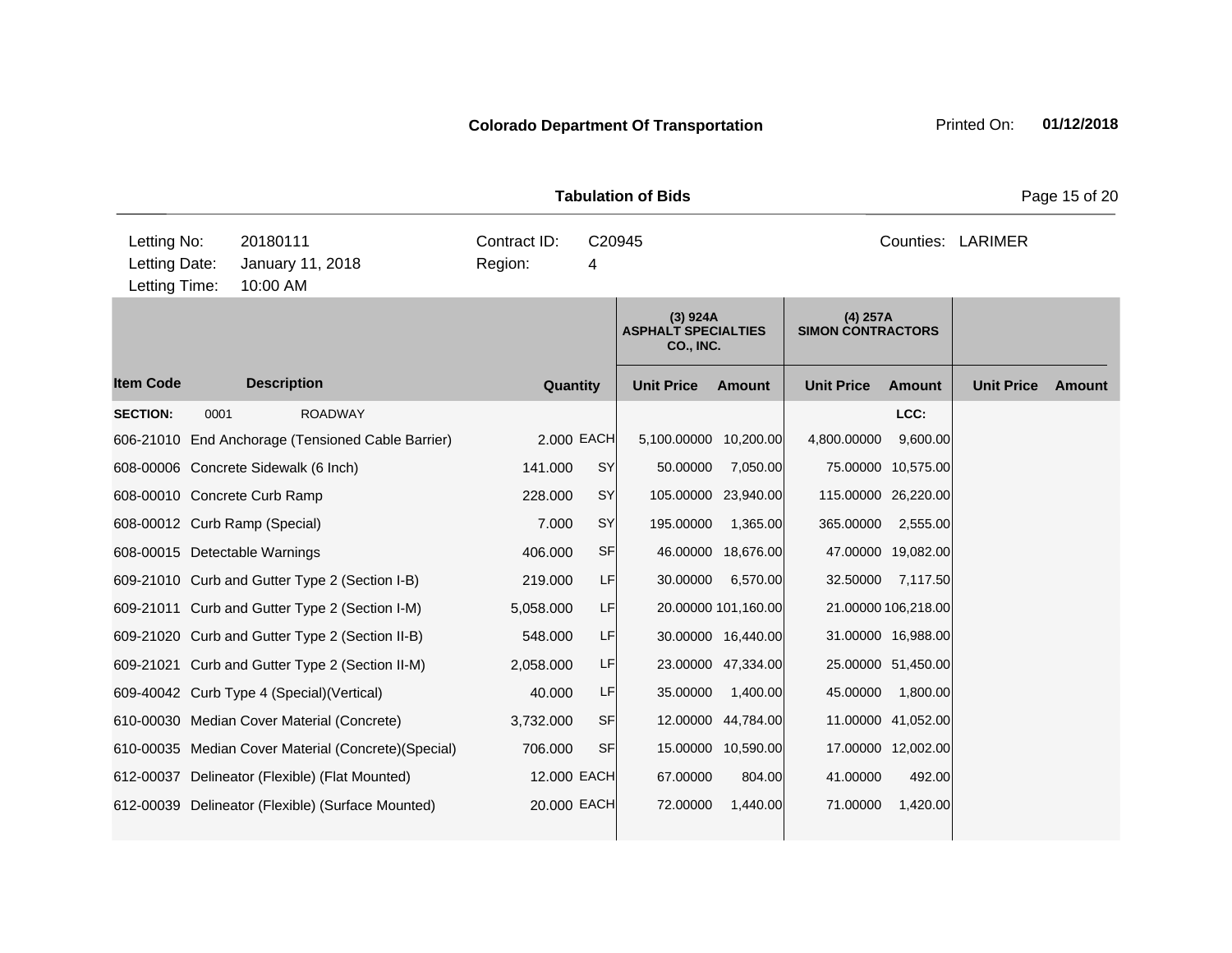| <b>Tabulation of Bids</b><br>Page 16 of 20    |            |                                                       |                                        |            |                                                     |                     |                                        |                    |                   |        |
|-----------------------------------------------|------------|-------------------------------------------------------|----------------------------------------|------------|-----------------------------------------------------|---------------------|----------------------------------------|--------------------|-------------------|--------|
| Letting No:<br>Letting Date:<br>Letting Time: |            | 20180111<br>January 11, 2018<br>10:00 AM              | Contract ID:<br>C20945<br>Region:<br>4 |            |                                                     | Counties: LARIMER   |                                        |                    |                   |        |
|                                               |            |                                                       |                                        |            | (3) 924A<br><b>ASPHALT SPECIALTIES</b><br>CO., INC. |                     | $(4)$ 257A<br><b>SIMON CONTRACTORS</b> |                    |                   |        |
| <b>Item Code</b>                              |            | <b>Description</b>                                    | Quantity                               |            | <b>Unit Price</b>                                   | Amount              | <b>Unit Price</b>                      | <b>Amount</b>      | <b>Unit Price</b> | Amount |
| <b>SECTION:</b>                               | 0001       | <b>ROADWAY</b>                                        |                                        |            |                                                     |                     |                                        | LCC:               |                   |        |
| 612-00101                                     | (Type I)   | Delineator (Drivable Concrete Installation)           | 175.000 EACH                           |            |                                                     | 115.00000 20,125.00 |                                        | 86.00000 15,050.00 |                   |        |
|                                               | (Type II)  | 612-00102 Delineator (Drivable Concrete Installation) | 250.000 EACH                           |            |                                                     | 120.00000 30,000.00 |                                        | 87.00000 21,750.00 |                   |        |
|                                               | (Type III) | 612-00103 Delineator (Drivable Concrete Installation) | 20.000 EACH                            |            | 125.00000                                           | 2,500.00            | 88.00000                               | 1,760.00           |                   |        |
|                                               |            | 612-00111 Delineator (Drivable) (Type I)              | 20.000 EACH                            |            | 75.00000                                            | 1,500.00            | 87.00000                               | 1,740.00           |                   |        |
|                                               |            | 612-00112 Delineator (Drivable) (Type II)             | 28.000 EACH                            |            | 78.00000                                            | 2,184.00            | 67.00000                               | 1,876.00           |                   |        |
|                                               |            | 612-00113 Delineator (Drivable) (Type III)            | 2.000 EACH                             |            | 84.50000                                            | 169.00              | 67.00000                               | 134.00             |                   |        |
|                                               |            | 613-00206 2 Inch Electrical Conduit (Bored)           | 840.000                                | <b>LF</b>  |                                                     | 20.00000 16,800.00  |                                        | 17.00000 14,280.00 |                   |        |
|                                               |            | 613-00300 3 Inch Electrical Conduit                   | 10.000                                 | <b>LF</b>  | 29.00000                                            | 290.00              | 27.00000                               | 270.00             |                   |        |
|                                               |            | 613-00306 3 Inch Electrical Conduit (Bored)           | 840.000                                | LF         |                                                     | 21.00000 17,640.00  |                                        | 19.00000 15,960.00 |                   |        |
|                                               |            | 613-01200 2 Inch Electrical Conduit (Plastic)         | 810.000                                | LF         |                                                     | 22.50000 18,225.00  |                                        | 21.00000 17,010.00 |                   |        |
|                                               |            | 613-07011 Pull Box (11"x18"x12")                      |                                        | 1.000 EACH | 1,450.00000                                         | 1,450.00            | 1,350.00000                            | 1,350.00           |                   |        |
|                                               |            | 613-07023 Pull Box (24"x36"x24")                      | 13.000 EACH                            |            | 2,000.00000 26,000.00                               |                     | 1,850.00000 24,050.00                  |                    |                   |        |
|                                               |            | 613-07040 Pull Box (30"x48"x24")                      |                                        | 1.000 EACH | 2,900.00000                                         | 2,900.00            | 2,650.00000                            | 2,650.00           |                   |        |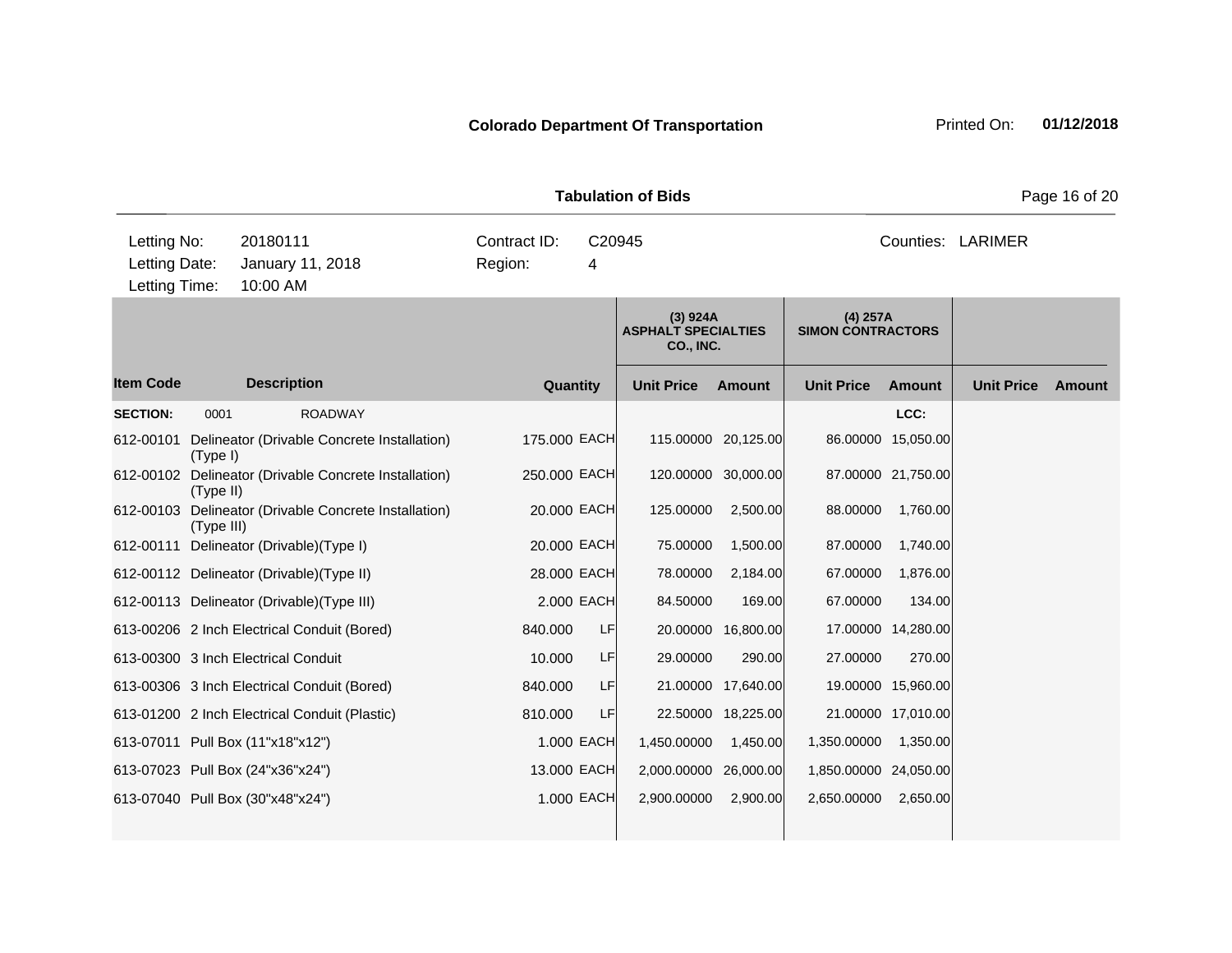| <b>Tabulation of Bids</b>                     |               |                                                                    |                         |             |                                                     |                     |                                        |               |                   | Page 17 of 20 |  |  |
|-----------------------------------------------|---------------|--------------------------------------------------------------------|-------------------------|-------------|-----------------------------------------------------|---------------------|----------------------------------------|---------------|-------------------|---------------|--|--|
| Letting No:<br>Letting Date:<br>Letting Time: |               | 20180111<br>January 11, 2018<br>10:00 AM                           | Contract ID:<br>Region: | C20945<br>4 |                                                     |                     | Counties: LARIMER                      |               |                   |               |  |  |
|                                               |               |                                                                    |                         |             | (3) 924A<br><b>ASPHALT SPECIALTIES</b><br>CO., INC. |                     | $(4)$ 257A<br><b>SIMON CONTRACTORS</b> |               |                   |               |  |  |
| <b>Item Code</b>                              |               | <b>Description</b>                                                 | Quantity                |             | <b>Unit Price</b>                                   | <b>Amount</b>       | <b>Unit Price</b>                      | <b>Amount</b> | <b>Unit Price</b> | Amount        |  |  |
| <b>SECTION:</b>                               | 0001          | <b>ROADWAY</b>                                                     |                         |             |                                                     |                     |                                        | LCC:          |                   |               |  |  |
| 613-10000 Wiring                              |               |                                                                    | 1.000                   | L S         | 20,150.00000 20,150.00                              |                     | 18,500.00000 18,500.00                 |               |                   |               |  |  |
|                                               |               | 614-00011 Sign Panel (Class I)                                     | 98.000                  | <b>SF</b>   | 20.25000                                            | 1,984.50            | 11.00000                               | 1,078.00      |                   |               |  |  |
|                                               |               | 614-00012 Sign Panel (Class II)                                    | 518.000                 | <b>SF</b>   |                                                     | 21.50000 11,137.00  | 14.00000                               | 7,252.00      |                   |               |  |  |
|                                               |               | 614-01512 Steel Sign Support (2-Inch Round)(Post)                  | 280.000                 | LF          | 10.00000                                            | 2,800.00            | 3.50000                                | 980.00        |                   |               |  |  |
|                                               |               | 614-01522 Steel Sign Support (2-Inch Round)(Socket)                | 26.000 EACH             |             | 170.00000                                           | 4,420.00            | 21.00000                               | 546.00        |                   |               |  |  |
|                                               | 40)(Post)     | 614-01575 Steel Sign Support (2-1/2 Inch Round NP-                 | 502.000                 | LF          | 14.50000                                            | 7,279.00            | 7.00000                                | 3,514.00      |                   |               |  |  |
|                                               | 40)(Slipbase) | 614-01578 Steel Sign Support (2-1/2 Inch Round NP-                 | 41.000 EACH             |             |                                                     | 285.00000 11,685.00 | 140.00000                              | 5,740.00      |                   |               |  |  |
|                                               |               | 614-70448 Traffic Signal Face (12-12-12-12)                        |                         | 4.000 EACH  | 1,235.00000                                         | 4,940.00            | 1,150.00000                            | 4,600.00      |                   |               |  |  |
|                                               |               | 614-72860 Pedestrian Push Button                                   |                         | 5.000 EACH  | 1,570.00000                                         | 7,850.00            | 1,450.00000                            | 7,250.00      |                   |               |  |  |
|                                               |               | 614-72863 Pedestrian Push Button Post Assembly                     |                         | 6.000 EACH  | 1,685.00000 10,110.00                               |                     | 1,550.00000                            | 9,300.00      |                   |               |  |  |
|                                               |               | 614-79886 Intersection Detection System (Camera)<br>(Furnish Only) |                         | 4.000 EACH  | 5,045.00000 20,180.00                               |                     | 4,700.00000 18,800.00                  |               |                   |               |  |  |
|                                               |               | 620-00002 Field Office (Class 2)                                   |                         | 1.000 EACH  | 65,000.00000 65,000.00                              |                     | 37,000.00000 37,000.00                 |               |                   |               |  |  |
|                                               |               | 620-00012 Field Laboratory (Class 2)                               |                         | 1.000 EACH  | 30,000.00000 30,000.00                              |                     | 22,000.00000 22,000.00                 |               |                   |               |  |  |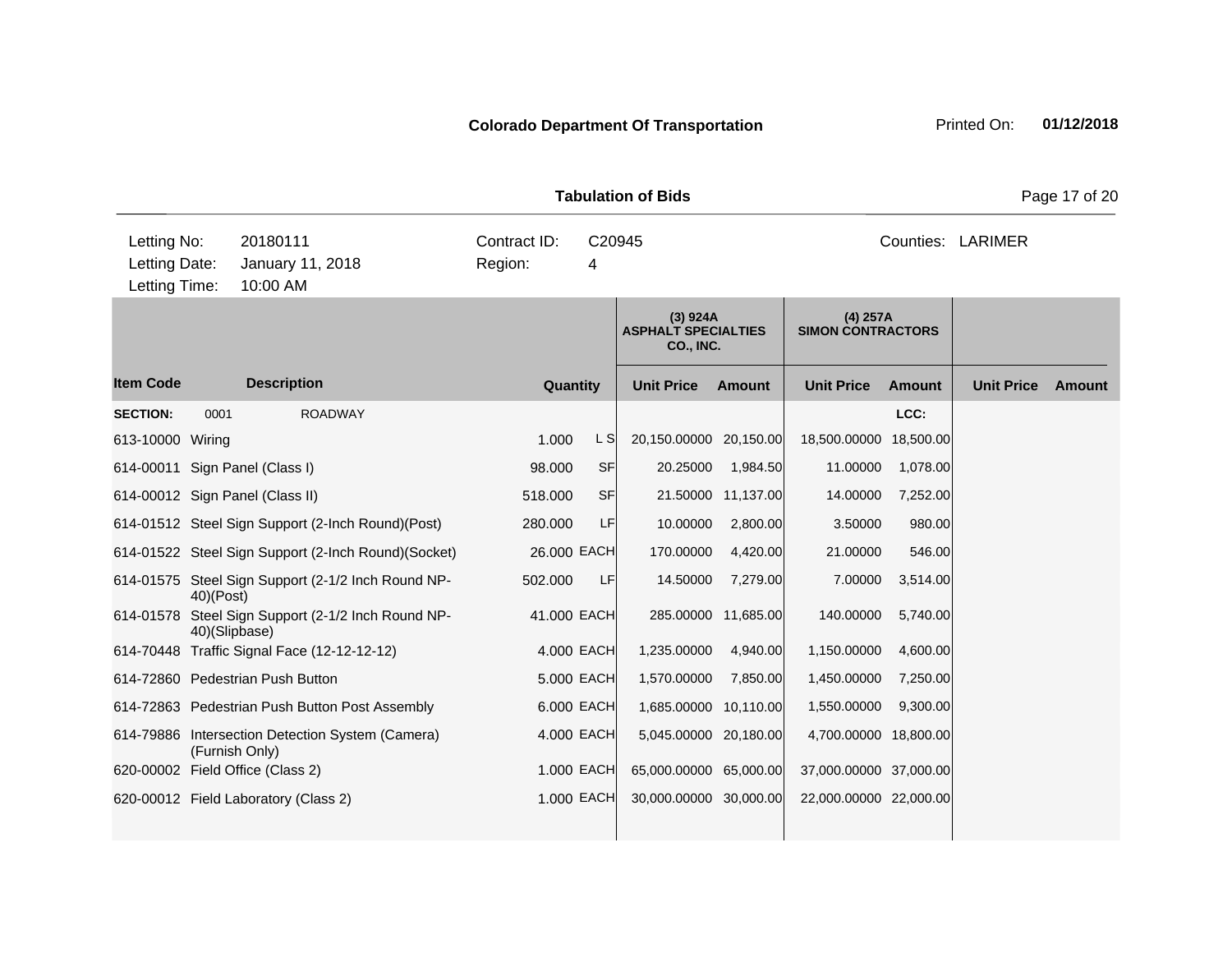| <b>Tabulation of Bids</b>                     |                  |                                                                         |                |            |                                                            |                      |                                        |                    |                   | Page 18 of 20 |
|-----------------------------------------------|------------------|-------------------------------------------------------------------------|----------------|------------|------------------------------------------------------------|----------------------|----------------------------------------|--------------------|-------------------|---------------|
| Letting No:<br>Letting Date:<br>Letting Time: | January 11, 2018 | Contract ID:<br>C20945<br>Region:<br>4                                  |                |            | Counties: LARIMER                                          |                      |                                        |                    |                   |               |
|                                               |                  |                                                                         |                |            | (3) 924A<br><b>ASPHALT SPECIALTIES</b><br><b>CO., INC.</b> |                      | $(4)$ 257A<br><b>SIMON CONTRACTORS</b> |                    |                   |               |
| <b>Item Code</b>                              |                  | <b>Description</b>                                                      | Quantity       |            | <b>Unit Price</b>                                          | <b>Amount</b>        | <b>Unit Price</b>                      | <b>Amount</b>      | <b>Unit Price</b> | <b>Amount</b> |
| <b>SECTION:</b>                               | 0001             | <b>ROADWAY</b>                                                          |                |            |                                                            |                      |                                        | LCC:               |                   |               |
| 620-00020 Sanitary Facility                   |                  |                                                                         | 2.000 EACH     |            | 2,000.00000                                                | 4,000.00             | 6,500.00000 13,000.00                  |                    |                   |               |
| 621-00450 Detour Pavement                     |                  |                                                                         | 1,186.000      | <b>SY</b>  |                                                            | 125.00000 148,250.00 | 205.00000 243,130.00                   |                    |                   |               |
|                                               | In Place)        | 624-29019 18 Inch Drainage Pipe (Class 9) (Complete                     | 571.000        | LF         |                                                            | 65.00000 37,115.00   |                                        | 85.00000 48,535.00 |                   |               |
|                                               |                  | 625-00000 Construction Surveying                                        | 1.000          | L SI       | 44,000.00000 44,000.00                                     |                      | 80,000.00000 80,000.00                 |                    |                   |               |
| 626-00000 Mobilization                        |                  |                                                                         | 1.000          | L SI       | 650,000.00000 650,000.00                                   |                      | 485,642.00000 485,642.00               |                    |                   |               |
|                                               |                  | 626-01103 Public Information Services (Tier III)                        | 1.000          | L S        | 6,500.00000                                                | 6,500.00             | 13,500.00000 13,500.00                 |                    |                   |               |
|                                               |                  | 627-00008 Modified Epoxy Pavement Marking                               | 399.000        | GAL        |                                                            | 105.00000 41,895.00  |                                        | 99.00000 39,501.00 |                   |               |
|                                               |                  | 627-00011 Pavement Marking Paint (Waterborne)                           | 338.000        | GAL        |                                                            | 45.00000 15,210.00   |                                        | 65.00000 21,970.00 |                   |               |
|                                               |                  | 627-30405 Preformed Thermoplastic Pavement<br>Marking (Word-Symbol)     | 1,183.000      | <b>SF</b>  |                                                            | 20.00000 23,660.00   |                                        | 17.00000 20,111.00 |                   |               |
|                                               |                  | 627-30410 Preformed Thermoplastic Pavement<br>Marking (Xwalk-Stop Line) | 3,705.000      | <b>SF</b>  |                                                            | 12.00000 44,460.00   |                                        | 11.00000 40,755.00 |                   |               |
| 630-00000 Flagging                            |                  |                                                                         | 2,000.000 HOUR |            | 35.00000                                                   | 70,000.00            |                                        | 27.00000 54,000.00 |                   |               |
|                                               |                  | 630-00007 Traffic Control Inspection                                    | 50.000         | <b>DAY</b> | 180.00000                                                  | 9,000.00             | 85.00000                               | 4,250.00           |                   |               |
|                                               |                  | 630-00012 Traffic Control Management                                    | 95.000         | <b>DAY</b> |                                                            | 825.00000 78,375.00  | 650.00000 61,750.00                    |                    |                   |               |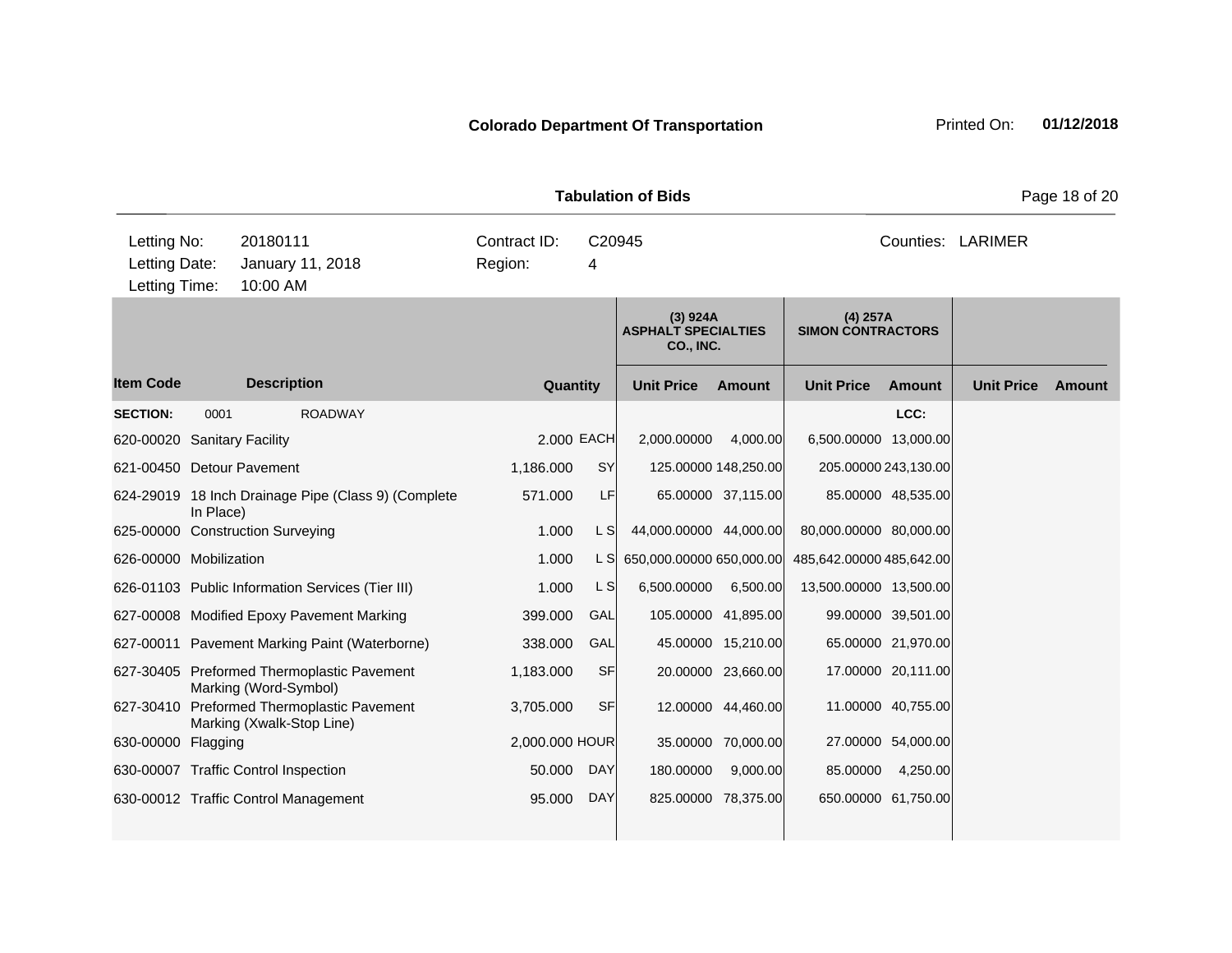**Quantity Unit Price Unit Price Item Code Amount Unit Price Amount Ext Ext Unit Price Amount Ext (3) 924A ASPHALT SPECIALTIES CO., INC. (4) 257A SIMON CONTRACTORS Description SECTION:** 0001 ROADWAY **LCC:** 630-00015 Uniformed Traffic Control Coordination 10.000 HOUR 75.00000 750.00 85.00000 850.00 630-00017 Traffic Control Management (Special) 10.000 DAY 2,000.00000 20,000.00 1,100.00000 11,000.00 630-80001 Flashing Beacon (Portable) 12.000 EACH 1,500.00000 18,000.00 1,100.00000 13,200.00 630-80335 Barricade (Type 3 M-A) (Temporary) 15.000 EACH 55.00000 825.00 180.00000 2,700.00 630-80341 Construction Traffic Sign (Panel Size A) 84.000 EACH 40.00000 3,360.00 70.00000 5,880.00 630-80342 Construction Traffic Sign (Panel Size B) 39.000 EACH 60.00000 2,340.00 90.00000 3,510.00 630-80343 Construction Traffic Sign (Panel Size C) 22.000 EACH 85.00000 1,870.00 110.00000 2,420.00 630-80355 Portable Message Sign Panel 4.000 EACH 6,500.00000 26,000.00 5,200.00000 20,800.00 630-80358 Advance Warning Flashing or Sequencing Arrow Panel (C Type) 1.000 EACH 2,000.00000 2,000.00 850.00000 850.00 630-80360 Drum Channelizing Device 105.000 EACH 40.00000 4,200.00 45.00000 4,725.00 630-80367 Portable Traffic Speed Monitor 2.000 EACH 5,000.00000 10,000.00 1,900.00000 3,800.00 630-80370 Concrete Barrier (Temporary) 7,725.000 LF 40.00000 309,000.00 20.00000 154,500.00 630-80380 Traffic Cone 100.000 EACH 12.00000 1,200.00 11.00000 1,100.00 630-85006 Impact Attenuator (Sand Filled Plastic Barrel) (Temporary) 12.000 EACH 3,500.00000 42,000.00 215.00000 2,580.00 **Tabulation of Bids Page 19 of 20** 10:00 AM Counties: LARIMER Letting Date: January 11, 2018 Region: 4 C20945 Region: Letting Time: Letting No: 20180111 Contract ID: Counties: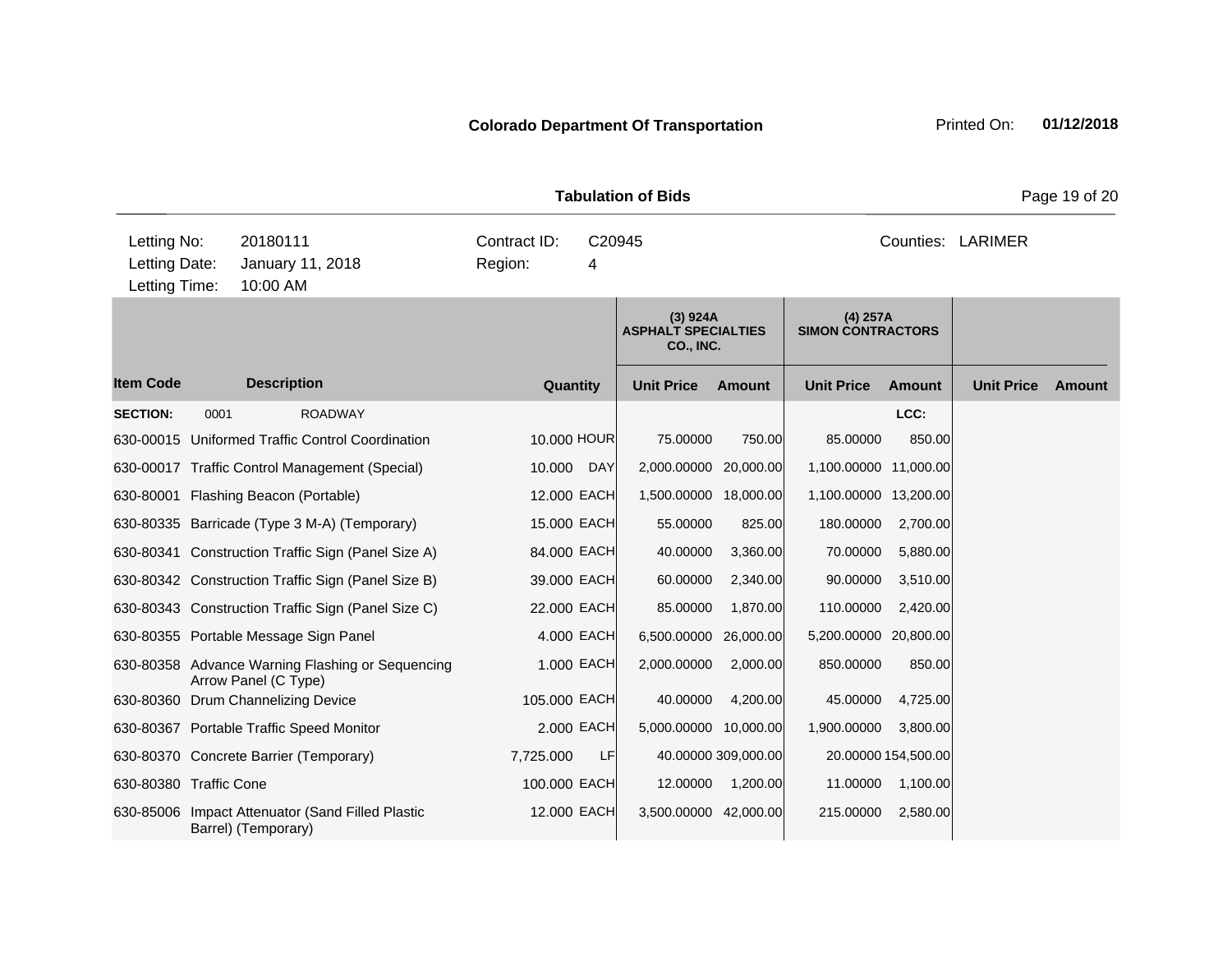| <b>Tabulation of Bids</b>                                                                                                 |                                         |            |                                                            |                        |                                        |                        |                |                   |        |
|---------------------------------------------------------------------------------------------------------------------------|-----------------------------------------|------------|------------------------------------------------------------|------------------------|----------------------------------------|------------------------|----------------|-------------------|--------|
| Letting No:<br>20180111<br>Contract ID:<br>Letting Date:<br>Region:<br>January 11, 2018<br>4<br>Letting Time:<br>10:00 AM |                                         |            |                                                            | C20945                 |                                        |                        | Counties:      | LARIMER           |        |
|                                                                                                                           |                                         |            | (3) 924A<br><b>ASPHALT SPECIALTIES</b><br><b>CO., INC.</b> |                        | $(4)$ 257A<br><b>SIMON CONTRACTORS</b> |                        |                |                   |        |
| <b>Item Code</b>                                                                                                          | <b>Description</b>                      | Quantity   |                                                            | <b>Unit Price</b>      | <b>Amount</b>                          | <b>Unit Price</b>      | <b>Amount</b>  | <b>Unit Price</b> | Amount |
| <b>SECTION:</b><br>0001                                                                                                   | <b>ROADWAY</b>                          |            |                                                            |                        |                                        |                        | LCC:           |                   |        |
|                                                                                                                           | 630-85010 Impact Attenuator (Temporary) | 4.000 EACH |                                                            | 12,000.00000 48,000.00 |                                        | 3,500.00000 14,000.00  |                |                   |        |
| 630-85041                                                                                                                 | <b>Mobile Attenuator</b>                | 60.000     | <b>DAY</b>                                                 |                        | 750.00000 45,000.00                    | 210.00000 12,600.00    |                |                   |        |
| 632-00000 Night Work Lighting                                                                                             |                                         | 1.000      | L SI                                                       | 50,000.00000 50,000.00 |                                        | 42,100.00000 42,100.00 |                |                   |        |
| <b>Section Totals:</b>                                                                                                    |                                         |            |                                                            | \$6,389,085.40         |                                        | \$7,105,032.55         |                |                   |        |
|                                                                                                                           | <b>Contract Grand Totals</b>            |            |                                                            |                        | \$6,389,085.40                         |                        | \$7,105,032.55 |                   |        |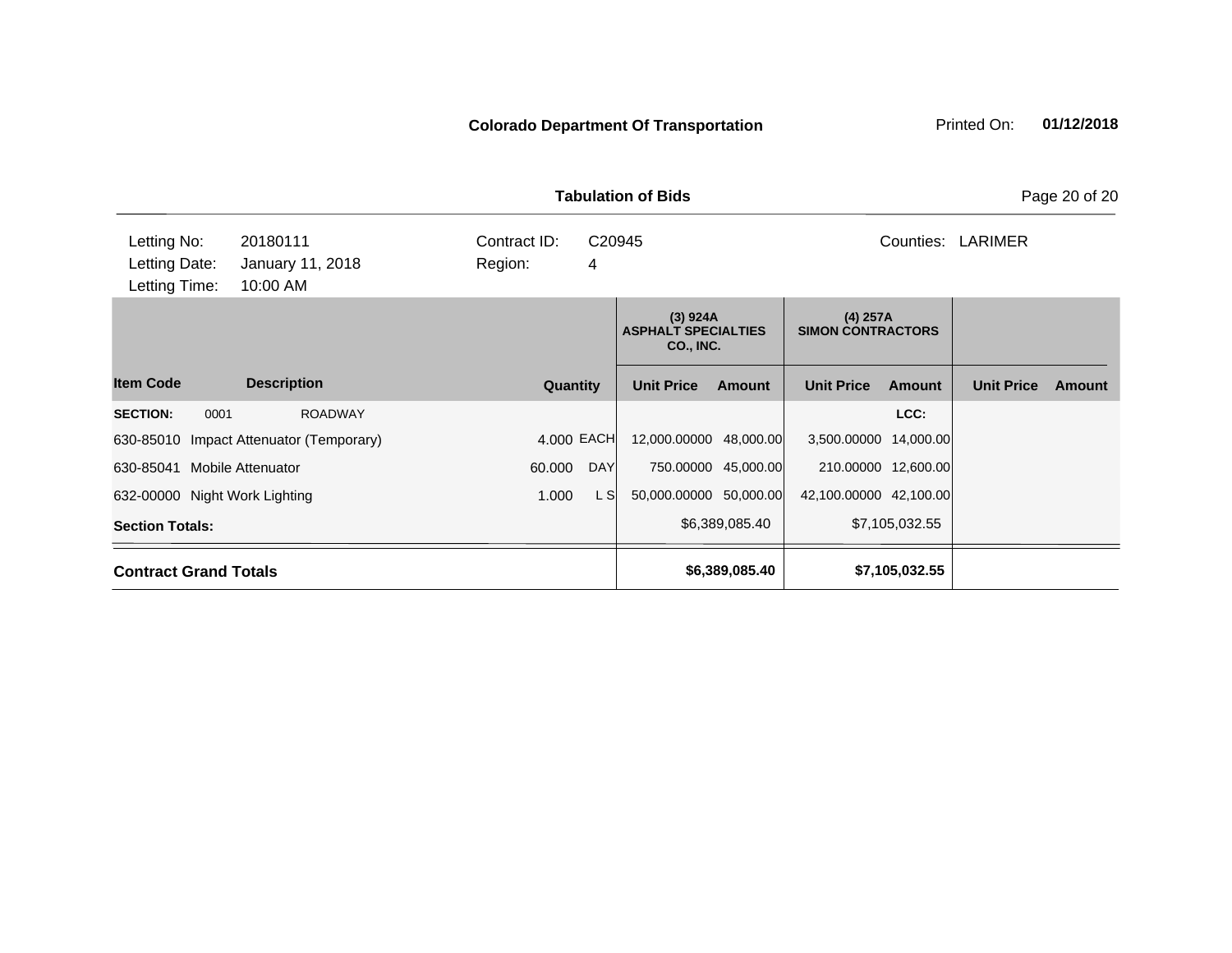|               |                  |              | <b>Colorado Department Of Transportation</b> | 01/12/2018<br>Printed On: |  |  |
|---------------|------------------|--------------|----------------------------------------------|---------------------------|--|--|
|               |                  |              | <b>Low Bid Item Analysis</b>                 | Page 1 of 17              |  |  |
| Letting No:   | 20180111         | Contract ID: | C <sub>20945</sub>                           | Counties: LARIMER         |  |  |
| Letting Date: | January 11, 2018 | Region:      | 4                                            |                           |  |  |
| Letting Time: | 10:00 AM         |              | Contract Time: 105 WORKING DAYS              | Project(s): STA0142-065   |  |  |

| Line            | Item/<br>Description          | Quantity                                  | Estimated<br>Price | <b>Bid Price/</b><br><b>Units</b> | Estimated<br>Amount | <b>Bid Amount</b> | <b>Bid Est</b><br>$\%$ | Overrun $(+)$<br>Underrun (-) |
|-----------------|-------------------------------|-------------------------------------------|--------------------|-----------------------------------|---------------------|-------------------|------------------------|-------------------------------|
| <b>SECTION:</b> | 0001                          | <b>ROADWAY</b>                            |                    |                                   |                     |                   |                        |                               |
| 0005            | 201-00000                     | 1.000                                     | 30,000.00000       | 50,000.00000<br>L S               | 30,000.00           | 50,000.00         | 166.67%                | 20,000.00                     |
|                 | Clearing and Grubbing         |                                           |                    |                                   |                     |                   |                        |                               |
| 0010            | 202-00019<br>Removal of Inlet | 1.000                                     | 1,000.00000        | 1,000.00000<br><b>EACH</b>        | 1,000.00            | 1,000.00          | 100.00%                | 0.00                          |
| 0015            | 202-00090                     | 100.000                                   | 10.00000           | 123.00000                         | 1,000.00            | 12,300.00         | 1230.00%               | 11,300.00                     |
|                 | <b>Removal of Delineator</b>  |                                           |                    | <b>EACH</b>                       |                     |                   |                        |                               |
| 0020            | 202-00190                     | 159.000                                   | 15.00000           | 44.50000                          | 2,385.00            | 7,075.50          | 296.67%                | 4,690.50                      |
|                 |                               | Removal of Concrete Median Cover Material |                    | <b>SY</b>                         |                     |                   |                        |                               |
| 0025            | 202-00200                     | 106.000                                   | 25.00000           | 33.00000                          | 2,650.00            | 3,498.00          | 132.00%                | 848.00                        |
|                 | <b>Removal of Sidewalk</b>    |                                           |                    | <b>SY</b>                         |                     |                   |                        |                               |
| 0030            | 202-00201                     | 101.000                                   | 7.00000            | 10.00000                          | 707.00              | 1,010.00          | 142.86%                | 303.00                        |
|                 | Removal of Curb               |                                           |                    | LF                                |                     |                   |                        |                               |
| 0035            | 202-00203                     | 7,783.000                                 | 10.00000           | 7.00000                           | 77,830.00           | 54,481.00         | 70.00%                 | $-23,349.00$                  |
|                 | Removal of Curb and Gutter    |                                           |                    | LF                                |                     |                   |                        |                               |
| 0040            | 202-00206                     | 30.000                                    | 35.00000           | 14.50000                          | 1,050.00            | 435.00            | 41.43%                 | $-615.00$                     |
|                 |                               | Removal of Concrete Curb Ramp             |                    | <b>SY</b>                         |                     |                   |                        |                               |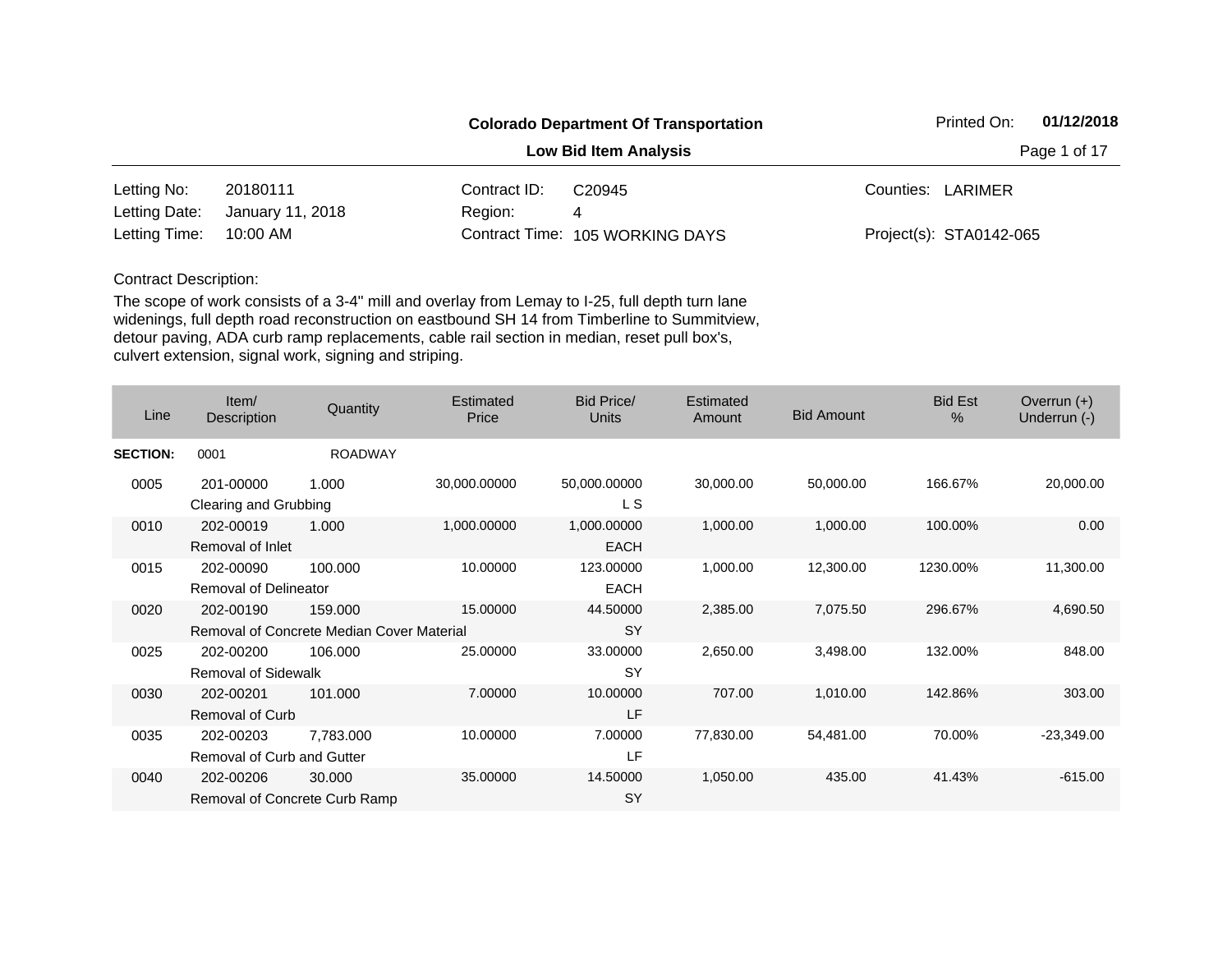|               |                  |              | <b>Colorado Department Of Transportation</b> | 01/12/2018<br>Printed On: |  |  |
|---------------|------------------|--------------|----------------------------------------------|---------------------------|--|--|
|               |                  |              | <b>Low Bid Item Analysis</b>                 | Page 2 of 17              |  |  |
| Letting No:   | 20180111         | Contract ID: | C <sub>20945</sub>                           | Counties: LARIMER         |  |  |
| Letting Date: | January 11, 2018 | Region:      | 4                                            |                           |  |  |
| Letting Time: | 10:00 AM         |              | Contract Time: 105 WORKING DAYS              | Project(s): STA0142-065   |  |  |

| Line            | Item/<br>Description                        | Quantity                                       | Estimated<br>Price | <b>Bid Price/</b><br><b>Units</b> | Estimated<br>Amount | <b>Bid Amount</b> | <b>Bid Est</b><br>$\%$ | Overrun $(+)$<br>Underrun (-) |
|-----------------|---------------------------------------------|------------------------------------------------|--------------------|-----------------------------------|---------------------|-------------------|------------------------|-------------------------------|
| <b>SECTION:</b> | 0001                                        | <b>ROADWAY</b>                                 |                    |                                   |                     |                   |                        |                               |
| 0045            | 202-00220<br>Removal of Asphalt Mat         | 8,191.000                                      | 8.00000            | 5.25000<br><b>SY</b>              | 65,528.00           | 43,002.75         | 65.63%                 | $-22,525.25$                  |
| 0050            | 202-00240                                   | 148,439.00<br>Removal of Asphalt Mat (Planing) | 3.00000            | 2.50000<br><b>SY</b>              | 445,317.00          | 371,097.50        | 83.33%                 | $-74,219.50$                  |
| 0055            | 202-00250<br>Removal of Pavement Marking    | 38,909.000                                     | 1.40000            | 1.05000<br><b>SF</b>              | 54,472.60           | 40,854.45         | 75.00%                 | $-13,618.15$                  |
| 0060            | 202-00810<br>Removal of Ground Sign         | 50.000                                         | 100.00000          | 275.00000<br><b>EACH</b>          | 5,000.00            | 13,750.00         | 275.00%                | 8,750.00                      |
| 0065            | 202-00821<br>Removal of Sign Panel          | 4.000                                          | 80.00000           | 98.00000<br><b>EACH</b>           | 320.00              | 392.00            | 122.50%                | 72.00                         |
| 0070            | 202-00827<br>Removal of Pull Box            | 14.000                                         | 200.00000          | 316.00000<br><b>EACH</b>          | 2,800.00            | 4,424.00          | 158.00%                | 1,624.00                      |
| 0075            | 202-00830<br>Removal of Traffic Signal Face | 2.000                                          | 60.00000           | 213.00000<br><b>EACH</b>          | 120.00              | 426.00            | 355.00%                | 306.00                        |
| 0080            | 202-00860                                   | 8.000<br>Removal of Pedestrian Push Button     | 230.00000          | 142.00000<br>EACH                 | 1,840.00            | 1,136.00          | 61.74%                 | $-704.00$                     |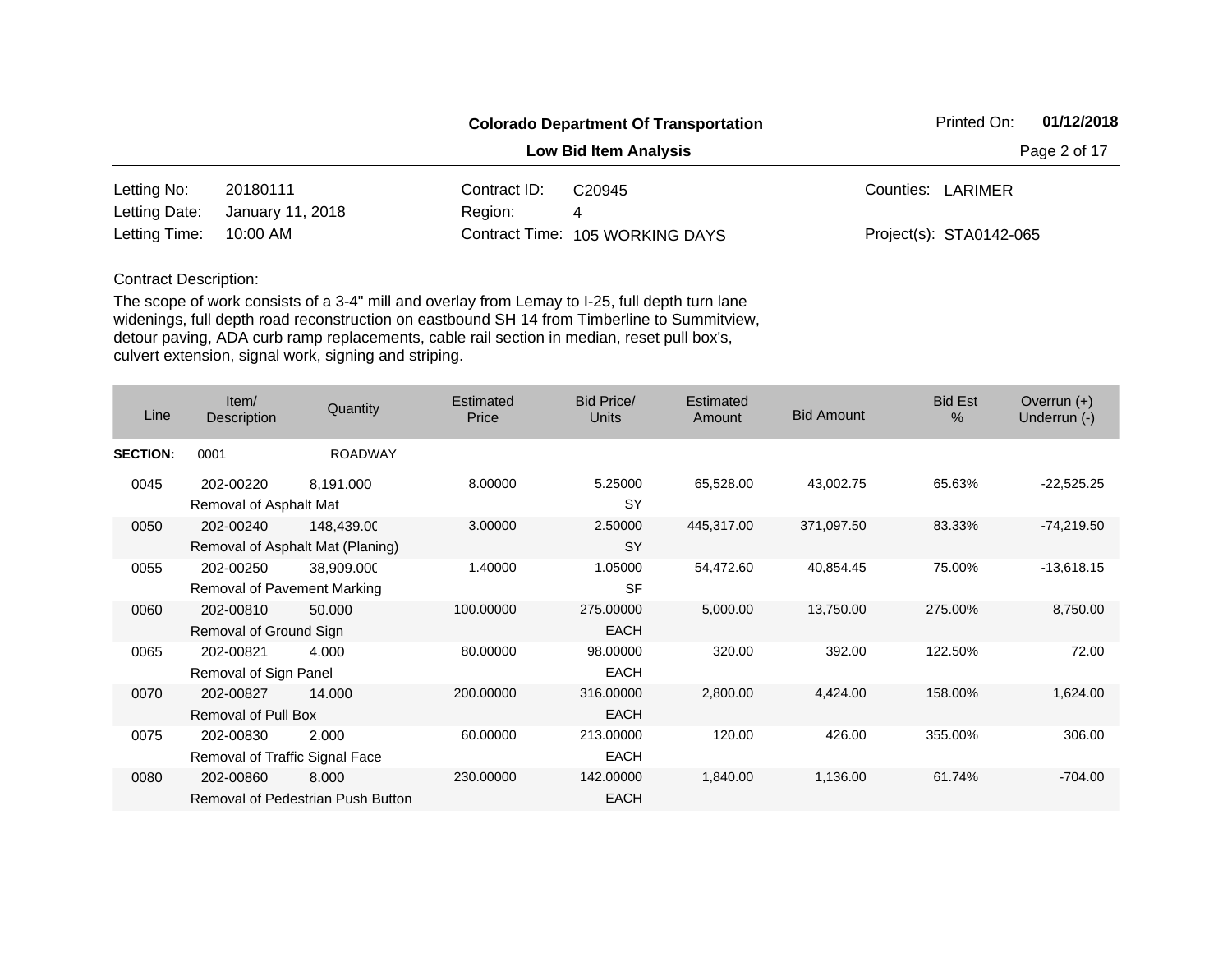|               |                  |              | <b>Colorado Department Of Transportation</b> | 01/12/2018<br>Printed On: |  |  |
|---------------|------------------|--------------|----------------------------------------------|---------------------------|--|--|
|               |                  |              | <b>Low Bid Item Analysis</b>                 | Page 3 of 17              |  |  |
| Letting No:   | 20180111         | Contract ID: | C <sub>20945</sub>                           | Counties: LARIMER         |  |  |
| Letting Date: | January 11, 2018 | Region:      | 4                                            |                           |  |  |
| Letting Time: | 10:00 AM         |              | Contract Time: 105 WORKING DAYS              | Project(s): STA0142-065   |  |  |

| Line            | Item/<br>Description                     | Quantity                                                 | Estimated<br>Price | <b>Bid Price/</b><br><b>Units</b> | Estimated<br>Amount | <b>Bid Amount</b> | <b>Bid Est</b><br>$\%$ | Overrun $(+)$<br>Underrun (-) |
|-----------------|------------------------------------------|----------------------------------------------------------|--------------------|-----------------------------------|---------------------|-------------------|------------------------|-------------------------------|
| <b>SECTION:</b> | 0001                                     | <b>ROADWAY</b>                                           |                    |                                   |                     |                   |                        |                               |
| 0085            | 202-01130<br>Removal of Guardrail Type 3 | 122.000                                                  | 4.00000            | 19.75000<br>LF                    | 488.00              | 2,409.50          | 493.75%                | 1,921.50                      |
| 0090            | 202-01300<br>Removal of End Anchorage    | 2.000                                                    | 250.00000          | 927.25000<br><b>EACH</b>          | 500.00              | 1,854.50          | 370.90%                | 1,354.50                      |
| 0095            | 203-00010                                | 1,511.000<br>Unclassified Excavation (Complete In Place) | 25.00000           | 27.75000<br>СY                    | 37,775.00           | 41,930.25         | 111.00%                | 4,155.25                      |
| 0100            | 203-01100<br><b>Proof Rolling</b>        | 20.000                                                   | 120.00000          | 100.00000<br><b>HOUR</b>          | 2,400.00            | 2,000.00          | 83.33%                 | $-400.00$                     |
| 0105            | 203-01500<br><b>Blading</b>              | 70.000                                                   | 145.00000          | 155.00000<br><b>HOUR</b>          | 10,150.00           | 10,850.00         | 106.90%                | 700.00                        |
| 0110            | 203-01510<br>Backhoe                     | 20.000                                                   | 150.00000          | 110.00000<br><b>HOUR</b>          | 3,000.00            | 2,200.00          | 73.33%                 | $-800.00$                     |
| 0115            | 203-01550<br>Dozing                      | 20.000                                                   | 180.00000          | 135.00000<br><b>HOUR</b>          | 3,600.00            | 2,700.00          | 75.00%                 | $-900.00$                     |
| 0120            | 203-01597<br>Potholing                   | 50.000                                                   | 235.00000          | 290.00000<br><b>HOUR</b>          | 11,750.00           | 14,500.00         | 123.40%                | 2,750.00                      |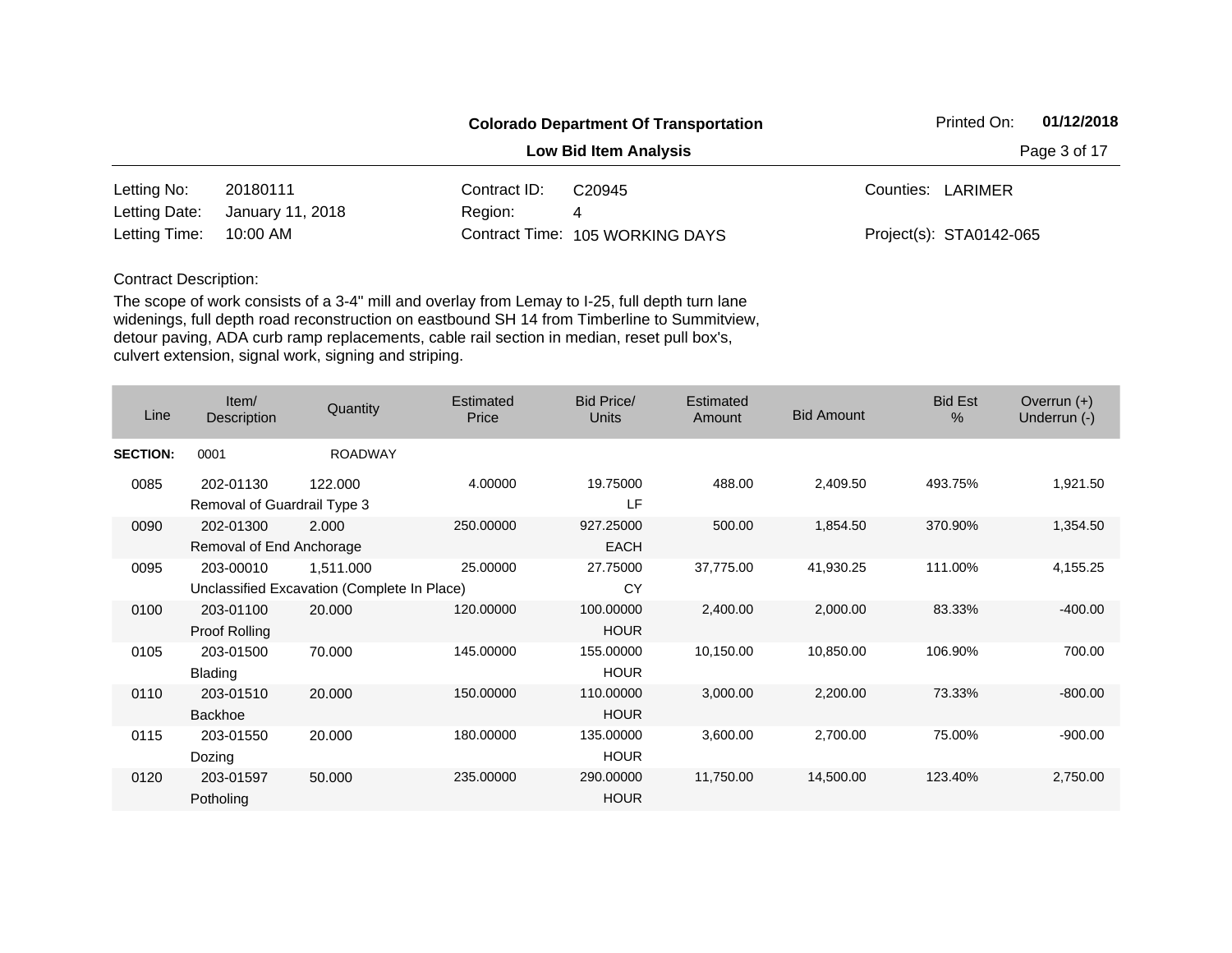|               |                  |              | <b>Colorado Department Of Transportation</b> | 01/12/2018<br>Printed On: |
|---------------|------------------|--------------|----------------------------------------------|---------------------------|
|               |                  |              | <b>Low Bid Item Analysis</b>                 | Page 4 of 17              |
| Letting No:   | 20180111         | Contract ID: | C <sub>20945</sub>                           | Counties: LARIMER         |
| Letting Date: | January 11, 2018 | Region:      | 4                                            |                           |
| Letting Time: | 10:00 AM         |              | Contract Time: 105 WORKING DAYS              | Project(s): STA0142-065   |

| Line            | Item/<br>Description         | Quantity                                     | <b>Estimated</b><br>Price | <b>Bid Price/</b><br>Units | <b>Estimated</b><br>Amount | <b>Bid Amount</b> | <b>Bid Est</b><br>$\frac{0}{0}$ | Overrun $(+)$<br>Underrun (-) |
|-----------------|------------------------------|----------------------------------------------|---------------------------|----------------------------|----------------------------|-------------------|---------------------------------|-------------------------------|
| <b>SECTION:</b> | 0001                         | <b>ROADWAY</b>                               |                           |                            |                            |                   |                                 |                               |
| 0125            | 208-00002                    | 2,310.000                                    | 7.00000                   | 4.00000                    | 16,170.00                  | 9,240.00          | 57.14%                          | $-6,930.00$                   |
|                 | Erosion Log Type 1 (12 Inch) |                                              |                           | LF                         |                            |                   |                                 |                               |
| 0130            | 208-00035                    | 168.000                                      | 10.00000                  | 6.25000                    | 1,680.00                   | 1,050.00          | 62.50%                          | $-630.00$                     |
|                 | Aggregate Bag                |                                              |                           | LF                         |                            |                   |                                 |                               |
| 0135            | 208-00045                    | 2.000                                        | 1,500.00000               | 1,200.00000                | 3,000.00                   | 2,400.00          | 80.00%                          | $-600.00$                     |
|                 | Concrete Washout Structure   |                                              |                           | <b>EACH</b>                |                            |                   |                                 |                               |
| 0140            | 208-00051                    | 56.000                                       | 20.00000                  | 14.25000                   | 1,120.00                   | 798.00            | 71.25%                          | $-322.00$                     |
|                 |                              | Storm Drain Inlet Protection (Type I)        |                           | LF                         |                            |                   |                                 |                               |
| 0145            | 208-00070                    | 2.000                                        | 2,000.00000               | 800.00000                  | 4,000.00                   | 1,600.00          | 40.00%                          | $-2,400.00$                   |
|                 | Vehicle Tracking Pad         |                                              |                           | <b>EACH</b>                |                            |                   |                                 |                               |
| 0150            | 208-00103                    | 40.000                                       | 60.00000                  | 30.00000                   | 2,400.00                   | 1,200.00          | 50.00%                          | $-1,200.00$                   |
|                 |                              | Removal and Disposal of Sediment (Labor)     |                           | <b>HOUR</b>                |                            |                   |                                 |                               |
| 0155            | 208-00105                    | 20.000                                       | 110.00000                 | 110.00000                  | 2,200.00                   | 2,200.00          | 100.00%                         | 0.00                          |
|                 |                              | Removal and Disposal of Sediment (Equipment) |                           | <b>HOUR</b>                |                            |                   |                                 |                               |
| 0160            | 208-00106                    | 20.000                                       | 150.00000                 | 125.00000                  | 3,000.00                   | 2,500.00          | 83.33%                          | $-500.00$                     |
|                 | Sweeping (Sediment Removal)  |                                              |                           | <b>HOUR</b>                |                            |                   |                                 |                               |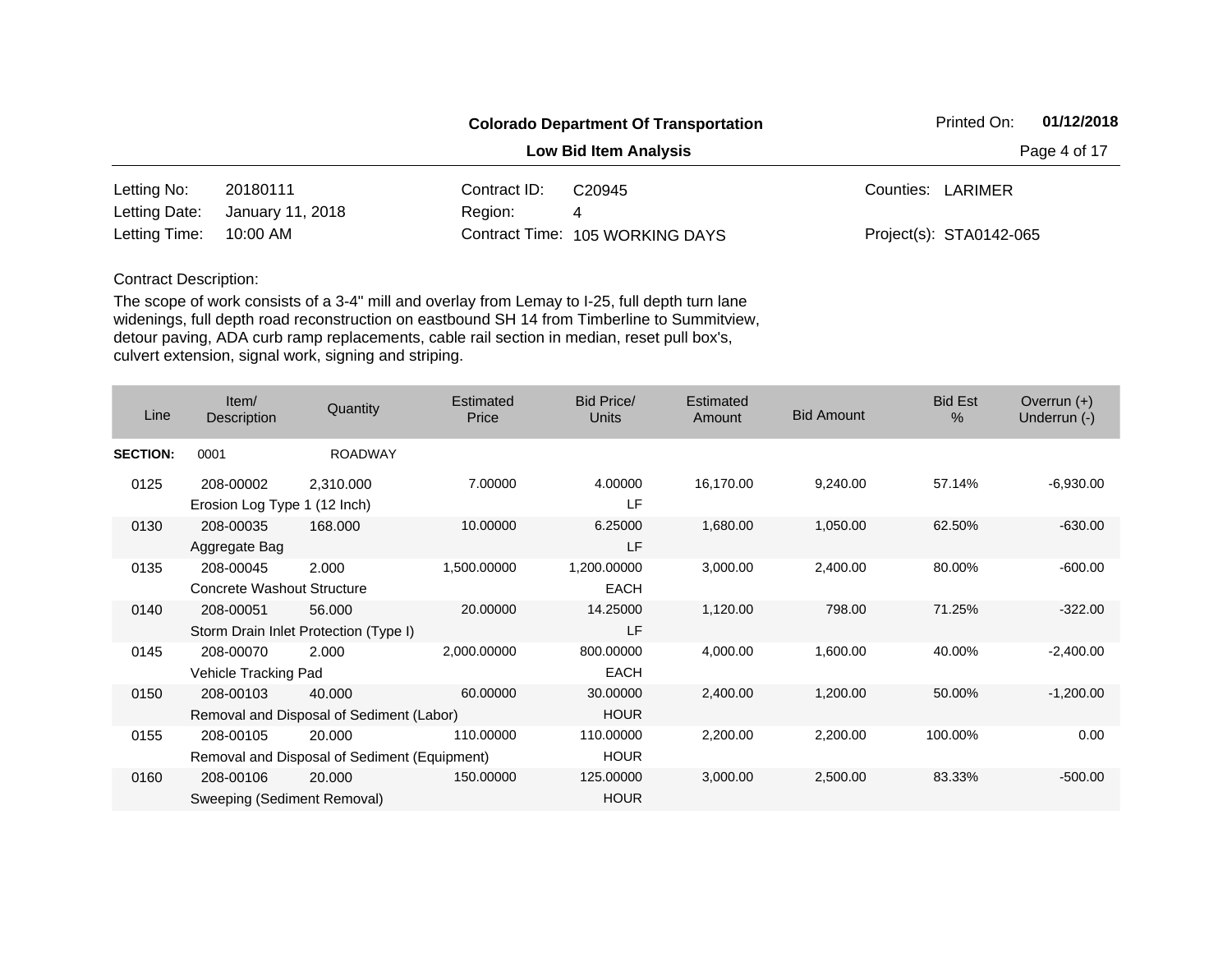|               |                  |              | <b>Colorado Department Of Transportation</b> | 01/12/2018<br>Printed On: |
|---------------|------------------|--------------|----------------------------------------------|---------------------------|
|               |                  | Page 5 of 17 |                                              |                           |
| Letting No:   | 20180111         | Contract ID: | C <sub>20945</sub>                           | Counties: LARIMER         |
| Letting Date: | January 11, 2018 | Region:      | 4                                            |                           |
| Letting Time: | 10:00 AM         |              | Contract Time: 105 WORKING DAYS              | Project(s): STA0142-065   |

| Line            | Item/<br>Description                           | Quantity       | Estimated<br>Price | <b>Bid Price/</b><br><b>Units</b> | Estimated<br>Amount | <b>Bid Amount</b> | <b>Bid Est</b><br>$\%$ | Overrun $(+)$<br>Underrun (-) |
|-----------------|------------------------------------------------|----------------|--------------------|-----------------------------------|---------------------|-------------------|------------------------|-------------------------------|
| <b>SECTION:</b> | 0001                                           | <b>ROADWAY</b> |                    |                                   |                     |                   |                        |                               |
| 0165            | 208-00207<br><b>Erosion Control Management</b> | 60.000         | 250.00000          | 150.00000<br><b>DAY</b>           | 15,000.00           | 9,000.00          | 60.00%                 | $-6,000.00$                   |
| 0170            | 210-00827<br><b>Reset Pull Box</b>             | 1.000          | 750.00000          | 252.00000<br><b>EACH</b>          | 750.00              | 252.00            | 33.60%                 | $-498.00$                     |
| 0175            | 212-00006<br>Seeding (Native)                  | 3.300          | 1,500.00000        | 561.00000<br><b>ACRE</b>          | 4,950.00            | 1,851.30          | 37.40%                 | $-3,098.70$                   |
| 0180            | 212-00032<br>Soil Conditioning                 | 3.300          | 3,500.00000        | 2,300.00000<br><b>ACRE</b>        | 11,550.00           | 7,590.00          | 65.71%                 | $-3,960.00$                   |
| 0185            | 213-00003<br>Mulching (Weed Free)              | 3.100          | 1,750.00000        | 500.00000<br><b>ACRE</b>          | 5,425.00            | 1,550.00          | 28.57%                 | $-3,875.00$                   |
| 0190            | 213-00012<br>Spray-on Mulch Blanket            | 0.200          | 5,560.00000        | 4,000.00000<br><b>ACRE</b>        | 1,112.00            | 800.00            | 71.94%                 | $-312.00$                     |
| 0195            | 213-00061<br><b>Mulch Tackifier</b>            | 620.000        | 10.00000           | 2.30000<br>LB                     | 6,200.00            | 1,426.00          | 23.00%                 | $-4,774.00$                   |
| 0200            | 304-06007<br>Aggregate Base Course (Class 6)   | 2,100.000      | 60.00000           | 53.25000<br>CY                    | 126,000.00          | 111,825.00        | 88.75%                 | $-14,175.00$                  |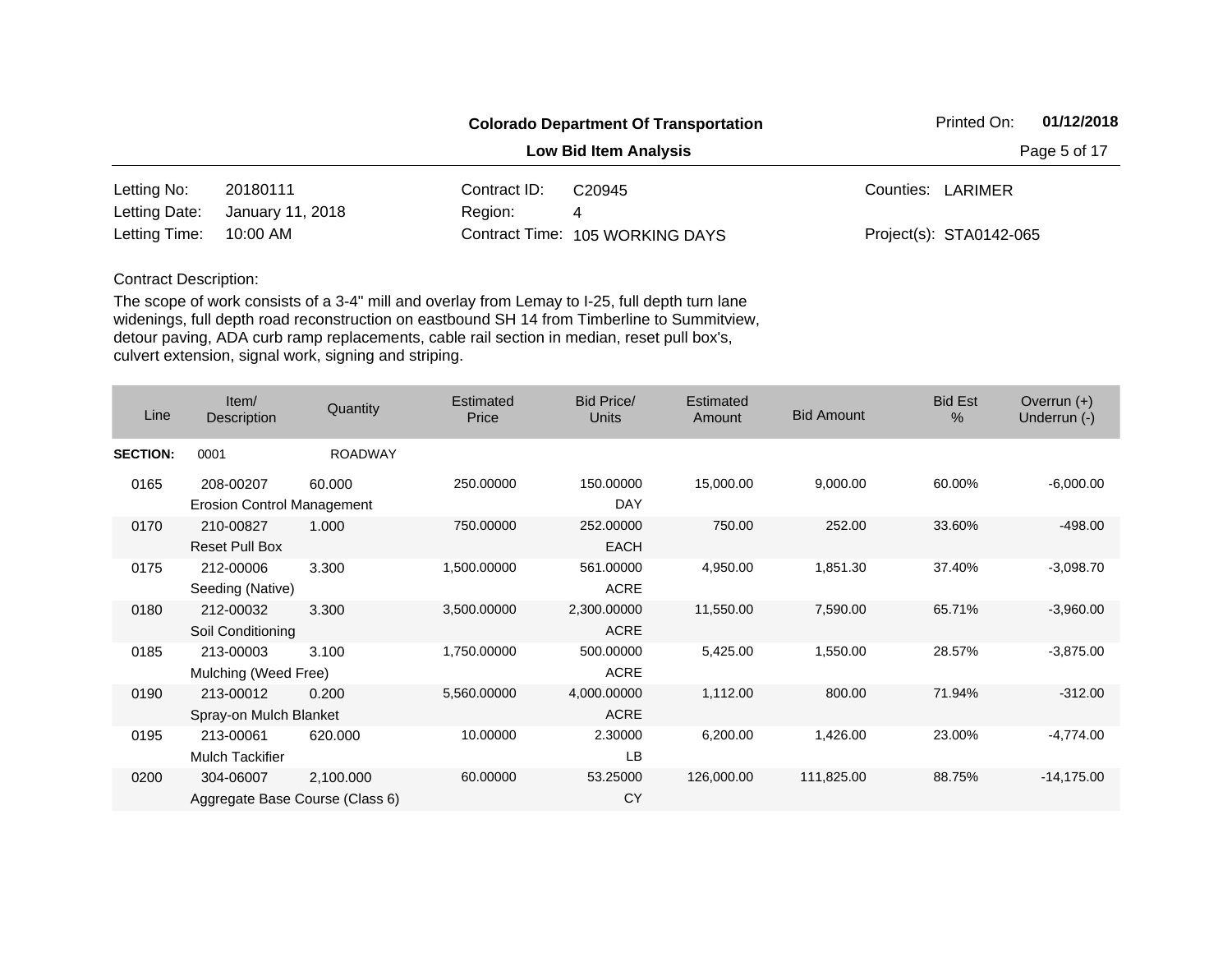|               |                  |              | <b>Colorado Department Of Transportation</b> | 01/12/2018<br>Printed On: |  |  |
|---------------|------------------|--------------|----------------------------------------------|---------------------------|--|--|
|               |                  |              | <b>Low Bid Item Analysis</b>                 | Page 6 of 17              |  |  |
| Letting No:   | 20180111         | Contract ID: | C <sub>20945</sub>                           | Counties: LARIMER         |  |  |
| Letting Date: | January 11, 2018 | Region:      | 4                                            |                           |  |  |
| Letting Time: | 10:00 AM         |              | Contract Time: 105 WORKING DAYS              | Project(s): STA0142-065   |  |  |

| Line            | Item/<br><b>Description</b>                   | Quantity                                                   | Estimated<br>Price | Bid Price/<br><b>Units</b> | Estimated<br>Amount | <b>Bid Amount</b> | <b>Bid Est</b><br>$\%$ | Overrun $(+)$<br>Underrun (-) |
|-----------------|-----------------------------------------------|------------------------------------------------------------|--------------------|----------------------------|---------------------|-------------------|------------------------|-------------------------------|
| <b>SECTION:</b> | 0001                                          | <b>ROADWAY</b>                                             |                    |                            |                     |                   |                        |                               |
| 0205            | 304-07005                                     | 375.000<br>Aggregate Base Course (Class 7)                 | 54.00000           | 51.00000<br>CY             | 20,250.00           | 19,125.00         | 94.44%                 | $-1,125.00$                   |
| 0210            | 403-00720                                     | 504.000<br>Hot Mix Asphalt (Patching) (Asphalt)            | 150.00000          | 115.00000<br><b>TON</b>    | 75,600.00           | 57,960.00         | 76.67%                 | $-17,640.00$                  |
| 0215            | 403-33741                                     | 15,858.000<br>Hot Mix Asphalt (Grading S) (75) (PG 64-22)  | 92.00000           | 75.00000<br><b>TON</b>     | 1,458,936.00        | 1,189,350.00      | 81.52%                 | $-269,586.00$                 |
| 0220            | 403-34751                                     | 17,915.000<br>Hot Mix Asphalt (Grading SX) (75) (PG 64-28) | 97.50000           | 83.00000<br><b>TON</b>     | 1,746,712.50        | 1,486,945.00      | 85.13%                 | -259,767.50                   |
| 0225            | 412-01000<br>Concrete Pavement (10 Inch)      | 84.000                                                     | 150.00000          | 125.00000<br><b>SY</b>     | 12,600.00           | 10,500.00         | 83.33%                 | $-2,100.00$                   |
| 0230            | 506-00209<br>Riprap (9 Inch)                  | 30.000                                                     | 130.00000          | 162.00000<br><b>CY</b>     | 3,900.00            | 4,860.00          | 124.62%                | 960.00                        |
| 0235            | 507-00725<br>Slope and Ditch Paving (Special) | 1,485.000                                                  | 20.00000           | 37.50000<br>LF             | 29,700.00           | 55,687.50         | 187.50%                | 25,987.50                     |
| 0240            | 604-00305<br>Inlet Type C (5 Foot)            | 1.000                                                      | 4,350.00000        | 4,000.00000<br><b>EACH</b> | 4,350.00            | 4,000.00          | 91.95%                 | $-350.00$                     |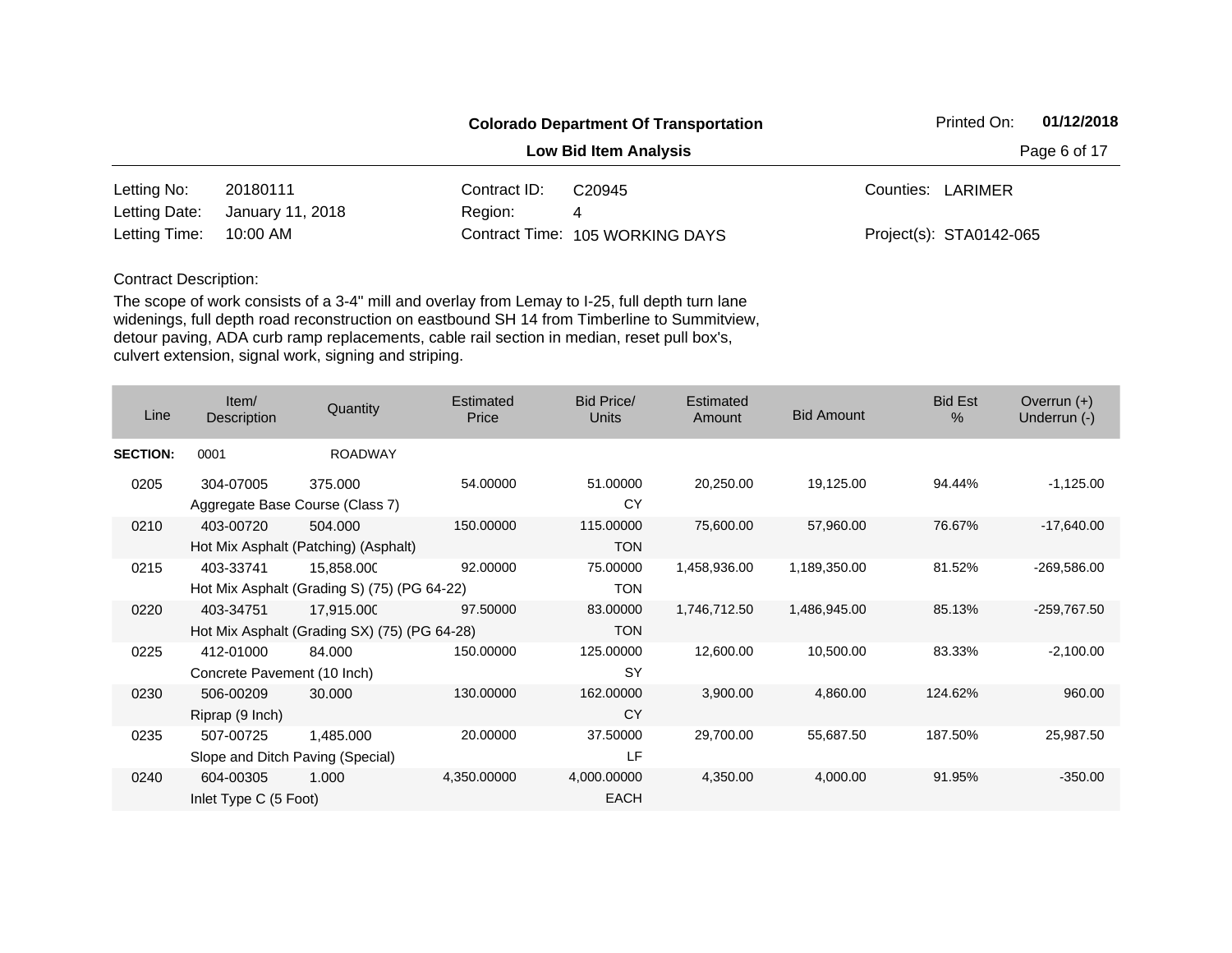|               |                  |              | <b>Colorado Department Of Transportation</b> | 01/12/2018<br>Printed On: |  |  |
|---------------|------------------|--------------|----------------------------------------------|---------------------------|--|--|
|               |                  |              | <b>Low Bid Item Analysis</b>                 | Page 7 of 17              |  |  |
| Letting No:   | 20180111         | Contract ID: | C <sub>20945</sub>                           | Counties: LARIMER         |  |  |
| Letting Date: | January 11, 2018 | Region:      | 4                                            |                           |  |  |
| Letting Time: | 10:00 AM         |              | Contract Time: 105 WORKING DAYS              | Project(s): STA0142-065   |  |  |

| Line            | Item/<br>Description                        | Quantity                                       | Estimated<br>Price | <b>Bid Price/</b><br><b>Units</b> | Estimated<br>Amount | <b>Bid Amount</b> | <b>Bid Est</b><br>% | Overrun $(+)$<br>Underrun (-) |
|-----------------|---------------------------------------------|------------------------------------------------|--------------------|-----------------------------------|---------------------|-------------------|---------------------|-------------------------------|
| <b>SECTION:</b> | 0001                                        | <b>ROADWAY</b>                                 |                    |                                   |                     |                   |                     |                               |
| 0245            | 604-00310<br>Inlet Type C (10 Foot)         | 1.000                                          | 5,000.00000        | 4,200.00000<br><b>EACH</b>        | 5,000.00            | 4,200.00          | 84.00%              | $-800.00$                     |
| 0250            | 604-30010<br>Manhole Slab Base (10 Foot)    | 1.000                                          | 5,000.00000        | 3,200.00000<br><b>EACH</b>        | 5,000.00            | 3,200.00          | 64.00%              | $-1,800.00$                   |
| 0255            | 606-00301                                   | 919,000<br>Guardrail Type 3 (6-3 Post Spacing) | 30.00000           | 30.00000<br>LF                    | 27,570.00           | 27,570.00         | 100.00%             | 0.00                          |
| 0260            | 606-01340<br>End Anchorage Type 3D          | 2.000                                          | 1,200.00000        | 950.00000<br><b>EACH</b>          | 2,400.00            | 1,900.00          | 79.17%              | $-500.00$                     |
| 0265            | 606-01370<br><b>Transition Type 3G</b>      | 1.000                                          | 2,200.00000        | 1,900.00000<br><b>EACH</b>        | 2,200.00            | 1,900.00          | 86.36%              | $-300.00$                     |
| 0270            | 606-02005<br>End Anchorage (Flared)         | 4.000                                          | 2,500.00000        | 2,260.00000<br><b>EACH</b>        | 10,000.00           | 9,040.00          | 90.40%              | $-960.00$                     |
| 0275            | 606-10200<br>Bridge Rail (Special)          | 5.000                                          | 100.00000          | 400.00000<br>LF                   | 500.00              | 2,000.00          | 400.00%             | 1,500.00                      |
| 0280            | 606-20014<br>Tensioned Cable Barrier (TL-4) | 1,485.000                                      | 20.00000           | 17.50000<br>LF                    | 29,700.00           | 25,987.50         | 87.50%              | $-3,712.50$                   |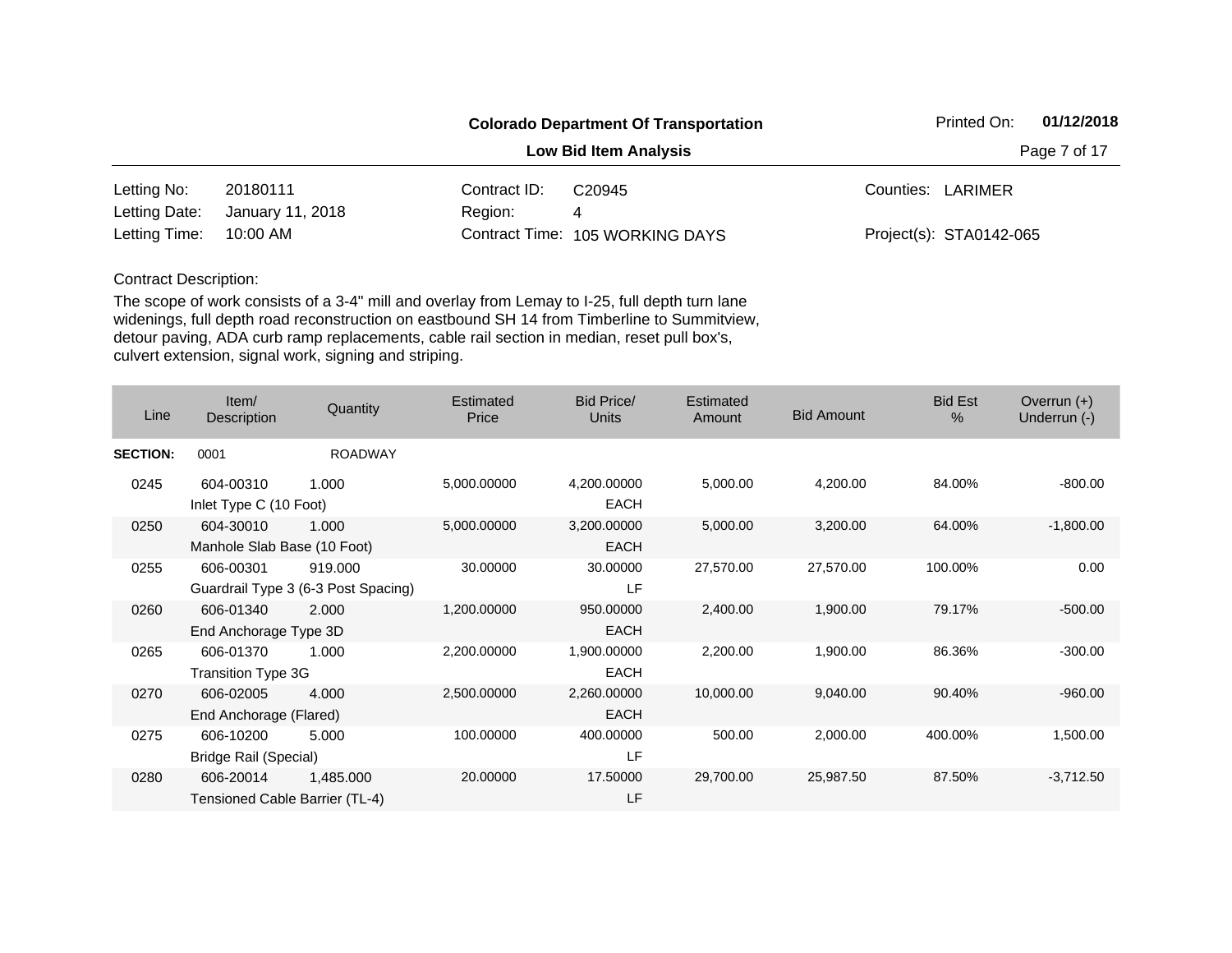|               |                  |              | <b>Colorado Department Of Transportation</b> | Printed On: | 01/12/2018              |  |
|---------------|------------------|--------------|----------------------------------------------|-------------|-------------------------|--|
|               |                  | Page 8 of 17 |                                              |             |                         |  |
| Letting No:   | 20180111         | Contract ID: | C <sub>20945</sub>                           |             | Counties: LARIMER       |  |
| Letting Date: | January 11, 2018 | Region:      | 4                                            |             |                         |  |
| Letting Time: | 10:00 AM         |              | Contract Time: 105 WORKING DAYS              |             | Project(s): STA0142-065 |  |

| Line            | Item/<br>Description       | Quantity                                | Estimated<br>Price | <b>Bid Price/</b><br><b>Units</b> | Estimated<br>Amount | <b>Bid Amount</b> | <b>Bid Est</b><br>% | Overrun $(+)$<br>Underrun (-) |
|-----------------|----------------------------|-----------------------------------------|--------------------|-----------------------------------|---------------------|-------------------|---------------------|-------------------------------|
| <b>SECTION:</b> | 0001                       | <b>ROADWAY</b>                          |                    |                                   |                     |                   |                     |                               |
| 0285            | 606-21010                  | 2.000                                   | 5,400.00000        | 5,000.00000                       | 10,800.00           | 10,000.00         | 92.59%              | $-800.00$                     |
|                 |                            | End Anchorage (Tensioned Cable Barrier) |                    | <b>EACH</b>                       |                     |                   |                     |                               |
| 0290            | 608-00006                  | 141.000                                 | 65.00000           | 75.00000                          | 9,165.00            | 10,575.00         | 115.38%             | 1,410.00                      |
|                 | Concrete Sidewalk (6 Inch) |                                         |                    | <b>SY</b>                         |                     |                   |                     |                               |
| 0295            | 608-00010                  | 228,000                                 | 145.00000          | 94.00000                          | 33,060.00           | 21,432.00         | 64.83%              | $-11,628.00$                  |
|                 | Concrete Curb Ramp         |                                         |                    | <b>SY</b>                         |                     |                   |                     |                               |
| 0300            | 608-00012                  | 7.000                                   | 271.00000          | 105.00000                         | 1,897.00            | 735.00            | 38.75%              | $-1,162.00$                   |
|                 | Curb Ramp (Special)        |                                         |                    | <b>SY</b>                         |                     |                   |                     |                               |
| 0305            | 608-00015                  | 406.000                                 | 71.00000           | 57.50000                          | 28,826.00           | 23,345.00         | 80.99%              | $-5,481.00$                   |
|                 | Detectable Warnings        |                                         |                    | <b>SF</b>                         |                     |                   |                     |                               |
| 0310            | 609-21010                  | 219.000                                 | 20.00000           | 23.25000                          | 4,380.00            | 5,091.75          | 116.25%             | 711.75                        |
|                 |                            | Curb and Gutter Type 2 (Section I-B)    |                    | LF                                |                     |                   |                     |                               |
| 0315            | 609-21011                  | 5,058.000                               | 30.00000           | 25.25000                          | 151,740.00          | 127,714.50        | 84.17%              | $-24,025.50$                  |
|                 |                            | Curb and Gutter Type 2 (Section I-M)    |                    | LF                                |                     |                   |                     |                               |
| 0320            | 609-21020                  | 548.000                                 | 30.00000           | 26.25000                          | 16,440.00           | 14,385.00         | 87.50%              | $-2,055.00$                   |
|                 |                            | Curb and Gutter Type 2 (Section II-B)   |                    | LF                                |                     |                   |                     |                               |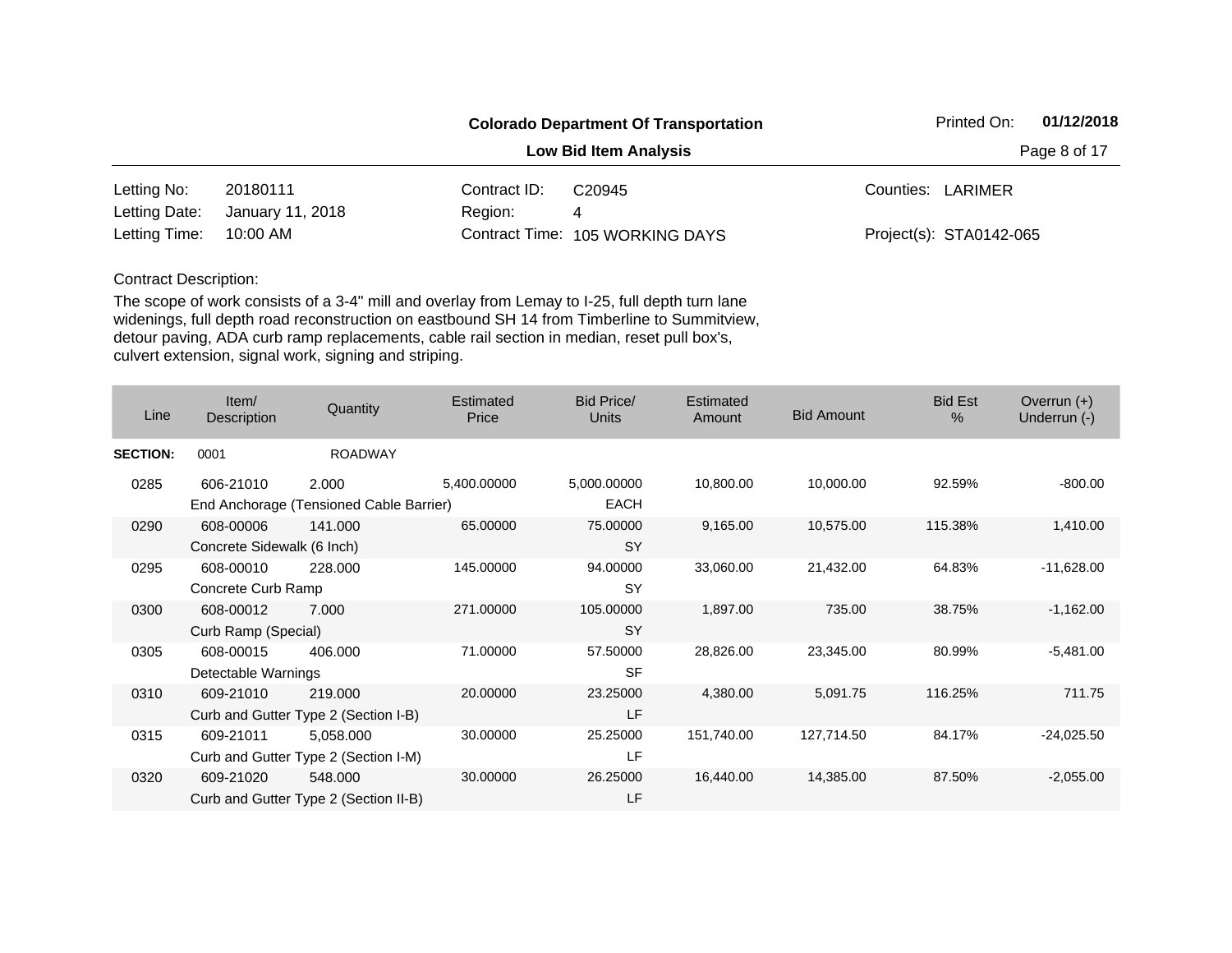|               |                  |              | <b>Colorado Department Of Transportation</b> | 01/12/2018<br>Printed On: |
|---------------|------------------|--------------|----------------------------------------------|---------------------------|
|               |                  |              | <b>Low Bid Item Analysis</b>                 | Page 9 of 17              |
| Letting No:   | 20180111         | Contract ID: | C <sub>20945</sub>                           | Counties: LARIMER         |
| Letting Date: | January 11, 2018 | Region:      | 4                                            |                           |
| Letting Time: | 10:00 AM         |              | Contract Time: 105 WORKING DAYS              | Project(s): STA0142-065   |

| Line            | Item/<br>Description                          | Quantity                                                     | Estimated<br>Price | <b>Bid Price/</b><br><b>Units</b> | <b>Estimated</b><br>Amount | <b>Bid Amount</b> | <b>Bid Est</b><br>$\%$ | Overrun $(+)$<br>Underrun (-) |
|-----------------|-----------------------------------------------|--------------------------------------------------------------|--------------------|-----------------------------------|----------------------------|-------------------|------------------------|-------------------------------|
| <b>SECTION:</b> | 0001                                          | <b>ROADWAY</b>                                               |                    |                                   |                            |                   |                        |                               |
| 0325            | 609-21021                                     | 2,058.000<br>Curb and Gutter Type 2 (Section II-M)           | 22.00000           | 26.45000<br><b>LF</b>             | 45,276.00                  | 54,434.10         | 120.23%                | 9,158.10                      |
| 0330            | 609-40042<br>Curb Type 4 (Special) (Vertical) | 40.000                                                       | 30.00000           | 50.00000<br>LF                    | 1,200.00                   | 2,000.00          | 166.67%                | 800.00                        |
| 0335            | 610-00030                                     | 3,732.000<br>Median Cover Material (Concrete)                | 11.00000           | 14.50000<br><b>SF</b>             | 41,052.00                  | 54,114.00         | 131.82%                | 13,062.00                     |
| 0340            | 610-00035                                     | 706.000<br>Median Cover Material (Concrete) (Special)        | 20.00000           | 17.65000<br><b>SF</b>             | 14,120.00                  | 12,460.90         | 88.25%                 | $-1,659.10$                   |
| 0345            | 612-00037                                     | 12.000<br>Delineator (Flexible) (Flat Mounted)               | 75,00000           | 47.00000<br>EACH                  | 900.00                     | 564.00            | 62.67%                 | $-336.00$                     |
| 0350            | 612-00039                                     | 20.000<br>Delineator (Flexible) (Surface Mounted)            | 95.00000           | 83.00000<br><b>EACH</b>           | 1,900.00                   | 1,660.00          | 87.37%                 | $-240.00$                     |
| 0355            | 612-00101<br>D.                               | 175.000<br>Delineator (Drivable Concrete Installation) (Type | 125.00000          | 101.00000<br><b>EACH</b>          | 21,875.00                  | 17,675.00         | 80.80%                 | $-4,200.00$                   |
| 0360            | 612-00102<br>$\vert \vert$                    | 250.000<br>Delineator (Drivable Concrete Installation) (Type | 120.00000          | 102.00000<br><b>EACH</b>          | 30,000.00                  | 25,500.00         | 85.00%                 | $-4,500.00$                   |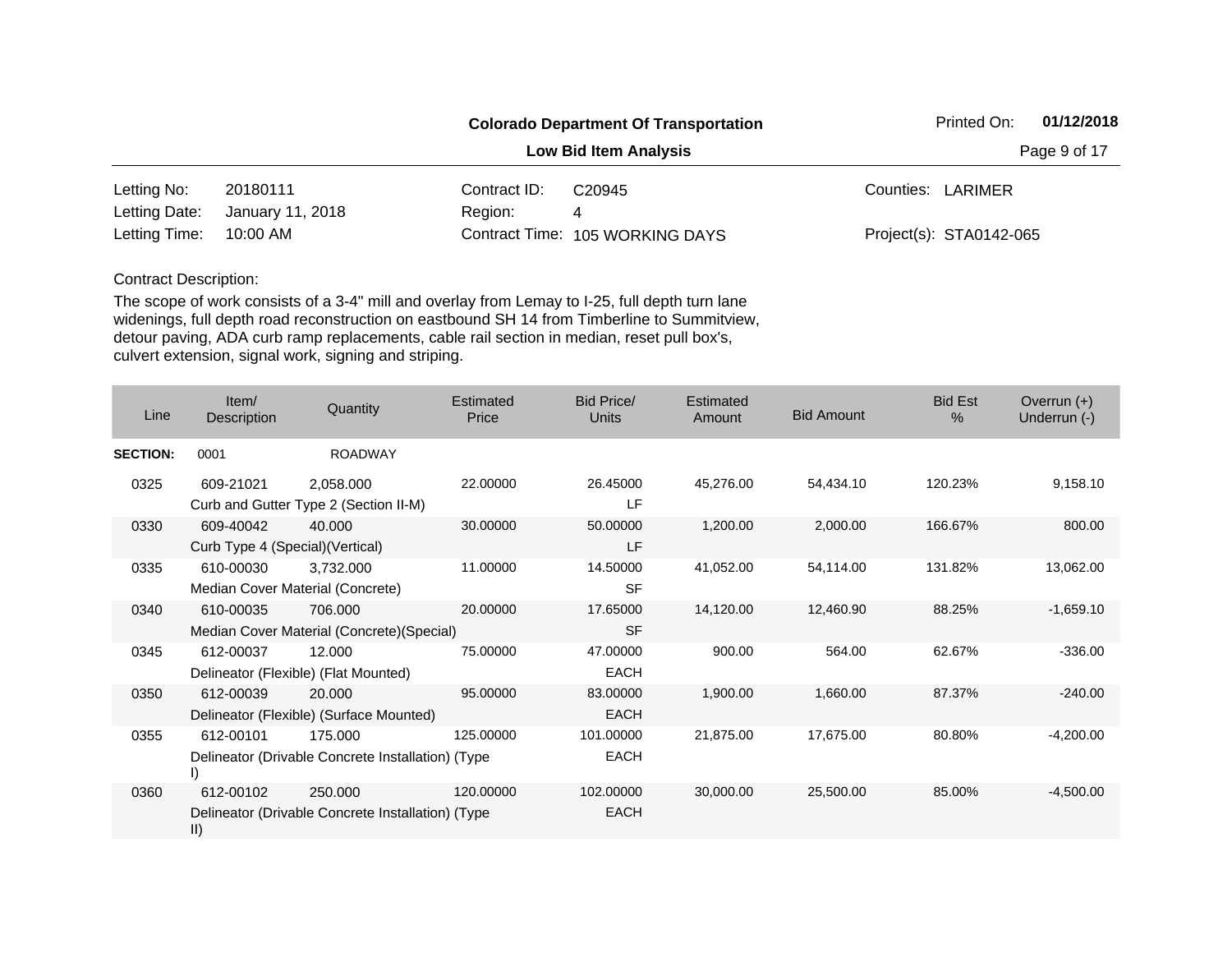|               |                  |              | <b>Colorado Department Of Transportation</b> |                   | Printed On:             | 01/12/2018 |
|---------------|------------------|--------------|----------------------------------------------|-------------------|-------------------------|------------|
|               |                  |              | <b>Low Bid Item Analysis</b>                 | Page 10 of 17     |                         |            |
| Letting No:   | 20180111         | Contract ID: | C <sub>20945</sub>                           | Counties: LARIMER |                         |            |
| Letting Date: | January 11, 2018 | Region:      | 4                                            |                   |                         |            |
| Letting Time: | 10:00 AM         |              | Contract Time: 105 WORKING DAYS              |                   | Project(s): STA0142-065 |            |

| Line            | Item/<br>Description                | Quantity                                          | Estimated<br>Price | Bid Price/<br><b>Units</b> | Estimated<br><b>Amount</b> | <b>Bid Amount</b> | <b>Bid Est</b><br>$\%$ | Overrun $(+)$<br>Underrun (-) |
|-----------------|-------------------------------------|---------------------------------------------------|--------------------|----------------------------|----------------------------|-------------------|------------------------|-------------------------------|
| <b>SECTION:</b> | 0001                                | <b>ROADWAY</b>                                    |                    |                            |                            |                   |                        |                               |
| 0365            | 612-00103                           | 20,000                                            | 130.00000          | 103.00000                  | 2,600.00                   | 2,060.00          | 79.23%                 | $-540.00$                     |
|                 | III)                                | Delineator (Drivable Concrete Installation) (Type |                    | <b>EACH</b>                |                            |                   |                        |                               |
| 0370            | 612-00111                           | 20,000                                            | 50.00000           | 101.00000                  | 1,000.00                   | 2,020.00          | 202.00%                | 1,020.00                      |
|                 | Delineator (Drivable)(Type I)       |                                                   |                    | <b>EACH</b>                |                            |                   |                        |                               |
| 0375            | 612-00112                           | 28.000                                            | 50.00000           | 77.00000                   | 1,400.00                   | 2,156.00          | 154.00%                | 756.00                        |
|                 | Delineator (Drivable) (Type II)     |                                                   |                    | <b>EACH</b>                |                            |                   |                        |                               |
| 0380            | 612-00113                           | 2.000                                             | 75.00000           | 78.00000                   | 150.00                     | 156.00            | 104.00%                | 6.00                          |
|                 | Delineator (Drivable) (Type III)    |                                                   |                    | <b>EACH</b>                |                            |                   |                        |                               |
| 0385            | 613-00206                           | 840.000                                           | 20.00000           | 35.00000                   | 16,800.00                  | 29,400.00         | 175.00%                | 12,600.00                     |
|                 | 2 Inch Electrical Conduit (Bored)   |                                                   |                    | LF                         |                            |                   |                        |                               |
| 0390            | 613-00300                           | 10.000                                            | 35.00000           | 36.00000                   | 350.00                     | 360.00            | 102.86%                | 10.00                         |
|                 | 3 Inch Electrical Conduit           |                                                   |                    | LF                         |                            |                   |                        |                               |
| 0395            | 613-00306                           | 840.000                                           | 20.00000           | 40.00000                   | 16,800.00                  | 33,600.00         | 200.00%                | 16,800.00                     |
|                 | 3 Inch Electrical Conduit (Bored)   |                                                   |                    | LF                         |                            |                   |                        |                               |
| 0400            | 613-01200                           | 810.000                                           | 15.00000           | 15.50000                   | 12,150.00                  | 12,555.00         | 103.33%                | 405.00                        |
|                 | 2 Inch Electrical Conduit (Plastic) |                                                   |                    | LF                         |                            |                   |                        |                               |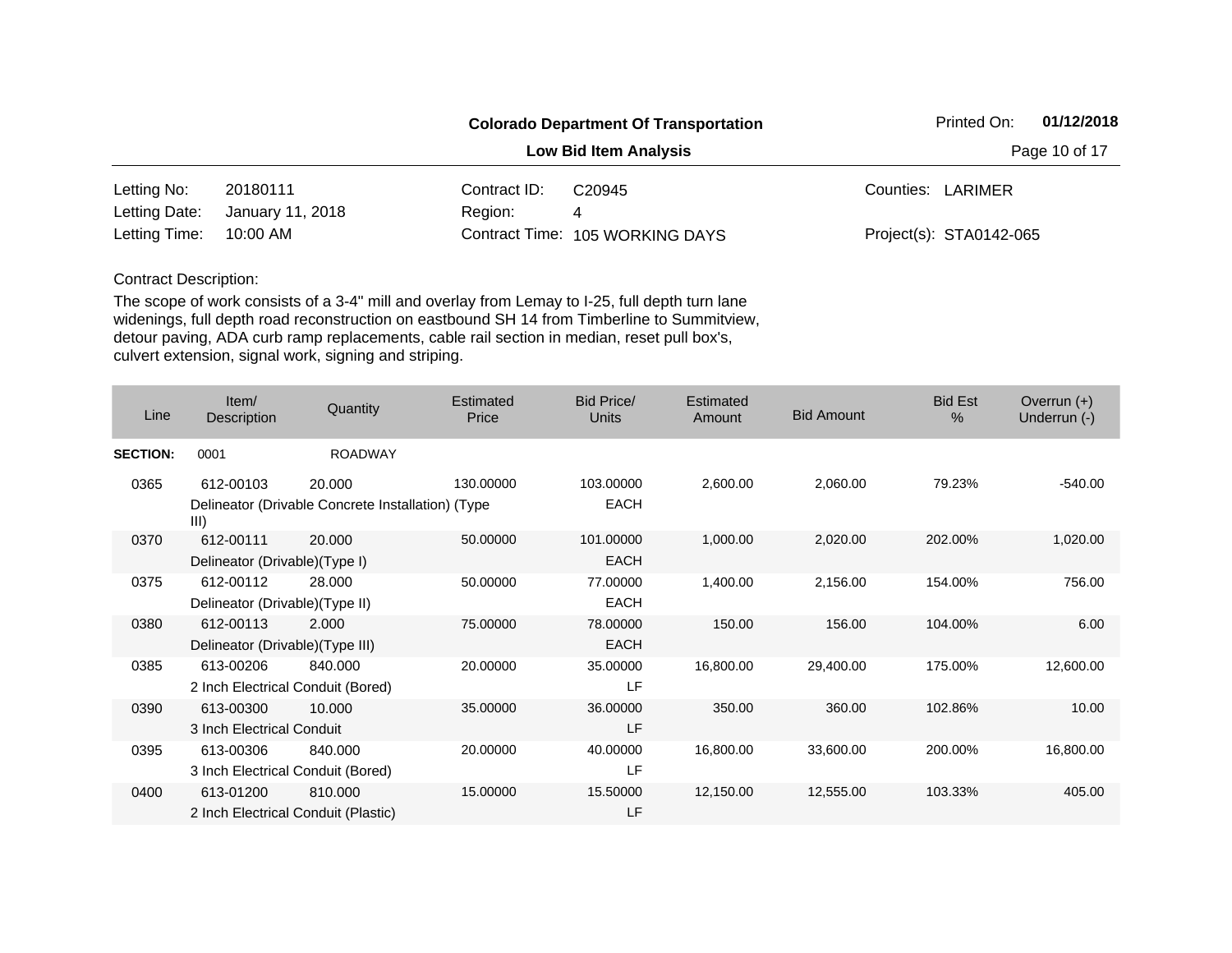|               |                  | 01/12/2018<br>Printed On: |                                 |                         |  |  |
|---------------|------------------|---------------------------|---------------------------------|-------------------------|--|--|
|               |                  |                           | <b>Low Bid Item Analysis</b>    | Page 11 of 17           |  |  |
| Letting No:   | 20180111         | Contract ID:              | C <sub>20945</sub>              | Counties: LARIMER       |  |  |
| Letting Date: | January 11, 2018 | Region:                   | 4                               |                         |  |  |
| Letting Time: | 10:00 AM         |                           | Contract Time: 105 WORKING DAYS | Project(s): STA0142-065 |  |  |

| Line            | Item/<br>Description                | Quantity                                            | <b>Estimated</b><br>Price | Bid Price/<br><b>Units</b> | Estimated<br>Amount | <b>Bid Amount</b> | <b>Bid Est</b><br>% | Overrun $(+)$<br>Underrun (-) |
|-----------------|-------------------------------------|-----------------------------------------------------|---------------------------|----------------------------|---------------------|-------------------|---------------------|-------------------------------|
| <b>SECTION:</b> | 0001                                | <b>ROADWAY</b>                                      |                           |                            |                     |                   |                     |                               |
| 0405            | 613-07011<br>Pull Box (11"x18"x12") | 1.000                                               | 800.00000                 | 1,600.00000<br><b>EACH</b> | 800.00              | 1,600.00          | 200.00%             | 800.00                        |
| 0410            | 613-07023<br>Pull Box (24"x36"x24") | 13.000                                              | 1,500.00000               | 2,500.00000<br><b>EACH</b> | 19,500.00           | 32,500.00         | 166.67%             | 13,000.00                     |
| 0415            | 613-07040<br>Pull Box (30"x48"x24") | 1.000                                               | 1,250.00000               | 3,125.00000<br><b>EACH</b> | 1,250.00            | 3,125.00          | 250.00%             | 1,875.00                      |
| 0420            | 613-10000<br>Wiring                 | 1.000                                               | 10,000.00000              | 30,000.00000<br>L S        | 10,000.00           | 30,000.00         | 300.00%             | 20,000.00                     |
| 0425            | 614-00011<br>Sign Panel (Class I)   | 98.000                                              | 22.00000                  | 11.65000<br><b>SF</b>      | 2,156.00            | 1,141.70          | 52.95%              | $-1,014.30$                   |
| 0430            | 614-00012<br>Sign Panel (Class II)  | 518,000                                             | 24.00000                  | 15.25000<br><b>SF</b>      | 12,432.00           | 7,899.50          | 63.54%              | $-4,532.50$                   |
| 0435            | 614-01512                           | 280,000<br>Steel Sign Support (2-Inch Round) (Post) | 16.00000                  | 3.75000<br><b>LF</b>       | 4,480.00            | 1,050.00          | 23.44%              | $-3,430.00$                   |
| 0440            | 614-01522                           | 26.000<br>Steel Sign Support (2-Inch Round)(Socket) | 135.00000                 | 23.25000<br>EACH           | 3,510.00            | 604.50            | 17.22%              | $-2,905.50$                   |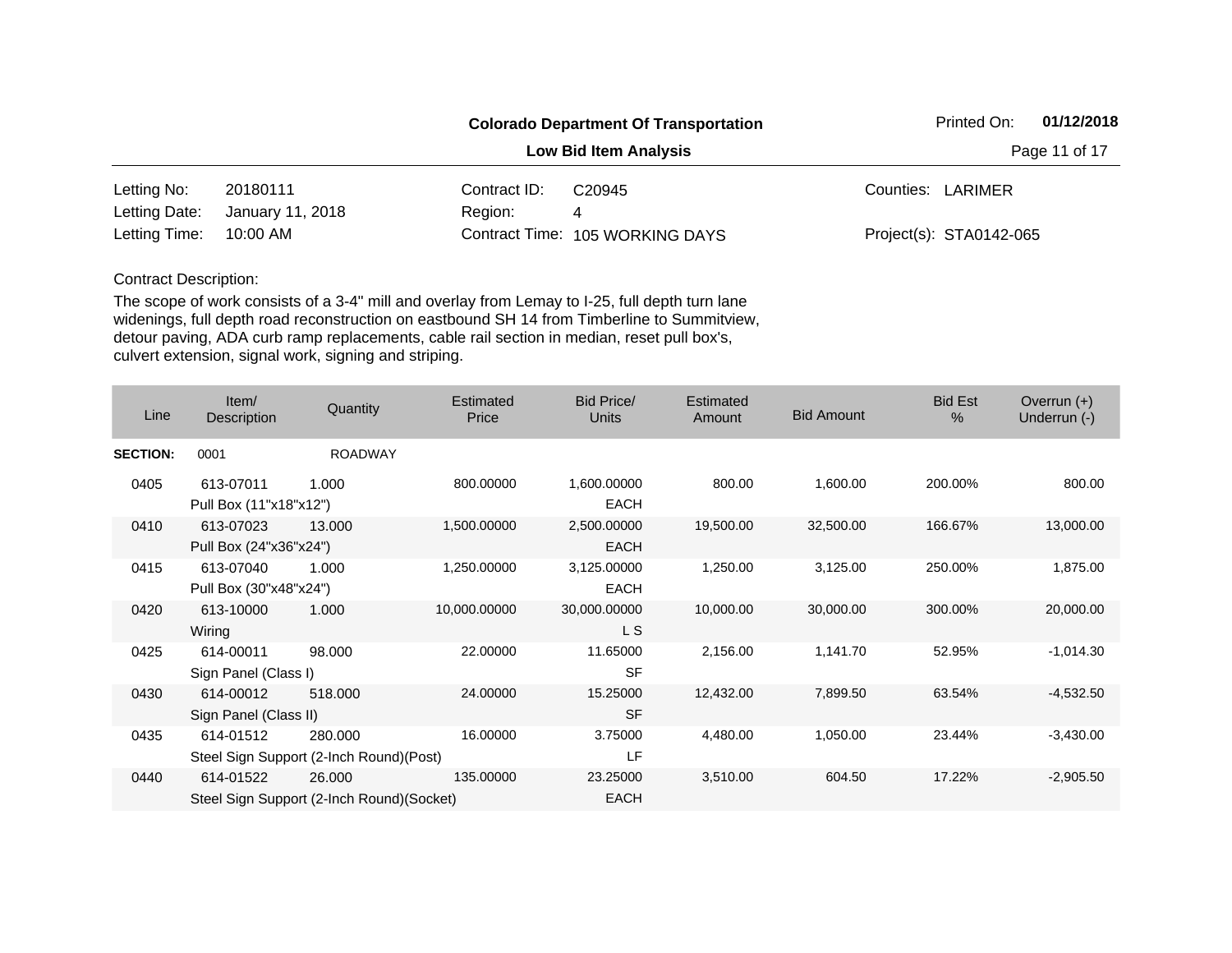|               |                  |              | <b>Colorado Department Of Transportation</b> |                         | Printed On: | 01/12/2018 |
|---------------|------------------|--------------|----------------------------------------------|-------------------------|-------------|------------|
|               |                  |              | <b>Low Bid Item Analysis</b>                 | Page 12 of 17           |             |            |
| Letting No:   | 20180111         | Contract ID: | C <sub>20945</sub>                           | Counties: LARIMER       |             |            |
| Letting Date: | January 11, 2018 | Region:      | 4                                            |                         |             |            |
| Letting Time: | 10:00 AM         |              | Contract Time: 105 WORKING DAYS              | Project(s): STA0142-065 |             |            |

| Line            | Item/<br>Description          | Quantity                                        | Estimated<br>Price | Bid Price/<br><b>Units</b> | Estimated<br>Amount | <b>Bid Amount</b> | <b>Bid Est</b><br>$\%$ | Overrun $(+)$<br>Underrun (-) |
|-----------------|-------------------------------|-------------------------------------------------|--------------------|----------------------------|---------------------|-------------------|------------------------|-------------------------------|
| <b>SECTION:</b> | 0001                          | <b>ROADWAY</b>                                  |                    |                            |                     |                   |                        |                               |
| 0445            | 614-01575                     | 502.000                                         | 15.00000           | 7.50000                    | 7,530.00            | 3,765.00          | 50.00%                 | $-3,765.00$                   |
|                 | $40)$ (Post)                  | Steel Sign Support (2-1/2 Inch Round NP-        |                    | LF                         |                     |                   |                        |                               |
| 0450            | 614-01578                     | 41.000                                          | 260.00000          | 155.00000                  | 10,660.00           | 6,355.00          | 59.62%                 | $-4,305.00$                   |
|                 | 40)(Slipbase)                 | Steel Sign Support (2-1/2 Inch Round NP-        |                    | <b>EACH</b>                |                     |                   |                        |                               |
| 0455            | 614-70448                     | 4.000                                           | 1,300.00000        | 1,700.00000                | 5,200.00            | 6,800.00          | 130.77%                | 1,600.00                      |
|                 |                               | Traffic Signal Face (12-12-12-12)               |                    | <b>EACH</b>                |                     |                   |                        |                               |
| 0460            | 614-72860                     | 5.000                                           | 900.00000          | 1,800.00000                | 4,500.00            | 9,000.00          | 200.00%                | 4,500.00                      |
|                 | <b>Pedestrian Push Button</b> |                                                 |                    | <b>EACH</b>                |                     |                   |                        |                               |
| 0465            | 614-72863                     | 6.000                                           | 1,000.00000        | 1,800.00000                | 6,000.00            | 10,800.00         | 180.00%                | 4,800.00                      |
|                 |                               | Pedestrian Push Button Post Assembly            |                    | <b>EACH</b>                |                     |                   |                        |                               |
| 0470            | 614-79886                     | 4.000                                           | 5,500.00000        | 8,800.00000                | 22,000.00           | 35,200.00         | 160.00%                | 13,200.00                     |
|                 | Only)                         | Intersection Detection System (Camera) (Furnish |                    | <b>EACH</b>                |                     |                   |                        |                               |
| 0475            | 620-00002                     | 1.000                                           | 25,000.00000       | 10,000.00000               | 25,000.00           | 10,000.00         | 40.00%                 | $-15,000.00$                  |
|                 | Field Office (Class 2)        |                                                 |                    | <b>EACH</b>                |                     |                   |                        |                               |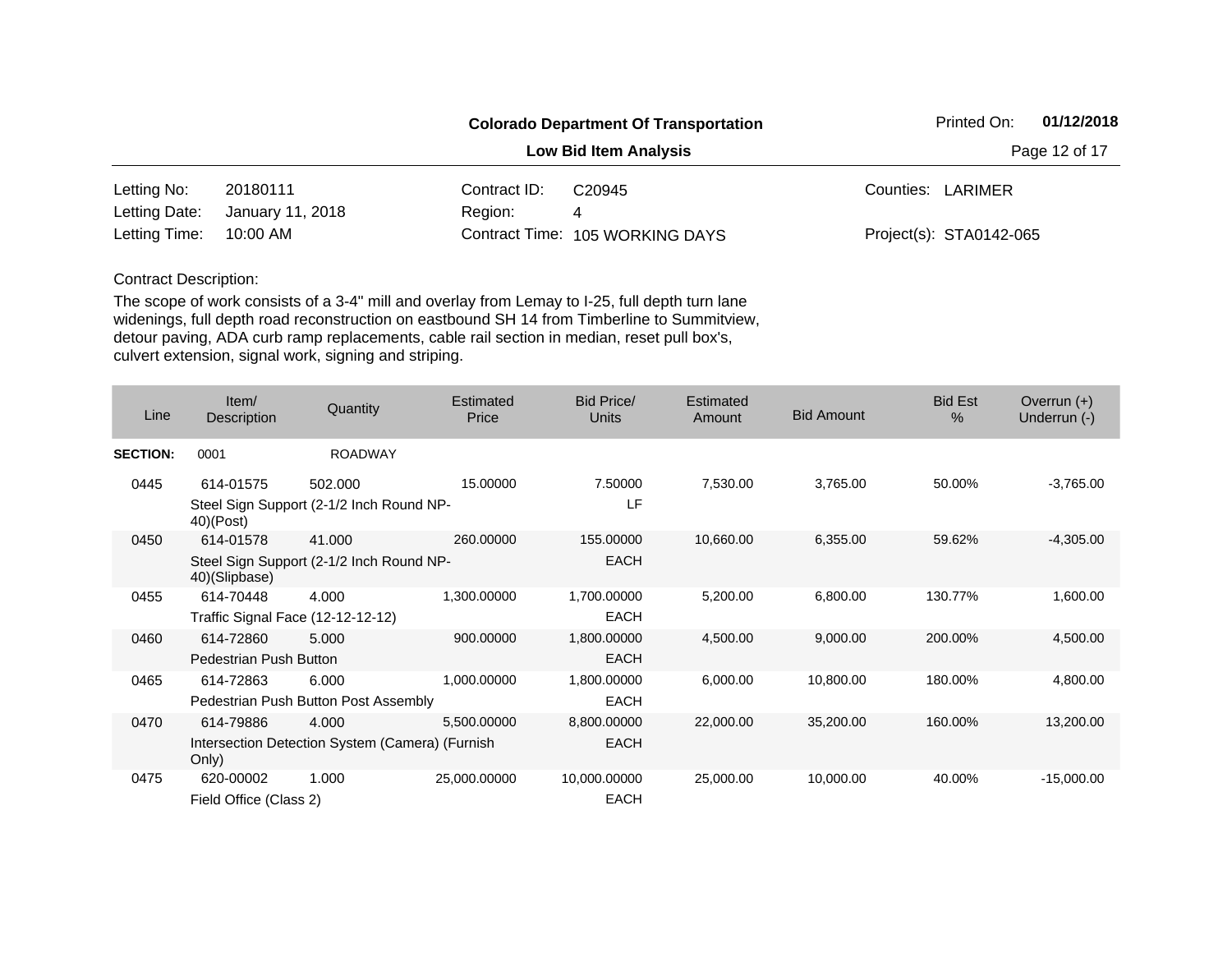|               |                  | 01/12/2018<br>Printed On: |                                 |                         |  |  |
|---------------|------------------|---------------------------|---------------------------------|-------------------------|--|--|
|               |                  |                           | <b>Low Bid Item Analysis</b>    | Page 13 of 17           |  |  |
| Letting No:   | 20180111         | Contract ID:              | C <sub>20945</sub>              | Counties: LARIMER       |  |  |
| Letting Date: | January 11, 2018 | Region:                   | 4                               |                         |  |  |
| Letting Time: | 10:00 AM         |                           | Contract Time: 105 WORKING DAYS | Project(s): STA0142-065 |  |  |

| Line            | Item/<br>Description                         | Quantity                                                | <b>Estimated</b><br>Price | Bid Price/<br><b>Units</b>  | Estimated<br>Amount | <b>Bid Amount</b> | <b>Bid Est</b><br>$\%$ | Overrun $(+)$<br>Underrun (-) |
|-----------------|----------------------------------------------|---------------------------------------------------------|---------------------------|-----------------------------|---------------------|-------------------|------------------------|-------------------------------|
| <b>SECTION:</b> | 0001                                         | <b>ROADWAY</b>                                          |                           |                             |                     |                   |                        |                               |
| 0480            | 620-00012<br>Field Laboratory (Class 2)      | 1.000                                                   | 22,000.00000              | 12,000.00000<br><b>EACH</b> | 22,000.00           | 12,000.00         | 54.55%                 | $-10,000.00$                  |
| 0485            | 620-00020<br>Sanitary Facility               | 2.000                                                   | 2,400.00000               | 3,000.00000<br><b>EACH</b>  | 4,800.00            | 6,000.00          | 125.00%                | 1,200.00                      |
| 0490            | 621-00450<br>Detour Pavement                 | 1,186.000                                               | 50.00000                  | 115.00000<br><b>SY</b>      | 59,300.00           | 136,390.00        | 230.00%                | 77,090.00                     |
| 0495            | 624-29019<br>Place)                          | 571.000<br>18 Inch Drainage Pipe (Class 9) (Complete In | 125.00000                 | 75.00000<br>LF              | 71,375.00           | 42,825.00         | 60.00%                 | $-28,550.00$                  |
| 0500            | 625-00000<br><b>Construction Surveying</b>   | 1.000                                                   | 65,000.00000              | 45,000.00000<br>L S         | 65,000.00           | 45,000.00         | 69.23%                 | $-20,000.00$                  |
| 0505            | 626-00000<br>Mobilization                    | 1.000                                                   | 420,000.00000             | 387,000.00000<br>L S        | 420,000.00          | 387,000.00        | 92.14%                 | $-33,000.00$                  |
| 0510            | 626-01103                                    | 1.000<br>Public Information Services (Tier III)         | 18,000.00000              | 12,000.00000<br>L S         | 18,000.00           | 12,000.00         | 66.67%                 | $-6,000.00$                   |
| 0515            | 627-00008<br>Modified Epoxy Pavement Marking | 399.000                                                 | 100.00000                 | 120.00000<br>GAL            | 39,900.00           | 47,880.00         | 120.00%                | 7,980.00                      |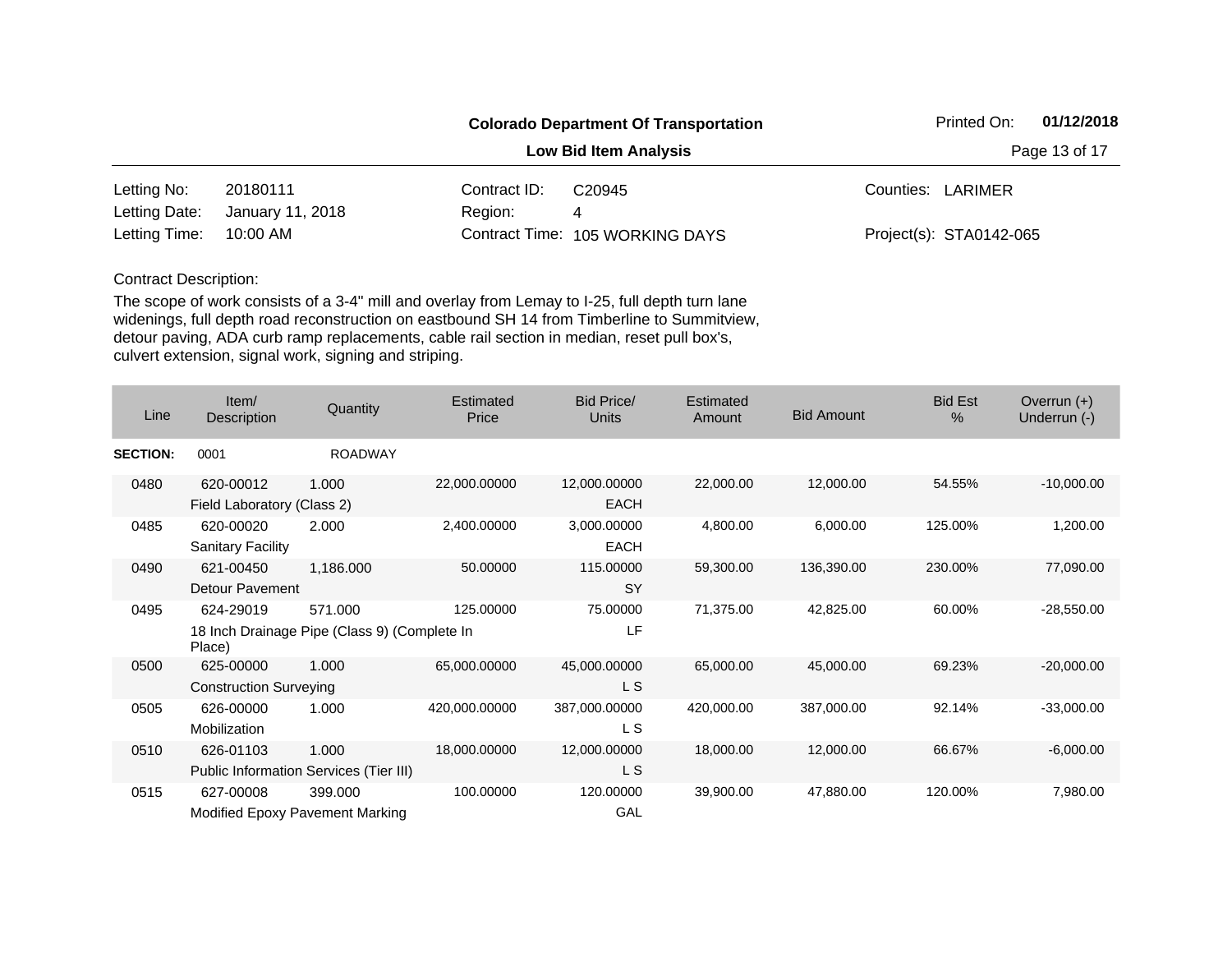|               |                  |              | <b>Colorado Department Of Transportation</b> | Printed On:             | 01/12/2018 |  |
|---------------|------------------|--------------|----------------------------------------------|-------------------------|------------|--|
|               |                  |              | <b>Low Bid Item Analysis</b>                 | Page 14 of 17           |            |  |
| Letting No:   | 20180111         | Contract ID: | C <sub>20945</sub>                           | Counties: LARIMER       |            |  |
| Letting Date: | January 11, 2018 | Region:      | 4                                            |                         |            |  |
| Letting Time: | 10:00 AM         |              | Contract Time: 105 WORKING DAYS              | Project(s): STA0142-065 |            |  |

| Line            | Item/<br>Description                                          | Quantity                                       | Estimated<br>Price | Bid Price/<br>Units     | Estimated<br>Amount | <b>Bid Amount</b> | <b>Bid Est</b><br>$\%$ | Overrun $(+)$<br>Underrun (-) |
|-----------------|---------------------------------------------------------------|------------------------------------------------|--------------------|-------------------------|---------------------|-------------------|------------------------|-------------------------------|
| <b>SECTION:</b> | 0001                                                          | <b>ROADWAY</b>                                 |                    |                         |                     |                   |                        |                               |
| 0520            | 627-00011                                                     | 338.000<br>Pavement Marking Paint (Waterborne) | 50.00000           | 48.50000<br>GAL         | 16,900.00           | 16,393.00         | 97.00%                 | $-507.00$                     |
| 0525            | 627-30405                                                     | 1,183.000                                      | 14.00000           | 20.00000                | 16,562.00           | 23,660.00         | 142.86%                | 7,098.00                      |
|                 | (Word-Symbol)                                                 | Preformed Thermoplastic Pavement Marking       |                    | <b>SF</b>               |                     |                   |                        |                               |
| 0530            | 627-30410                                                     | 3,705.000                                      | 16.00000           | 13.00000                | 59,280.00           | 48,165.00         | 81.25%                 | $-11,115.00$                  |
|                 | Preformed Thermoplastic Pavement Marking<br>(Xwalk-Stop Line) |                                                |                    | <b>SF</b>               |                     |                   |                        |                               |
| 0535            | 630-00000<br>Flagging                                         | 2,000.000                                      | 28.00000           | 25.50000<br><b>HOUR</b> | 56,000.00           | 51,000.00         | 91.07%                 | $-5,000.00$                   |
| 0540            | 630-00007                                                     | 50.000                                         | 200.00000          | 84.75000                | 10,000.00           | 4,237.50          | 42.38%                 | $-5,762.50$                   |
|                 | <b>Traffic Control Inspection</b>                             |                                                |                    | <b>DAY</b>              |                     |                   |                        |                               |
| 0545            | 630-00012                                                     | 95.000                                         | 900.00000          | 515.00000               | 85,500.00           | 48,925.00         | 57.22%                 | $-36,575.00$                  |
|                 | <b>Traffic Control Management</b>                             |                                                |                    | <b>DAY</b>              |                     |                   |                        |                               |
| 0550            | 630-00015                                                     | 10.000                                         | 35.00000           | 97.00000                | 350.00              | 970.00            | 277.14%                | 620.00                        |
|                 |                                                               | Uniformed Traffic Control Coordination         |                    | <b>HOUR</b>             |                     |                   |                        |                               |
| 0555            | 630-00017                                                     | 10.000                                         | 1,000.00000        | 1,150.00000             | 10,000.00           | 11,500.00         | 115.00%                | 1,500.00                      |
|                 |                                                               | Traffic Control Management (Special)           |                    | <b>DAY</b>              |                     |                   |                        |                               |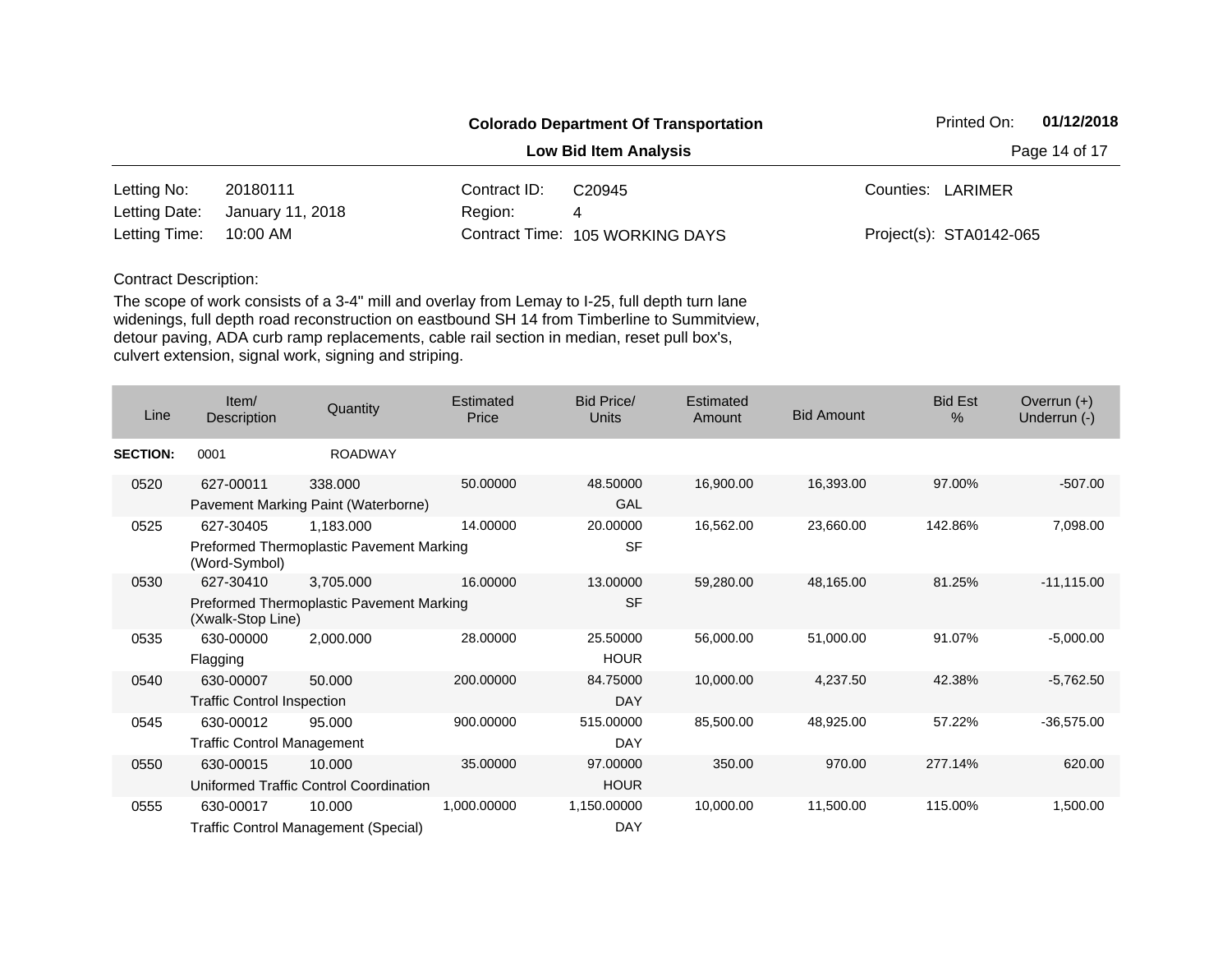|               |                  |               | <b>Colorado Department Of Transportation</b> | 01/12/2018<br>Printed On: |
|---------------|------------------|---------------|----------------------------------------------|---------------------------|
|               |                  | Page 15 of 17 |                                              |                           |
| Letting No:   | 20180111         | Contract ID:  | C <sub>20945</sub>                           | Counties: LARIMER         |
| Letting Date: | January 11, 2018 | Region:       | 4                                            |                           |
| Letting Time: | 10:00 AM         |               | Contract Time: 105 WORKING DAYS              | Project(s): STA0142-065   |

| Line            | Item/<br>Description                     | Quantity                                              | Estimated<br>Price | <b>Bid Price/</b><br>Units | Estimated<br>Amount | <b>Bid Amount</b> | <b>Bid Est</b><br>$\%$ | Overrun $(+)$<br>Underrun (-) |
|-----------------|------------------------------------------|-------------------------------------------------------|--------------------|----------------------------|---------------------|-------------------|------------------------|-------------------------------|
| <b>SECTION:</b> | 0001                                     | <b>ROADWAY</b>                                        |                    |                            |                     |                   |                        |                               |
| 0560            | 630-80001<br>Flashing Beacon (Portable)  | 12.000                                                | 950.00000          | 1,200.00000<br><b>EACH</b> | 11,400.00           | 14,400.00         | 126.32%                | 3,000.00                      |
| 0565            | 630-80335                                | 15.000<br>Barricade (Type 3 M-A) (Temporary)          | 175.00000          | 182.00000<br><b>EACH</b>   | 2,625.00            | 2,730.00          | 104.00%                | 105.00                        |
| 0570            | 630-80341                                | 84.000<br>Construction Traffic Sign (Panel Size A)    | 50.00000           | 79.00000<br><b>EACH</b>    | 4,200.00            | 6,636.00          | 158.00%                | 2,436.00                      |
| 0575            | 630-80342                                | 39,000<br>Construction Traffic Sign (Panel Size B)    | 65.00000           | 103.00000<br><b>EACH</b>   | 2,535.00            | 4,017.00          | 158.46%                | 1,482.00                      |
| 0580            | 630-80343                                | 22.000<br>Construction Traffic Sign (Panel Size C)    | 75.00000           | 127.00000<br><b>EACH</b>   | 1,650.00            | 2,794.00          | 169.33%                | 1,144.00                      |
| 0585            | 630-80355<br>Portable Message Sign Panel | 4.000                                                 | 4,000.00000        | 6,100.00000<br><b>EACH</b> | 16,000.00           | 24,400.00         | 152.50%                | 8,400.00                      |
| 0590            | 630-80358<br>Panel (C Type)              | 1.000<br>Advance Warning Flashing or Sequencing Arrow | 1,500.00000        | 970.00000<br><b>EACH</b>   | 1,500.00            | 970.00            | 64.67%                 | $-530.00$                     |
| 0595            | 630-80360<br>Drum Channelizing Device    | 105.000                                               | 40.00000           | 42.50000<br><b>EACH</b>    | 4,200.00            | 4,462.50          | 106.25%                | 262.50                        |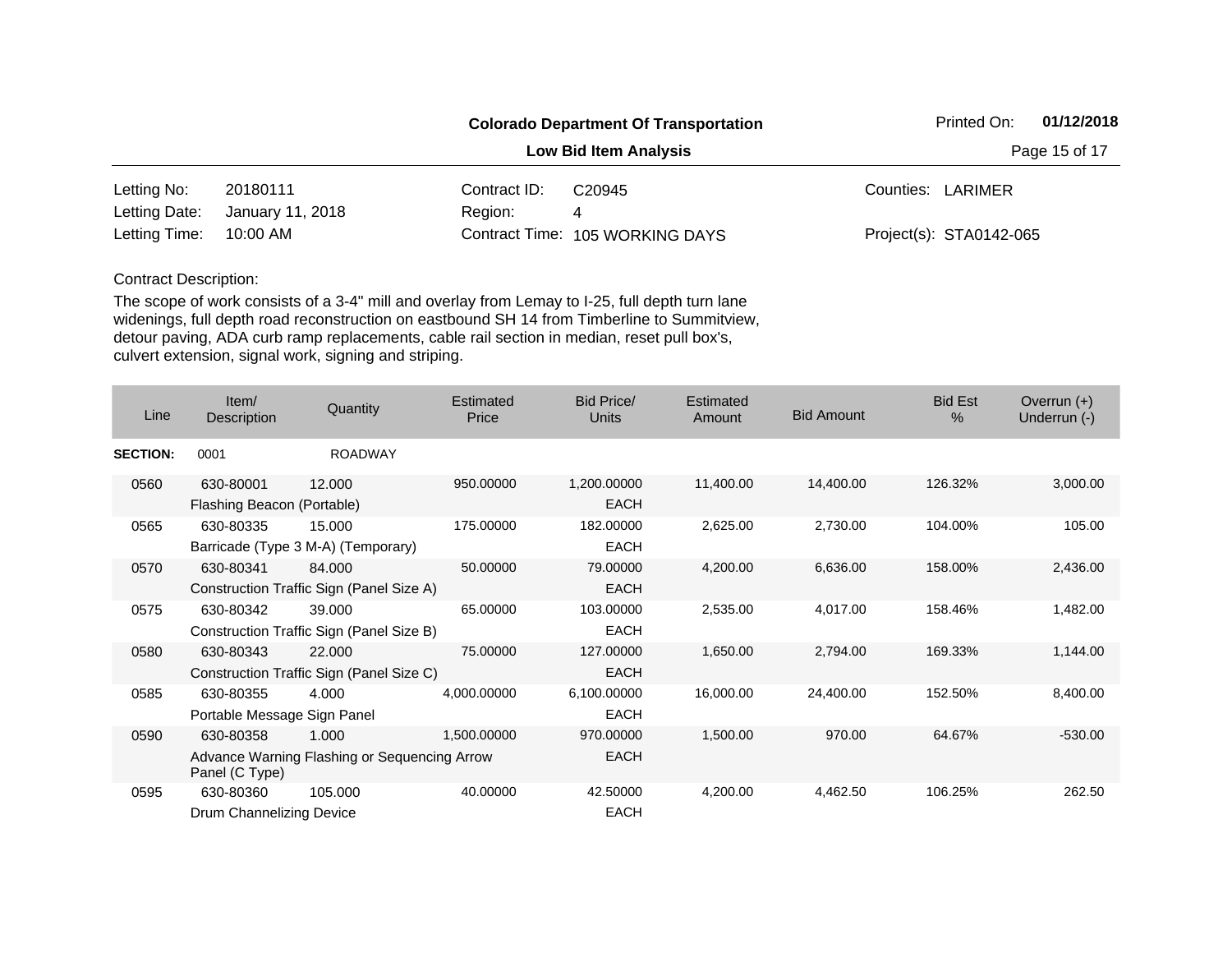|               |                  |               | <b>Colorado Department Of Transportation</b> | 01/12/2018<br>Printed On: |
|---------------|------------------|---------------|----------------------------------------------|---------------------------|
|               |                  | Page 16 of 17 |                                              |                           |
| Letting No:   | 20180111         | Contract ID:  | C <sub>20945</sub>                           | Counties: LARIMER         |
| Letting Date: | January 11, 2018 | Region:       | 4                                            |                           |
| Letting Time: | 10:00 AM         |               | Contract Time: 105 WORKING DAYS              | Project(s): STA0142-065   |

| Line            | Item/<br>Description                        | Quantity                                                 | Estimated<br>Price | Bid Price/<br><b>Units</b> | Estimated<br>Amount | <b>Bid Amount</b> | <b>Bid Est</b><br>$\%$ | Overrun $(+)$<br>Underrun (-) |
|-----------------|---------------------------------------------|----------------------------------------------------------|--------------------|----------------------------|---------------------|-------------------|------------------------|-------------------------------|
| <b>SECTION:</b> | 0001                                        | <b>ROADWAY</b>                                           |                    |                            |                     |                   |                        |                               |
| 0600            | 630-80367<br>Portable Traffic Speed Monitor | 2.000                                                    | 1,400.00000        | 2,200.00000<br><b>EACH</b> | 2,800.00            | 4,400.00          | 157.14%                | 1,600.00                      |
| 0605            | 630-80370<br>Concrete Barrier (Temporary)   | 7,725.000                                                | 32.00000           | 24.75000<br>LF             | 247,200.00          | 191,193.75        | 77.34%                 | $-56,006.25$                  |
| 0610            | 630-80380<br><b>Traffic Cone</b>            | 100.000                                                  | 10.00000           | 12.00000<br><b>EACH</b>    | 1,000.00            | 1,200.00          | 120.00%                | 200.00                        |
| 0615            | 630-85006<br>(Temporary)                    | 12.000<br>Impact Attenuator (Sand Filled Plastic Barrel) | 2,000.00000        | 242.00000<br><b>EACH</b>   | 24,000.00           | 2,904.00          | 12.10%                 | $-21,096.00$                  |
| 0620            | 630-85010<br>Impact Attenuator (Temporary)  | 4.000                                                    | 4,000.00000        | 4,000.00000<br><b>EACH</b> | 16,000.00           | 16,000.00         | 100.00%                | 0.00                          |
| 0625            | 630-85041<br>Mobile Attenuator              | 60.000                                                   | 290.00000          | 242,00000<br>DAY           | 17,400.00           | 14,520.00         | 83.45%                 | $-2,880.00$                   |
| 0630            | 632-00000<br>Night Work Lighting            | 1.000                                                    | 30,000.00000       | 98,000.00000<br>L S        | 30,000.00           | 98,000.00         | 326.67%                | 68,000.00                     |
|                 | Section 0001 Subtotal                       |                                                          |                    |                            | \$6,337,034.10      | \$5,649,240.45    | 89.15%                 | -\$687,793.65                 |